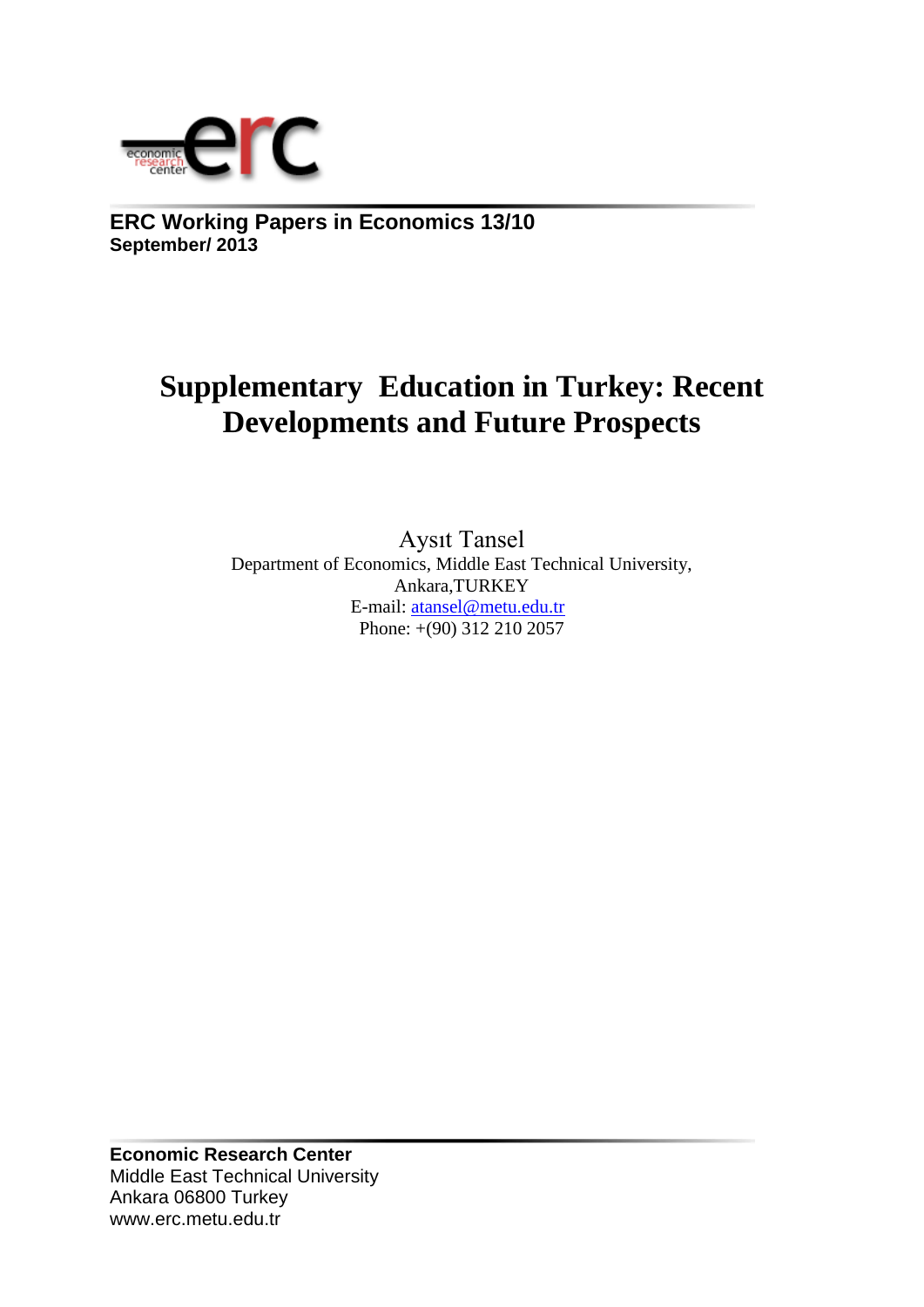## **Supplementary Education in Turkey: Recent Developments and Future Prospects\***

#### **Aysit Tansel**

Department of Economics Middle East Technical University 06800 Ankara, Turkey and Institute for the Study of Labor (IZA) Bonn, Germany and Economic Research Forum (ERF) Cairo, Egypt e-mail: atansel@metu.edu.tr

September 22, 2013 **Key Words**: Supplementary Education, Demand for Education, Turkey.

#### **JEL Codes**: I20, I21, I22

### **Structured Abstract:**

**Purpose:** This paper aims to provide the recent developments on the supplementary education system in Turkey. The national examinations for advancing to higher levels of schooling are believed to fuel the demand for Supplementary Education Centers (SEC). Further, we aim to understand the distribution of the SECs and of the secondary schools across the provinces of Turkey in order to evaluate the spacial equity considerations.

**Design/Methodology/Approach**: The evolution of the SECs and of the secondary schools over time are described and compared. The provincial distribution of the SECs, secondary schools and the high school age population are compared. The characteristics of these distributions are evaluated to inform the about spatial equity issues. The distribution of high school age population that attend secondary schools and the distribution of the secondary school students that attend SECs across the provinces are compared.

**Findings:** The evidence points out to significant provincial variations in various characteristics of SECs and the secondary schools. The distribution of the SECs is more unequal than that of the secondary schools. The provinces located mostly in the east and south east of the country have lower quality SECs and secondary schools. Further, the SEC participation among the secondary school students and the secondary school participation among the relevant age group are lower in some of the provinces indicating major disadvantages.

**Originality/Value:** The review of the most recent developments about the SECs, examination and comparison of provincial distributions of the SECs and of the secondary schools are novelties in this paper.

<sup>\*</sup> This paper is prepared at the kind request of Janice Aurini, Scott Davies and Julian Dierkes. I am grateful to them for their encouragement and comments. I would also like to thank Hakan Berument and Ali Akarca for providing thoughtful comments on the manuscript and Özgen Öztürk for his help in data preparation. Any errors are my own.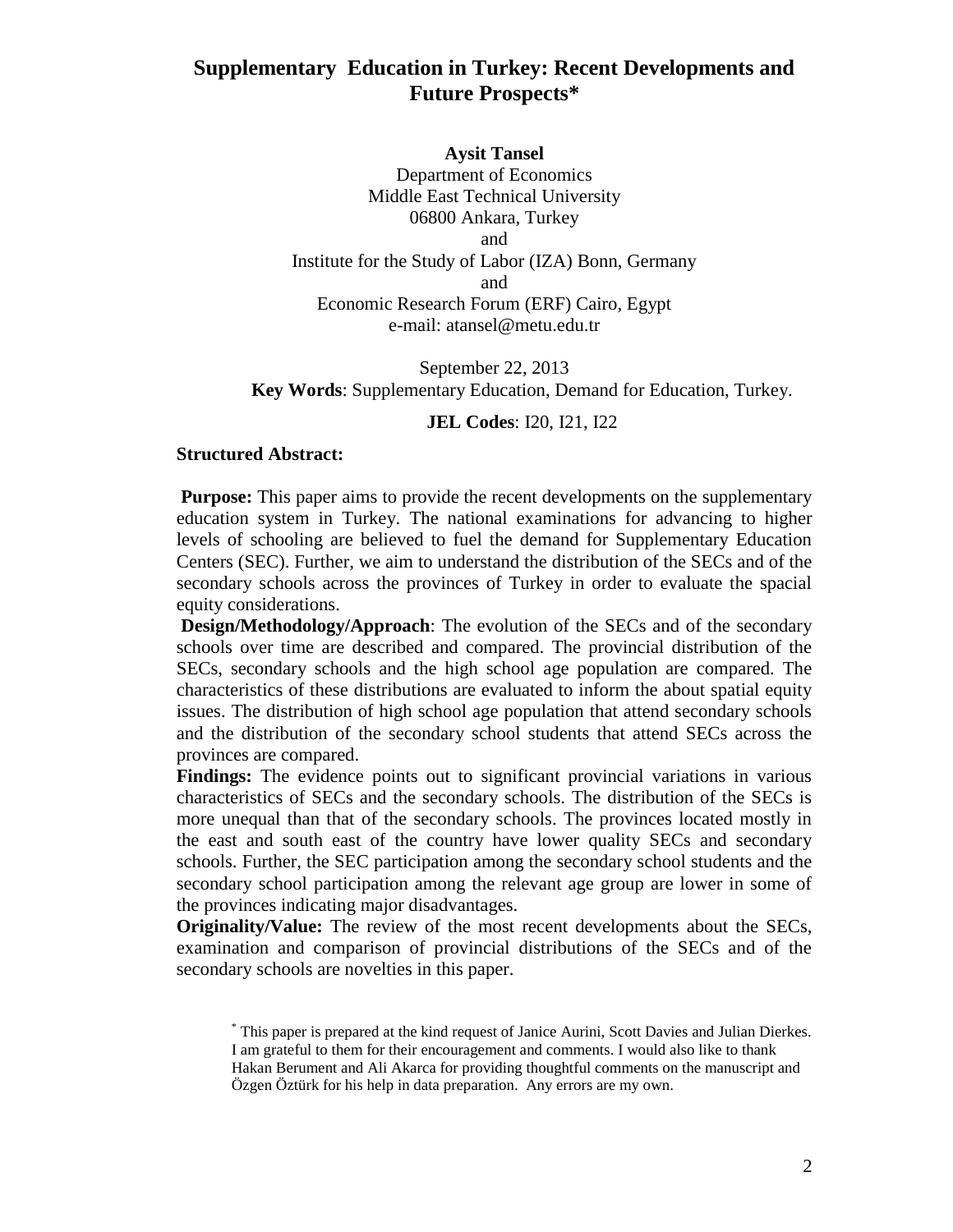## **Supplementary Education in Turkey: Recent Developments and Future Prospects**

## **Table of Contents**

- 1. Introduction
- 2. Education System in Turkey
	- 2.1 The National Examination Systems in Turkey
	- 2.2 The High Demand for University Education in Turkey
- 3. The Supplementary Education Centers in Turkey
	- 3.1 Recent Trends in Supplementary Education Centers
	- 3.2. Disruption of Mainstream Classes
	- 3.3 Determinants of Receiving Supplementary Education
		- 3.4 Effectiveness of Supplementary Education Centers
		- 3.5 Cost of the Supplementary Education Centers
		- 3.6 A Discussion of the TED Survey

4. Provincial Distribution of Supplementary Education Centers and Secondary Schools

- 4.1 Intensity of SECs and secondary Schools by Provinces
- 4.2 Main Characteristics of SECs and Secondary Schools by Provinces
- 5. Future Prospects
- 6. Conclusions

References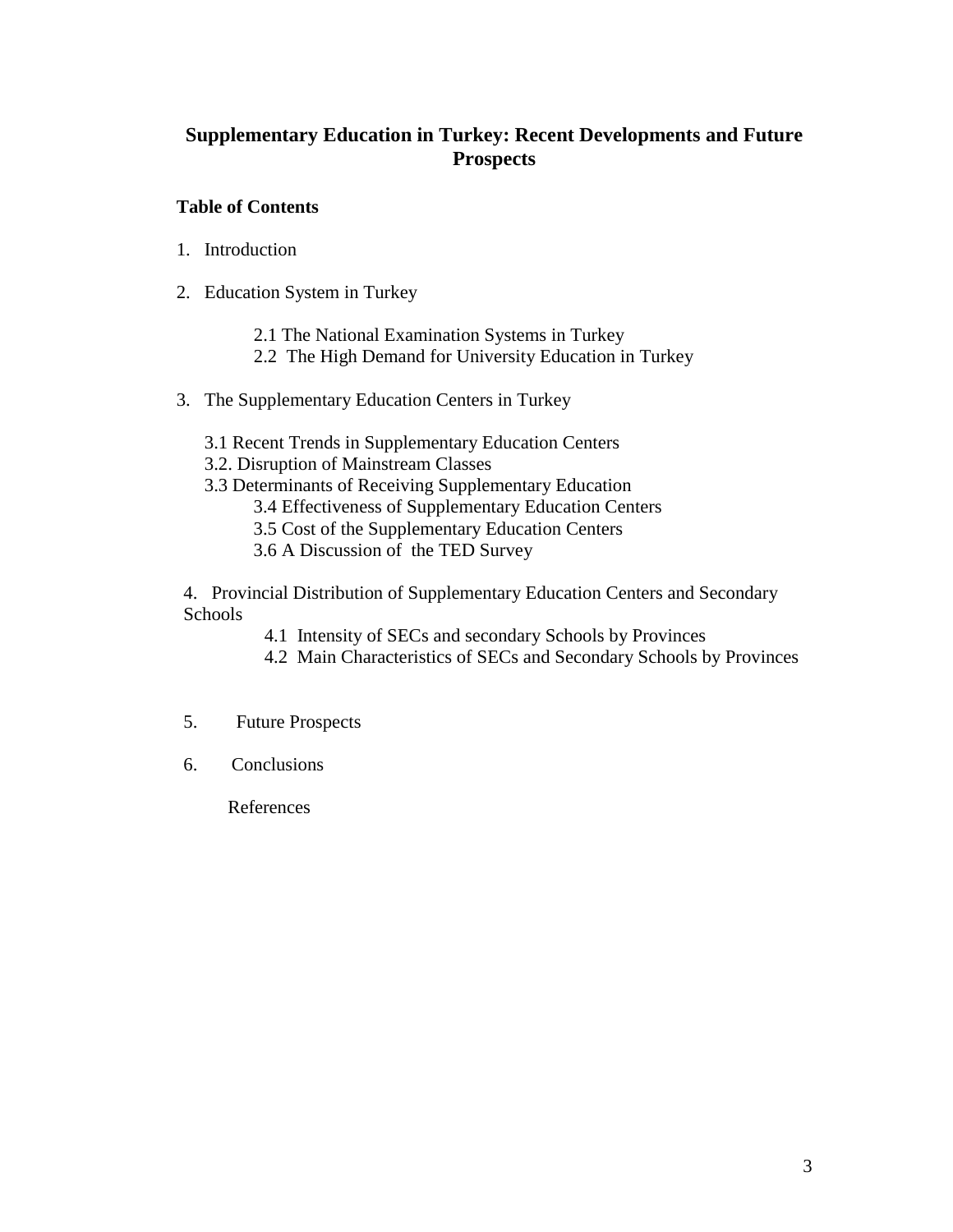## **List of Acronyms and Abbreviations**

**SEC**: Supplementary Education Center (Dersane).

**YÖK:** Higher Education Board of Turkey (Yüksek Öğretim Kurumu)

**SBS :** Level Determining Examination (Seviye Belirleme Sınavı) for advancing to secondary education.

**YGS:** Examination for Transition to the Higher Education (Yüksek Öğretime Geçiş Sınavı).

LYS: Placement Examination for Undergraduate Programs (Lisans Yerleştirme Sınavı).

**ÖSYM:** Student Selection and Placement Center (Öğrenci Seçme ve Yerleştirme Merkezi).

**ÖZ-DE-BİR**: Association of Supplementary Education Centers (Özel Dersaneler

Birliği).

**GÜVEN-DER:** Association of The Owners of Güven Supplementary Education Centers (Güven Dersane Sahipleri Derneği).

**TÖDER:** Association of the all Private Educational Establishments (Tüm Özel Öğretim Kurumları Derneği).

**TED:** Turkish Educational Association (Türk Eğitim Derneği).

**ERG:** Educational Reform Initiative (Eğitim Reformu Girişimi).

**TURKSTAT**: Turkish Statistical Institute.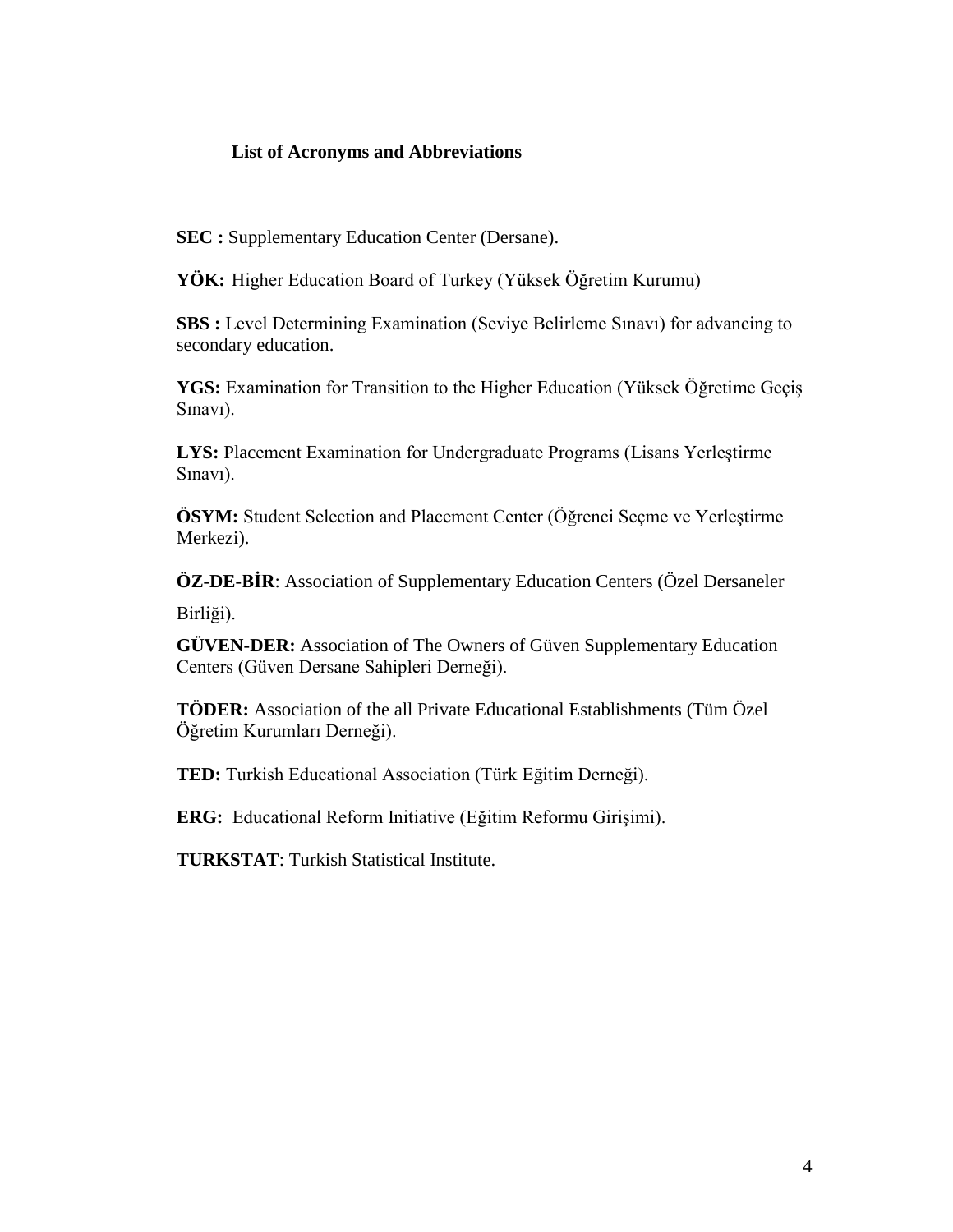#### **1. Introduction**

Private supplementary education is a wide-spread phenomenon all over the world but especially in the East Asian countries. During the recent decades it has spread substantially to the other regions of the world including Western developed countries and more recently to the East European countries. There is a global trend that parents and students around the world resort to supplementary education in response to the competitive pressures in their educational systems.

Parallel to the recent expansion of the supplementary education there is an upsurge of studies on supplementary education recently. Stevenson and Baker (1992) was one of the first to investigate this topic in Japan. They were followed more recently by Bray (1999) who draws attention of the international community on supplementary education with works such as Bray (2003), Bray and Kwok (2003), Silova, Budiene and Bray (2006), Bray (2009, 2010, 2011) and Mori and Baker (2010). Some researchers used the term "hidden market place" and some researchers used the term "shadow education" all to refer to the supplementary education. Burch (2009) used the term "hidden markets" and Bray (1999) coined the word "shadow education" for the supplementary education since it develops parallel to the mainstream education but with different characteristics. Heyneman (2011) summarizes the points in favor of and against supplementary education and states that it may be contrary to the United Nations Declaration of Human Rights. In the context of SECs the issue of equity and social justice arises because wealthy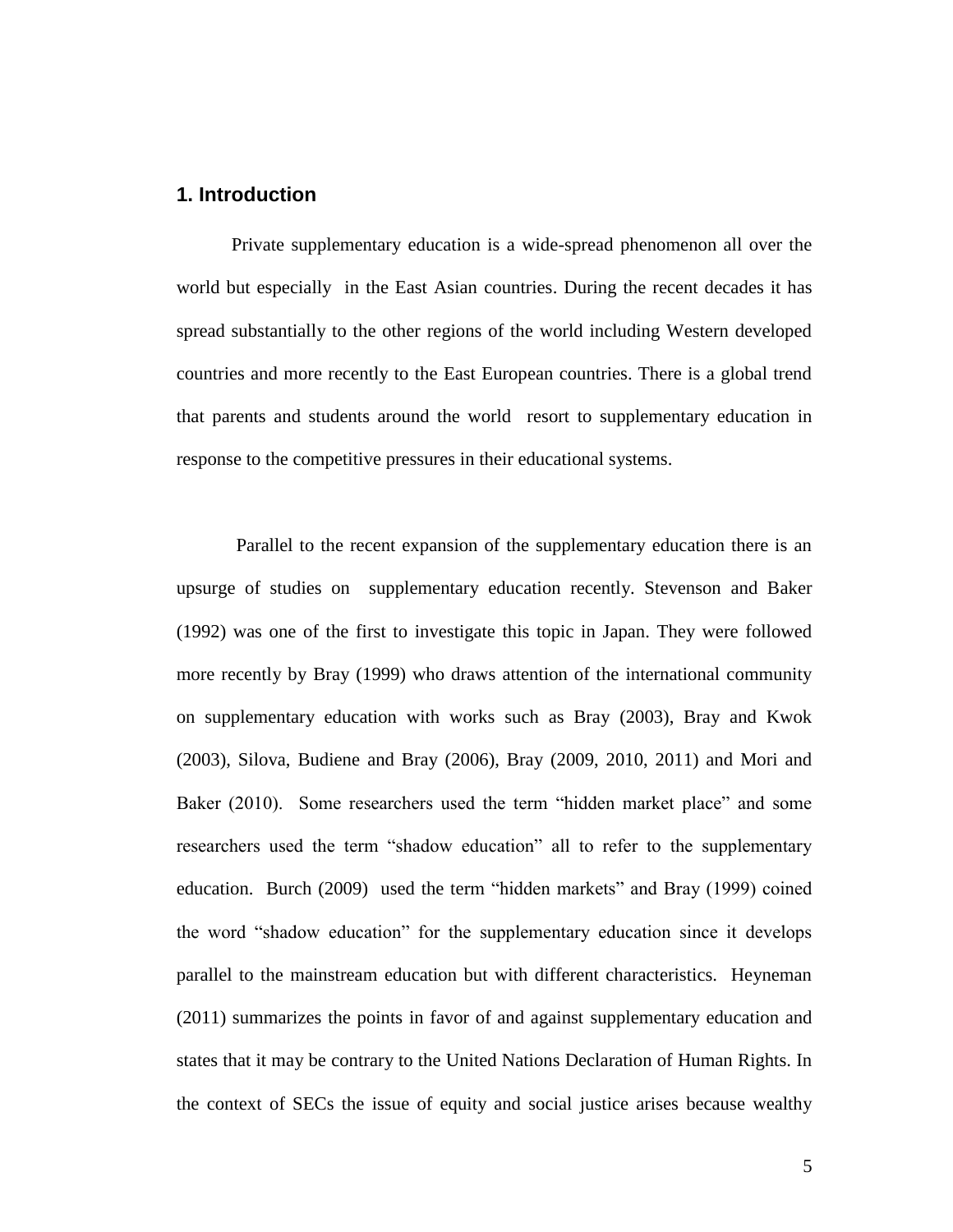families can buy supplementary education in greater intensity and better quality. Safarzynska (2013) examine the gender gap and the production of socio-economic inequalities by supplementary education. Lee, Park and Lee (2009) also suggested that SECs could further the socio-economic inequalities. Bray, Mazawi and Sultana (2013) discuss extensively the issues of SECs and social equity in a number of Mediterranean countries.

Bray (1999) review the research on the effectiveness of supplementary education and finds mixed results. Tansel and Bircan (2005) and Zhang (2013) are some of the limited research in this area. The factors that contribute to the growth of supplementary education all over the world are different and its extent varies widely among the countries. Ireson (2004) examine this topic in Ireland and Bray and Kwok (2003) examine the system in Hong Kong. Bray (2011) considers the supplementary education in the European Union which is a region studied less often. Bray and Suso (2008) study the patterns in Africa and Bray and Lykins (2012) examine the same in Asia. Silova (2009) consider the developments in supplementary education in Central Asia, Silova (2010) in Eastern Europe and Central Asia and Silova, Budiene and Bray (2006) in Eastern European countries.

Supplementary education is especially wide-spread in the countries where there are national examinations in selecting students in their transitions to upper levels of schools. There are national, central examinations for transitions to higher levels of schooling in many countries such as South Korea, Hong Kong, Greece, Japan and Taiwan. The system of SECs is most prevalent in these countries. The system of supplementary education in Turkey is believed to have developed as a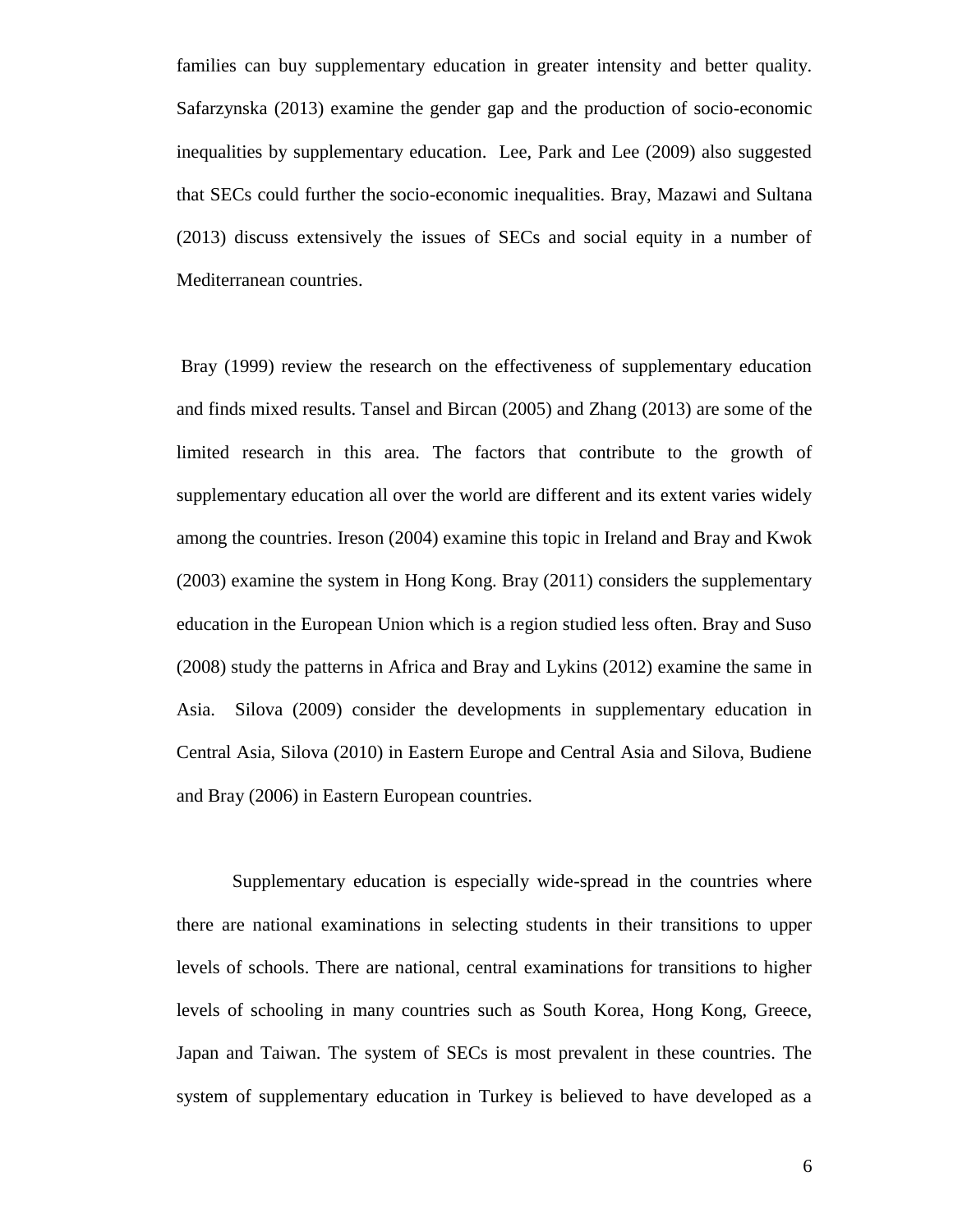result of such national, central examinations. In 2012 there were close to four thousand registered Supplementary Education Centers (SEC) with 1.3 million students and about fifty-two thousand teachers in Turkey. The interest by the researchers and the academicians on this topic in Turkey is rather recent. Tansel (2013) investigate the equity issues in relation to supplementary education. Tansel and Bircan (2005; 2006 and 2007) study the effectiveness, the determinants and other aspects of the supplementary education. Berberoglu and Tansel (2013) also investigate the effectiveness considerations of the supplementary education. These studies devoted to various aspects of supplementary education in Turkey use mostly survey data and quantitative methods. Altınyelken (2013), Nartgün, et al. (2012), Baştürk and Doğan (2010), Gök (2006; 2010), Akgün (2005), Güvercin (2005), Okur and Dikici (2004), Morgil, Yılmaz and Geban (2001) and Morgil, Yılmaz, Seçken and Erökten.(2000) are the other studies that indicate the extent of the growing interest on the topic of supplementary education by the Turkish academicians. There are also several reports prepared by governmental and nongovernmental organizations on the university entrance examination system and the SECs in Turkey. For example, the Turkish Educational Association (TED) prepared a report based on an extensive survey of students, parents, teachers and school administrators (TED, 2005). The results of this report are covered in Section 3.6 of this paper. Higher Education Board (YÖK) which is an independent organization published a report on the universities in Turkey (YÖK, 2007). The Trade Union of Educators (Eğitim-Sen) publishes their views on the public and the private schools as well as SECs in Turkey (Eğitim-Sen, 2013).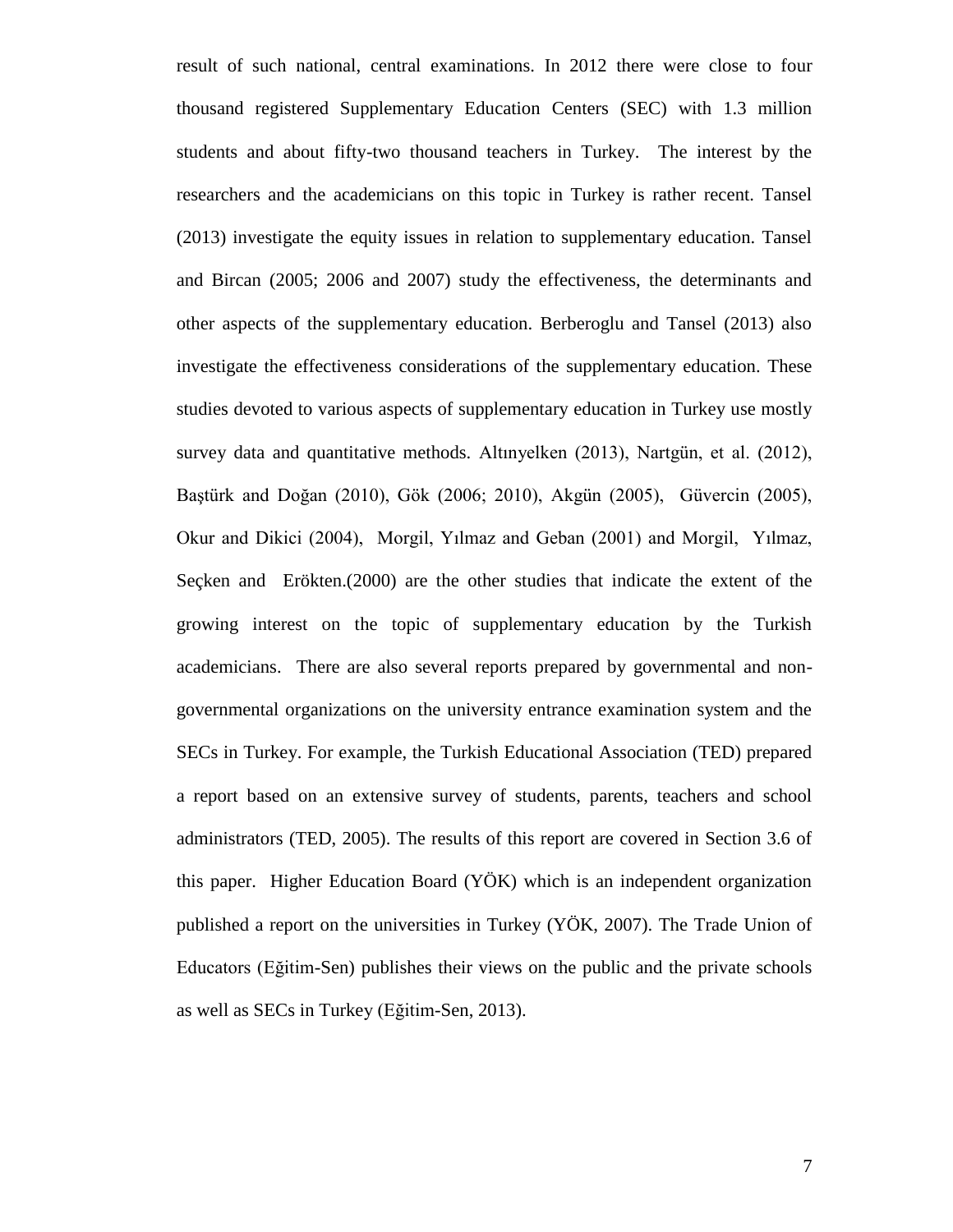This study will provide information on various aspects of private supplementary education in Turkey. In particular the provincial distribution of the SECs and of secondary schools will be addressed. Organization of the paper is as follows. Section 2 will review the educational system in Turkey and the two national examinations considered responsible for the development of the SEC system. The transition from middle school to high schools generates a demand for the services of SECs. Similarly, the transition from high schools to universities creates a second wave of demand for the services of SECs. The reasons for the high demand for university education in Turkey and therefore the derived demand for services of the SECs are discussed in Section 2.2. Section 3 reviews the recent trends and the developments in the in the SECs and the secondary schools. The disruption of mainstream classes close to the national examination times, effectiveness of SECs, determinants of attending SECs and the cost of the SECs are also addressed in this section. Provincial distribution of supplementary education centers, general high schools and the high school age population are considered in Section 4 along with discussions of the various characteristics of the provincial distributions of the SECs and of the secondary schools including their provincial intensity and quality by various measures. This section is expected to shed light on the spatial equity issues in the distribution of SECs and secondary schools among the provinces of Turkey. Section 5 is a discourse on future prospects of the SECs. Finally, concluding remarks are given in Section 6.

## **2. Education System in Turkey**

Education system in Turkey consists of basic education, secondary education and tertiary education. Primary schooling of five years was the only compulsory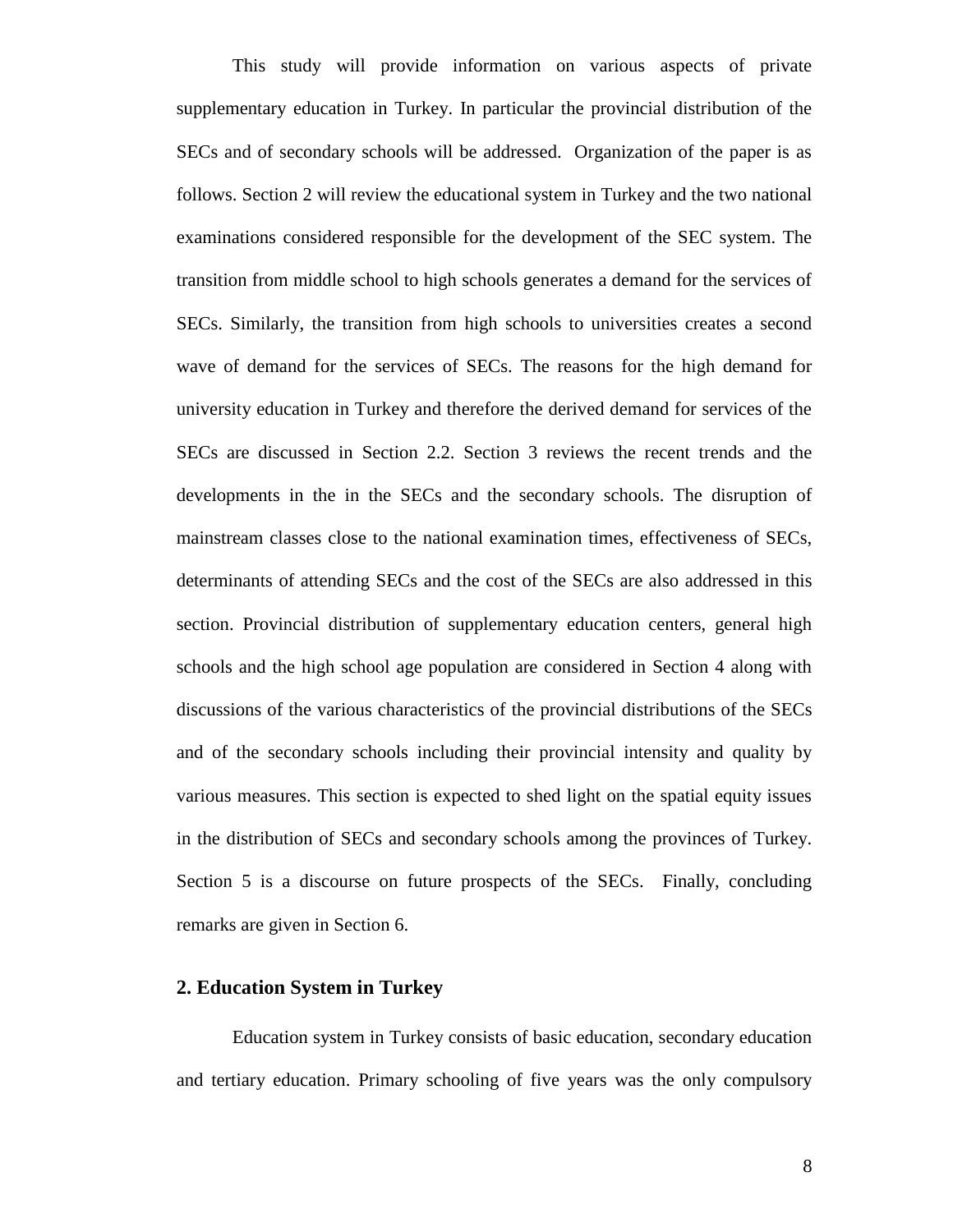level of schooling until educational reform of 1997. In 1997 primary schooling and the three years of middle schooling was combined into one unit and called basic education. The basic education which took 8 years became compulsory in 1997. Basic education is followed by three years and since 2005-2006 four years of secondary education. The secondary education could take place at the general high schools or vocational high schools. In the 2012-2013 academic year an educational system referred to as 4+4+4 was instituted and 12 years of education covering high school became compulsory. One of the main novelties of this system is introduction of streamlining after grade four. The second four year stage is called middle school. Under this system children start schooling at 66 months of age. There was not a public consensus about this system. This system is criticized extensively by many educators. Both the reduction of school starting age and the early streamlining were the main objects of criticism by the public and the educators. Many parents resorted to taking medical reports for their children in order to delay for another year their children's start of school at 66 months. Reports by the Educational Reform Initiative such as ERG (2012) and reports by the deans of various schools of education at the universities contributed to the criticisms of the 4+4+4 system.

The tertiary education in Turkey takes place at the universities. Universities take two-four years (medical schools six years) depending on the program of study. Four years lead to a Bachelor's degree. The two-year programs lead to the so called Associate Degree. There are also masters and Ph.D. degree programs. In view of the excess demand for tertiary level education, the number of both the public and the private universities has increased substantially during the past two decades. In 1992, 25 additional public universities were established. In 2006, 15 new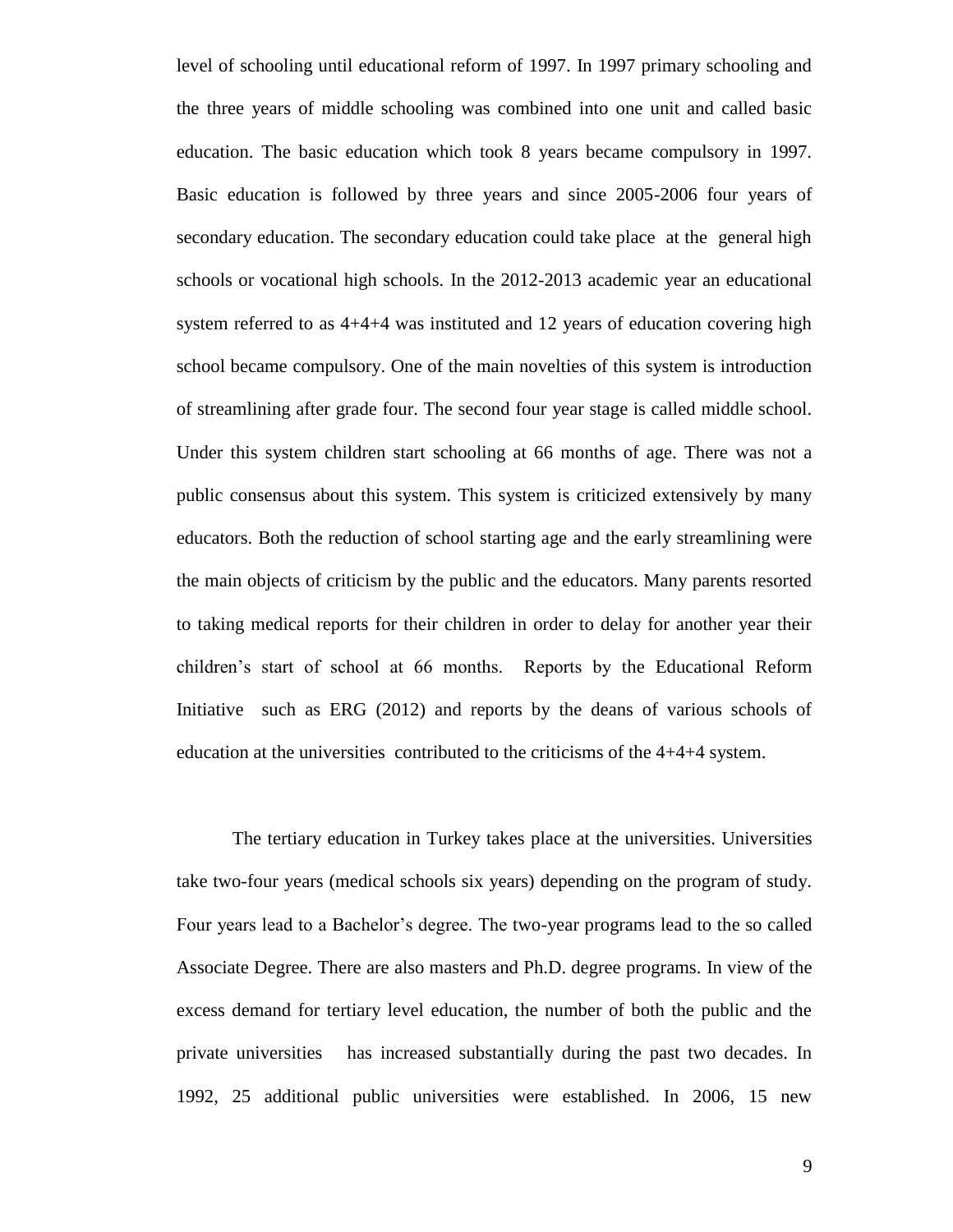universities are established. A recent law of April 2007 stipulated the establishment of 17 additional new universities. Currently there are 166 universities all over the country while previously there were only a handful of universities only in the major cities. Of the 166 universities 62 are private universities (YÖK, 2013). Private universities in Turkey are non-profit organizations owned by foundations. Operation of for-profit universities is banned by the constitution. There is also an Open University which is a distance university. The distance university is one of the largest distance universities in the world in terms of its number of students.

Although state is the major provider, there are a number of private providers at all of the three levels of education. For example, in the academic year of 2012- 2013, of the total of 29 169 primary schools, 3 percent were private primary schools. Of the total of 16 987 middle schools 5 percent were private middle schools. Of the total of 4 214 high schools 21 percent were private high schools (Ministry of National Education, 2013). Therefore, there were more private schools at the high school level than at the other school levels.

### **2.1 The National Examination Systems in Turkey**

There are two national examinations in Turkey which determine who will advance to the upper levels of schooling. The first examination is called Level Determining Examination, SBS in short. This examination is taken by the students of middle school in their senior year and determines who will go to the elite "special" high schools which are much in demand. Others can attend general high schools or vocational high schools for which there is no entrance examination. In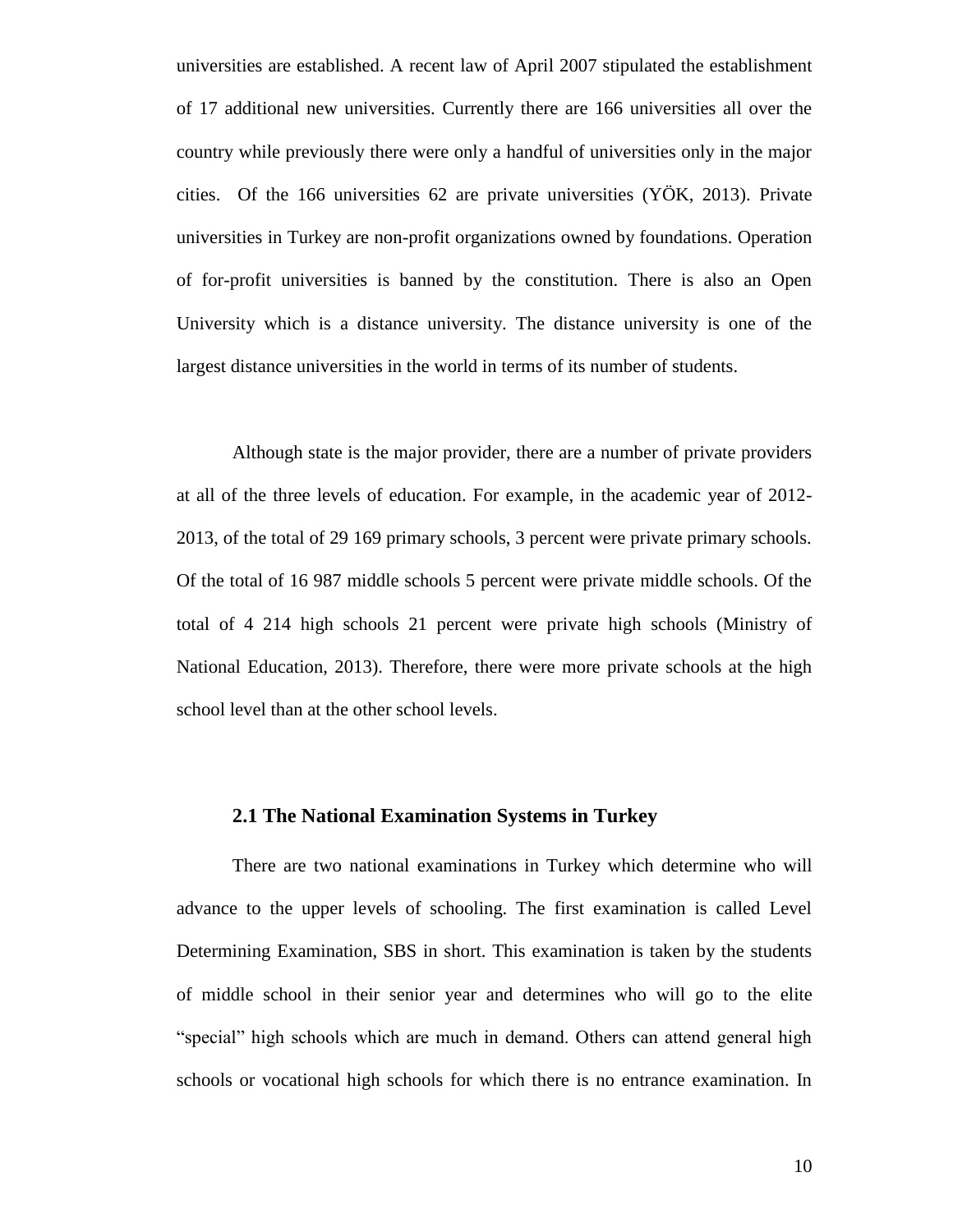2013, 1.1 million students took the SBS examination to compete for entry into elite "special" high schools...

The elite "special" high schools are believed to provide better quality education and their graduates are believed to have higher chance of success at the university entrance examination. These schools include Anatolian high schools, Science high schools, Social Sciences high schools and private high schools. Recently, the number of Anatolian high schools is increased substantially (by converting regular high schools to Anatolian high schools) in response to the high demand for such schools. Anatolian high schools are public schools and give full day instruction unlike regular high schools and have class sizes less than 30 students. Most of the Anatolian high schools teach in English but some teach in French or German. As of 2012-2013 academic year there were 1627 Anatolian high schools, 144 science high schools, 907 private high schools and 1111 regular high schools. These constituted the 39 percent, 3.4 percent, 22 percent and 26 percent of the total high schools, respectively (Ministry of National Education, 2013). In the same year there are a total of 4 213 various types of general high schools 79% of which were public and 22% which were private high schools. Further, in 2012-2013 there are a total of 10 418 secondary schools 40% of which were various types of general high schools and 60% of which were vocational and technical high schools (Ministry of National Education, 2013).

There have been several changes in this examination system during the past decade. The SBS examination system was first called LGS, then OKS afterwards SBS and they are all administered by the Ministry of National Education. In an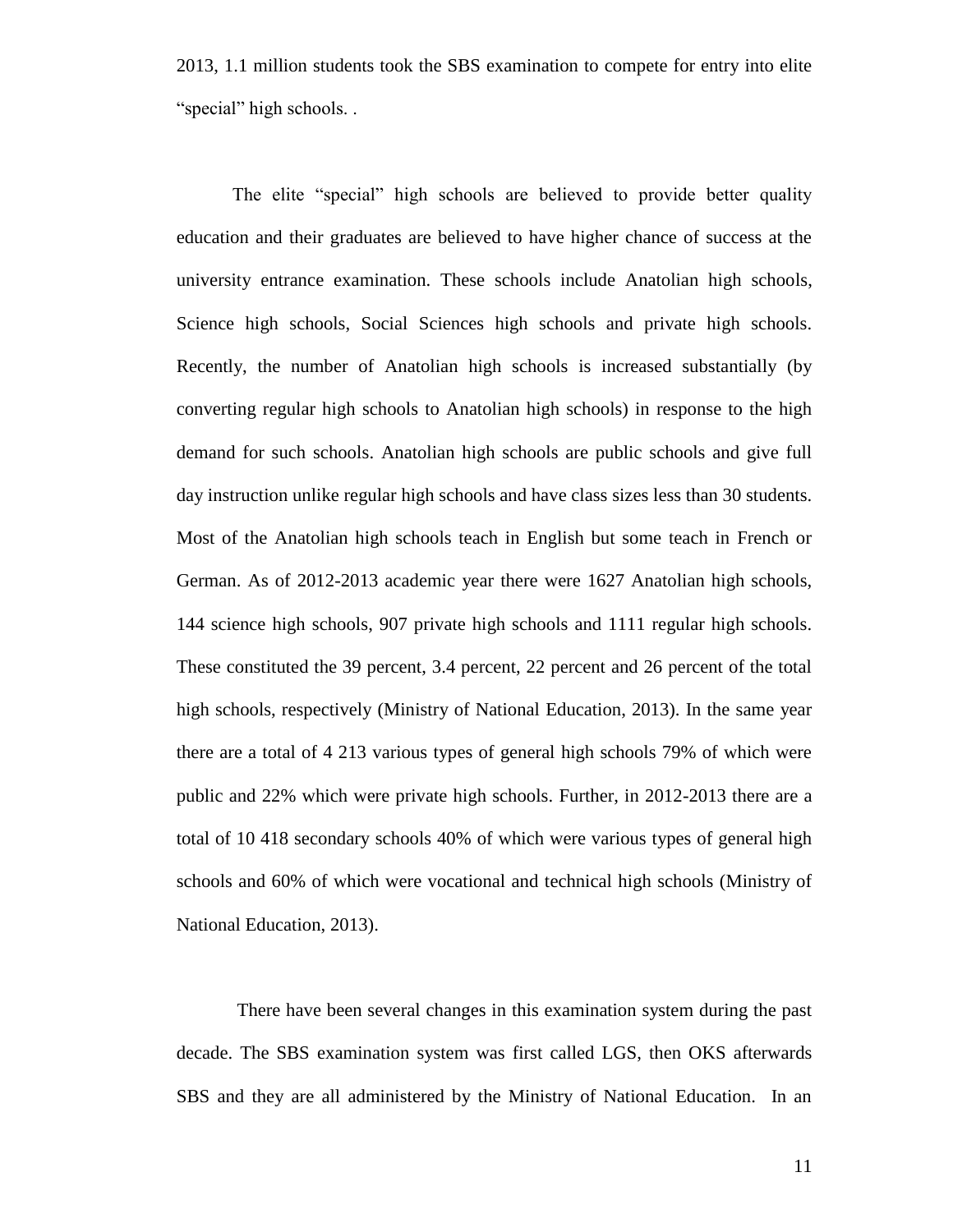attempt to reduce the role of supplementary education centers, Ministry of National Education announced in March 2007 that SBS will be held every year during the last three years of the basic school  $(6<sup>th</sup>, 7<sup>th</sup>,$  and  $8<sup>th</sup>$  grade) (Ministry of National Education, 2007). For a discussion of this system see Tansel and Bircan (2007). Currently, since 2011-2012 academic year, SBS is being administered only in the senior year of middle school  $(8<sup>th</sup> grade)$ . In 2013, 1.1 million students took the SBS. On July 3, 2013, the Minister of National Education announced that SBS will be eliminated and SECs will be closed down. This created havoc in the public. For further discussion of this issue see Section 5 of this chapter.

The second national examination determines the advancement to Universities. It is administered by an independent organization called ÖSYM (Student Selection and Placement Center). Unlike SBS which is relevant only for admission to "special" high schools, University entrance examination must be taken by all students who want to be placed at a public or private university program. Not all of the 166 universities scattered around the country are considered of the same quality in terms of the job market prospects of their graduates and the salaries they command. In some of the public universities some programs of study are conducted in English Most of private universities provide instruction in English. Competition for placement at a "prestigious" public or private university- most of which use English as the medium of instruction- is fierce.

The high demand for learning English is the reason as to why some high schools and some universities use English as the medium of instruction. Indeed, there are high monetary returns to knowledge of English language in the Turkish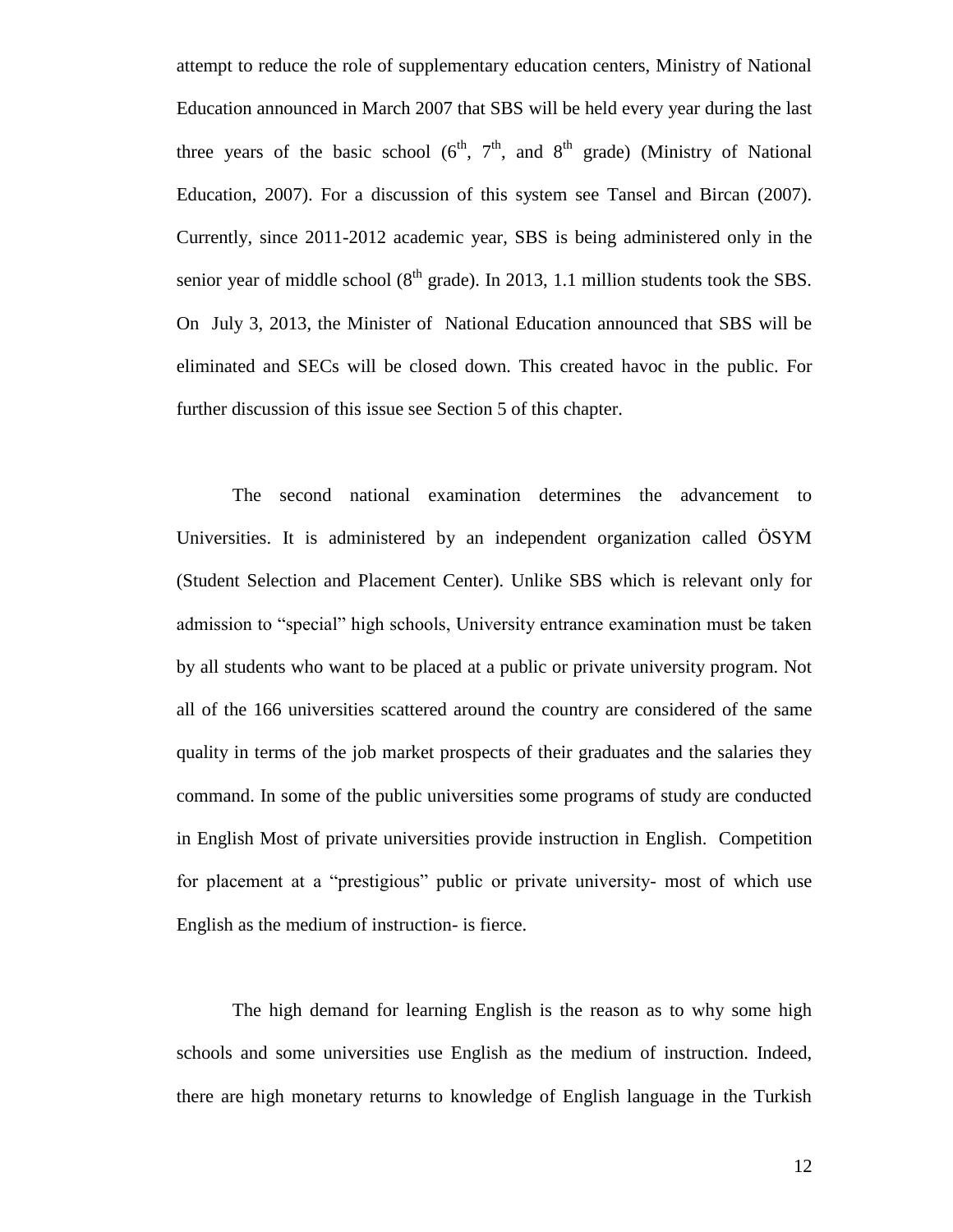labor market (Di Paolo and Tansel, 2013). However the SECs do not use English or any other foreign language in their instruction system possibly because SBS and the university entrance examinations (YGS and LYS) are all conducted in Turkish except the foreign language examinations of LYS.

In 2012, 1 895 478 applicants took the university entrance examination. Of those applicants 42 percent were senior high school students and 30 percent were high school graduates 9 percent were registered at a university program and 3 percent were already graduates of a university. Overall only 19 percent of the total applicants was placed at a four–year university program and 15 percent was placed at a two-year university program. Further, 12 percent of the total applicants was placed at the Open University (Ministry of National Education, 2013, Student Selection and Placement Center, 2013). As remarked earlier the open university in Turkey is one of the largest in the world with close to 800 thousand students in 2012-2013. This implies that about 15 percent of the total university students are attending the open university of Turkey.

As indicated above, 42 percent of the university entrance examination applicants were high school seniors in 2012 which implies that most of the remaining 58 percent were repeat-takers. The rather high percent of repeat-takers imply that most high school graduates spend a year or more in preparation for the university entrance examination often by attending a SEC.

The wide differences in the quality of secondary schools can be observed by the percentage of the applicants from these schools that are placed in a four-year or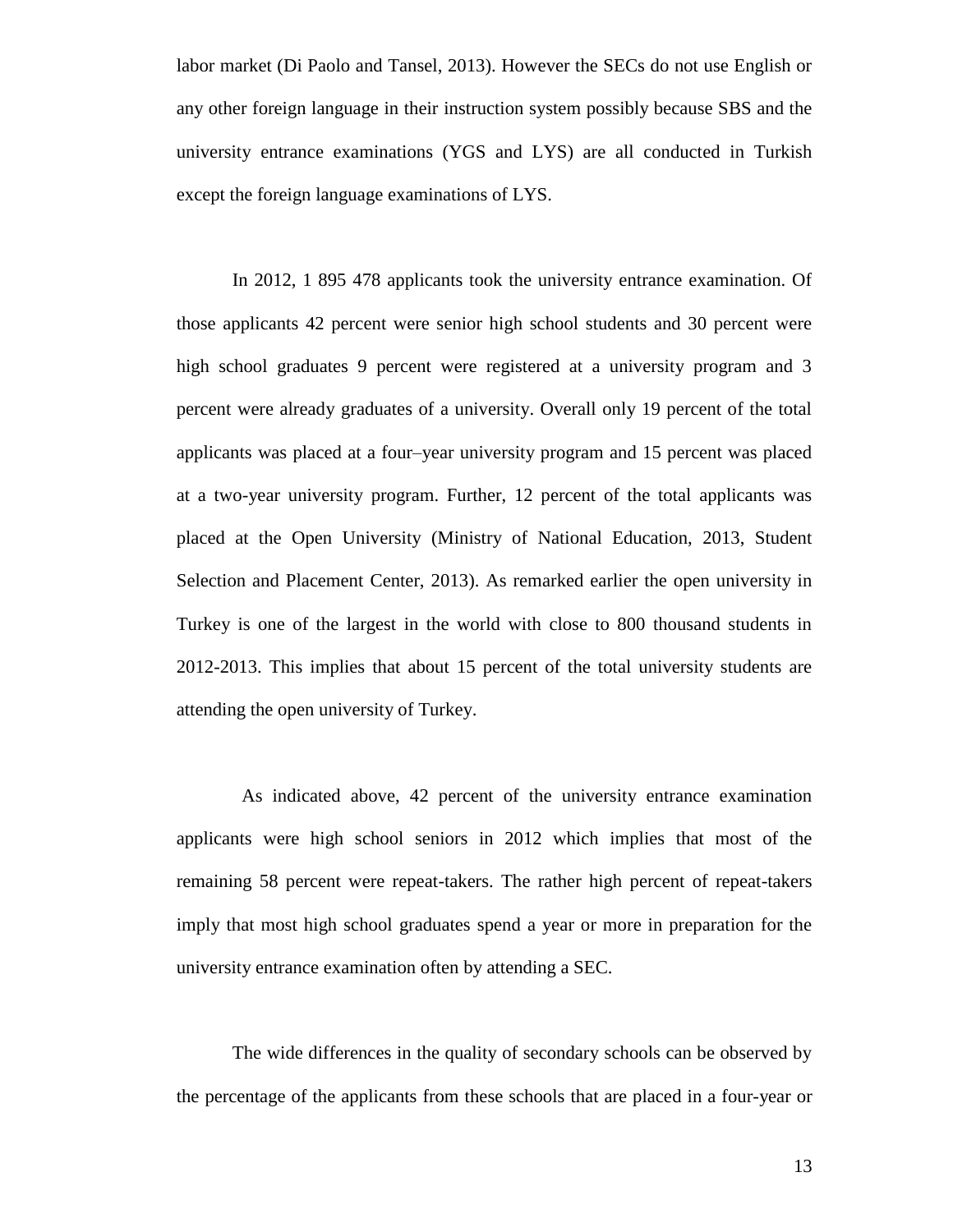two-year university program. Following success rates which give the percentage of the applicants that got placed in a university program give an idea about the quality of the various secondary schools. These statistics pertain to the university entrance examinations in 2011-2012. Among the applicants from various high schools the success rate was 24 percent at a four-year university program and 10 percent at a two-year university program. Conversely among the applicants from a vocational and technical high schools the success rate was 7 percent at a four-year university program and 26 percent at a two-year university program. These statistics give an idea about the differences between high schools and vocational and technical high schools in terms of their orientation and functions.

Besides these general rates for the high schools and vocational and technical high schools, we can also consider the success rates for the various high schools. Among the applicants from Anatolian high schools the success rate at the four-year university programs was 54 percent (two percent at the two-year university programs). The success rate among the applicants from the foreign language private high schools was 55 percent ( three percent at the two-year programs). The success rate among the applicants from science high schools at a four-year program was 60 percent (less than half a percent at the two-year programs) and that of the private science high schools was 65 percent (about half a percent at the two-year programs). The success rate of the applicants among the social science high schools was 75 percent at the four-year programs (none at the two-year programs). Finally, the success rate of the applicants from the regular public high schools was 20 percent at a four-year university program (11 percent at a two-year program). The success rate of the religious vocation high schools (excluding those from the Anatolian religious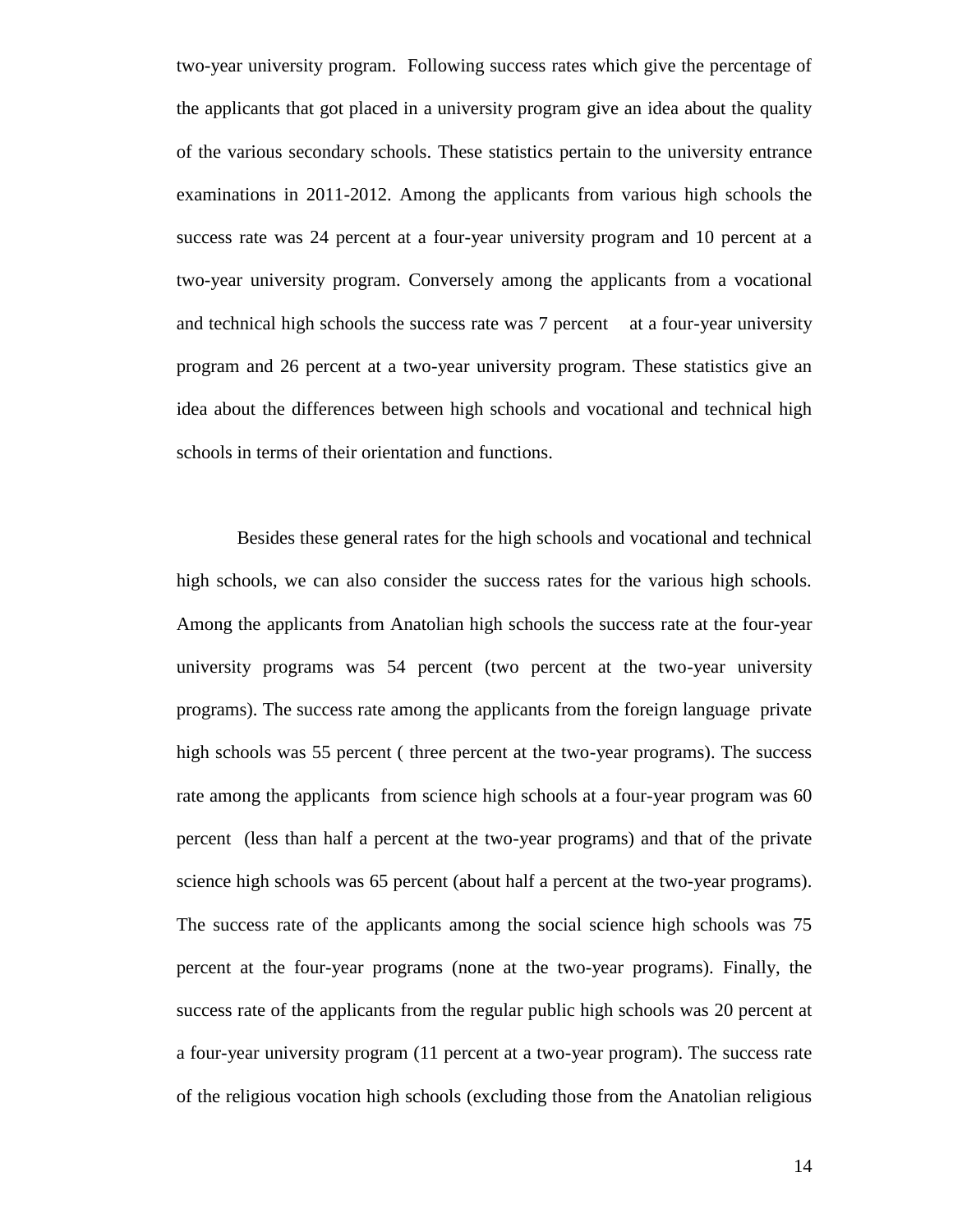vocation high school which have higher rates) was 13 percent at a four-year university program (six percent at a two-year university program) (Ministry of National Education, 2013). These statistics indicate especially low success rates among the applicants from regular public high schools and higher rates among the science high schools and Anatolian high schools. These point to the substantial quality differences among the various high schools. Berberoğlu and Kalender (2005) find that differences between high school types in terms of the success of their students in the university entrance examinations and some international tests are larger than the regional differences. Dinçer and Uysal (2010) emphasize the importance of family background in student attainments.

It is also noteworthy that most of the students who attend the science high schools and Anatolian high schools which are good quality public high schools, free of charge, are from wealthy families. According to the World Bank (2011) twothirds of the science high school students and one half of the Anatolian high school students come from the richest 20 percent of the household. This point has serious equity and social justice implications.

#### **2.2. The High Demand for University Education in Turkey**

There is a very high demand for university education in Turkey which may be due to several factors. The foremost factor is the very high private monetary returns to university education in Turkey. Tansel (1994, 2001, 2005 and 2010) show that over the years the highest monetary returns are attained at the university level of education which are higher than to other levels of education by a large margin.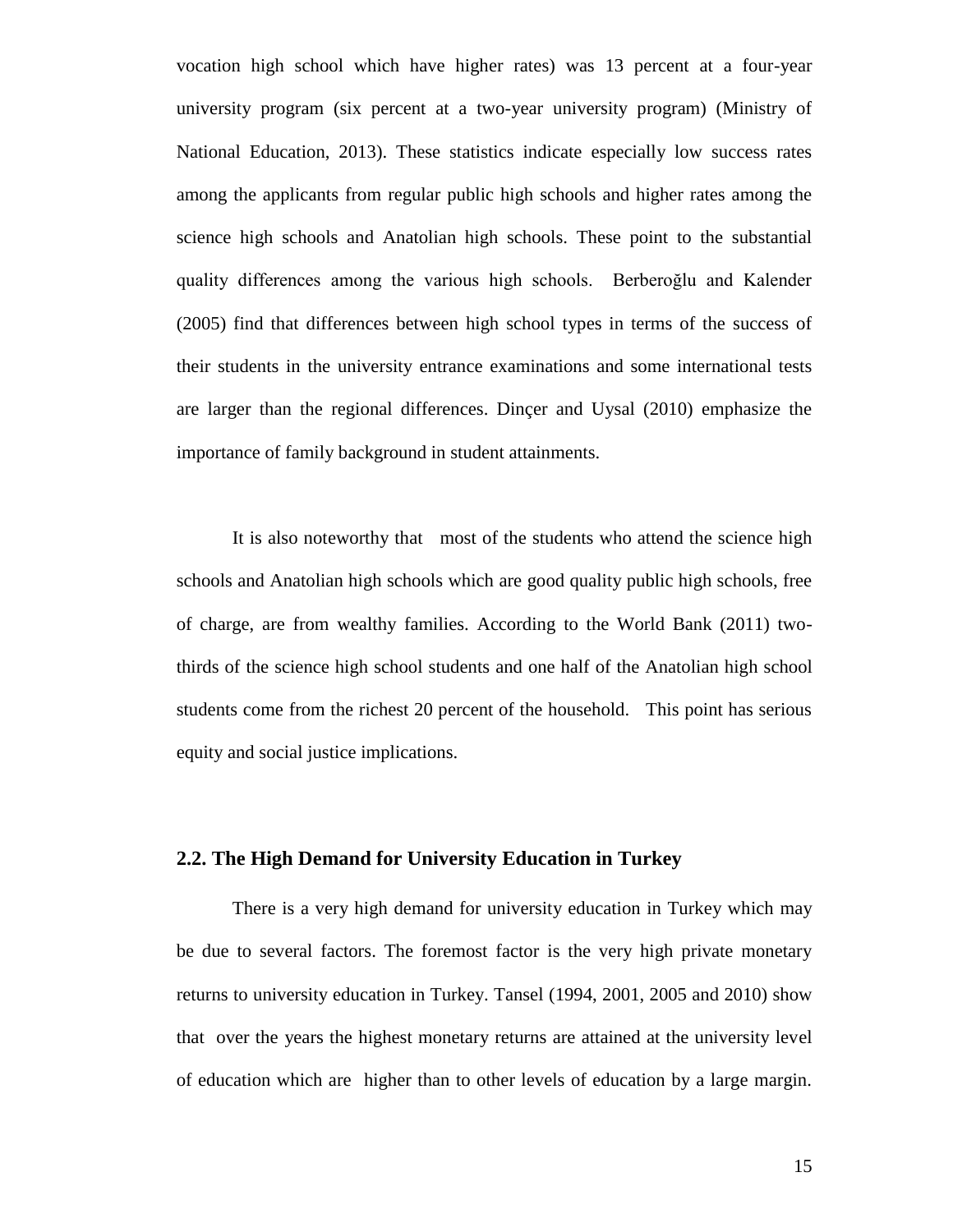Therefore, the possibility of high earnings is a main reason behind the high demand for university education. The second main reason is the increased job finding ability with a university degree. Tansel and Taşçı (2010) note the higher probability of finding a job out of unemployment for the university graduates compared to the unemployed at other levels of education. Further, university graduate men can serve his military service as an officer rather than as a private soldier. Finally, an university graduate enjoys a prestigious position in Turkish society as it is in other countries

The above discussed advantages render university education very desirable for the young and their parents. As remarked in the previous section, parents first spend on supplementary education in order to place their children into elite "special" high schools which are believed to increase their chances of placement at a university program. Next, parents spend one more time on supplementary education in order to place their children at a "prestigious" university program. The graduates of such universities command higher earnings in the Turkish labor market and prestigious positions in the society. For this reason parents invest into supplementary education of their children with great sacrifices. At this point a related issue is that parents who spend large sums on sending their children to private high schools and SECs, pay no tuition once their children are placed at a "prestigious" public university.

### **3. The Supplementary Education Centers in Turkey**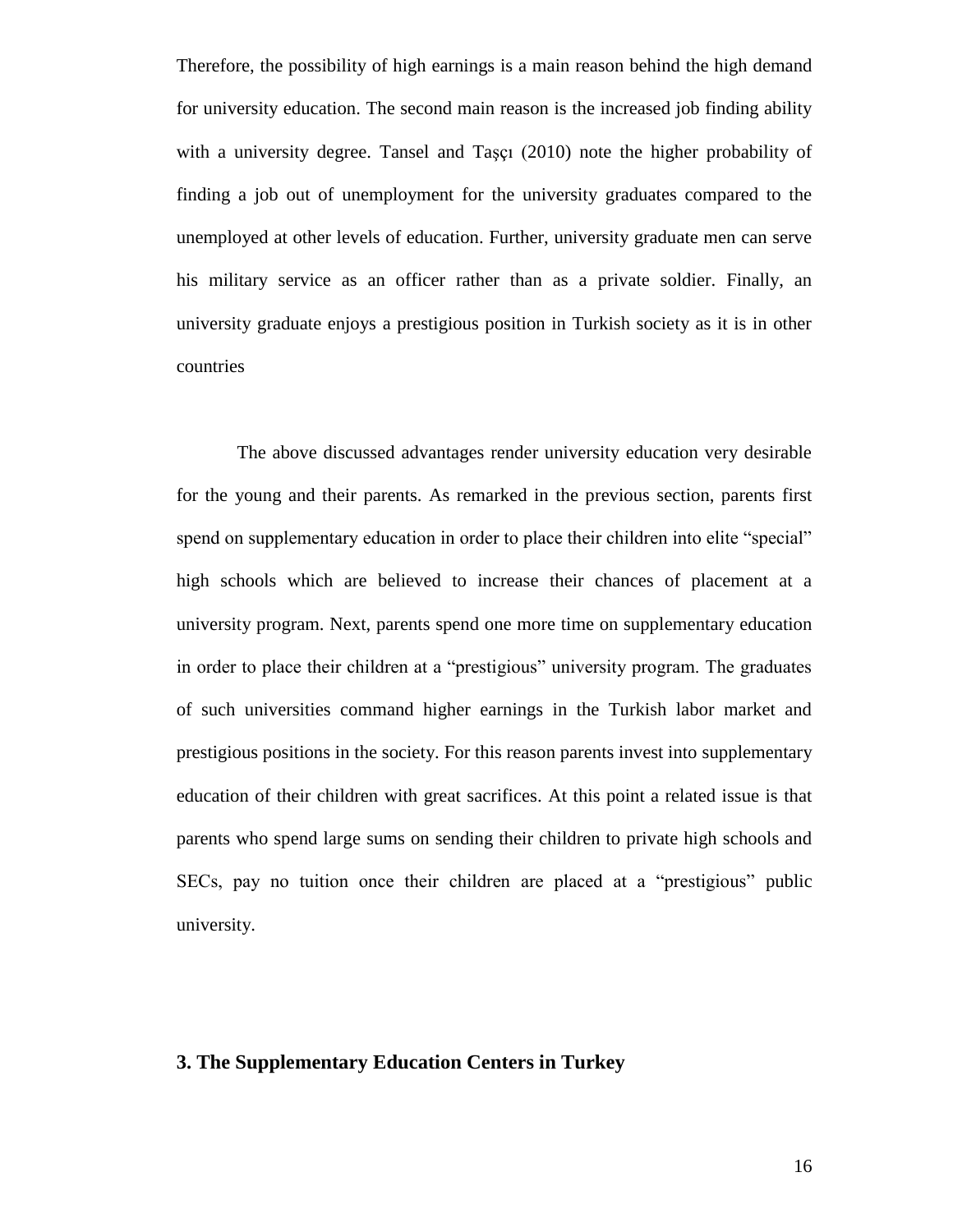Supplementary education can take in three different forms in Turkey as it is in other countries. One kind is one-to-one individualized teaching by the tutor. The second form is teaching by mainstream teachers for a nominal fee outside of the formal class hours at the premises of the mainstream schools. The third type is provided by the supplementary education centers (SEC) which are school-like organizations operating for profit. SECs are called "dersane" in Turkish. See Section 3.2 for the licensing requirement of the SECs. Tansel and Bircan (2006 and 2007) present a detailed discussion of the forms of Supplementary education in Turkey. SECs offer examination oriented courses for entry to the elite "special" high schools (SBS examination) and for entry to the universities (YGS and LYS examinations). They also teach techniques on how to prepare for these examinations as well as provide counseling and guidance services on the choice of universities, on the choice of study fields at the universities and future career selection as well as personal development and dealing with examination stress.

During the 2011-2012 academic year there was a total of 1.3 million SEC students at approximately four thousand SECs with about 52 thousand teachers as can be observed in Table 1. Table 3 shows that over the years more boys attended SECs than girls. The gender gap somewhat closed during the recent years. In any case the gender gap -however slight- may be related to differences in the male and female students' preference for various university programs. It is possible that female students disproportionately choose social sciences and language studies rather than technical fields. If this is true then they will need less supplementary education.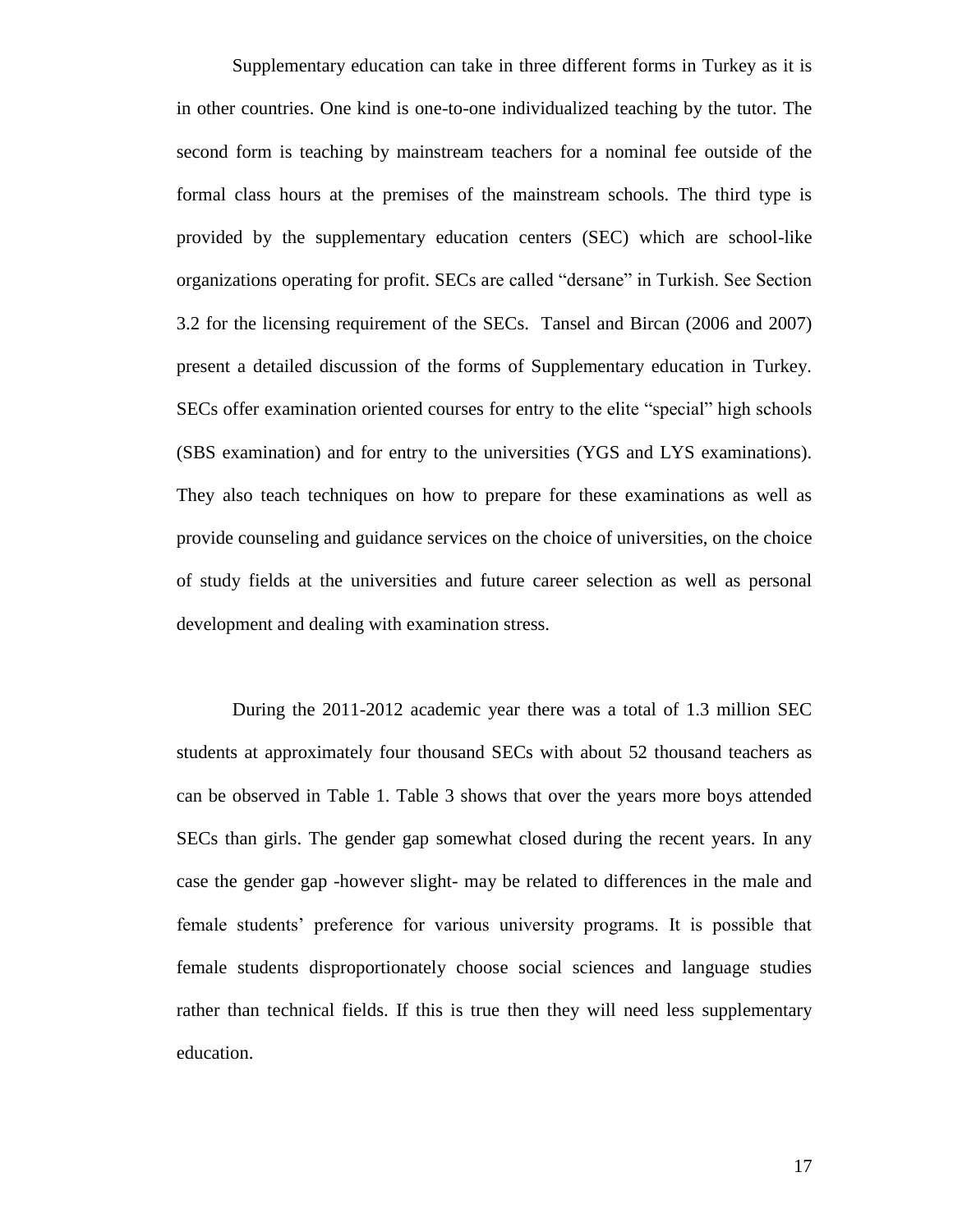The organization of SECs go back to early 1960's They were legally recognized in 1965 and a law passed governing their operation. Throughout the 1970s there were public discussions about the equity implications of the university entrance examinations and the SECs which led to their banning 1980. But, the ban was lifted a year later before it is implemented. Currently SECs operate with a license from the Ministry of National Education and under its surveillance. They are legally established, tax paying businesses. The licensing is a registration process as well as an accreditation process. Tansel and Bircan (2006 and 2007) provide detailed discussion of the history and organization of the SECs.

 ÖZ-DE-BİR, GÜVEN-DER and TÖDER are the associations of SECs with membership on a voluntary basis. ÖZ-DE-BIR is the largest and the oldest of these associations. Further information about the associations of SECs are provided in ÖZ-DE-BİR (2013), GÜVEN-DER (2013) TÖDER (2013) and Tansel and Bircan (2006 and 2007) ÖZ-DE-BİR officials claimed that there are at least an additional two thousand SECs operating unofficially without a license as part of the underground economy of Turkey. They not only avoid paying taxes but also avoid inspection by the Ministry of National Education and cause unfair competition for the legal SECs. The three associations administer jointly a national a mock university entrance examination. Morgil, Yılmaz, Seçken and Erökten (2000) found close correlation between the results of the mock and the real entrance examinations. SECs are required to register five percent of their students from low income families free of charge. ÖZ-DE-BİR officials state that in practice this often exceeds the officially required five percent for their members. Most SECs give an initial placement test for their applicants. Students who do best on these tests are registered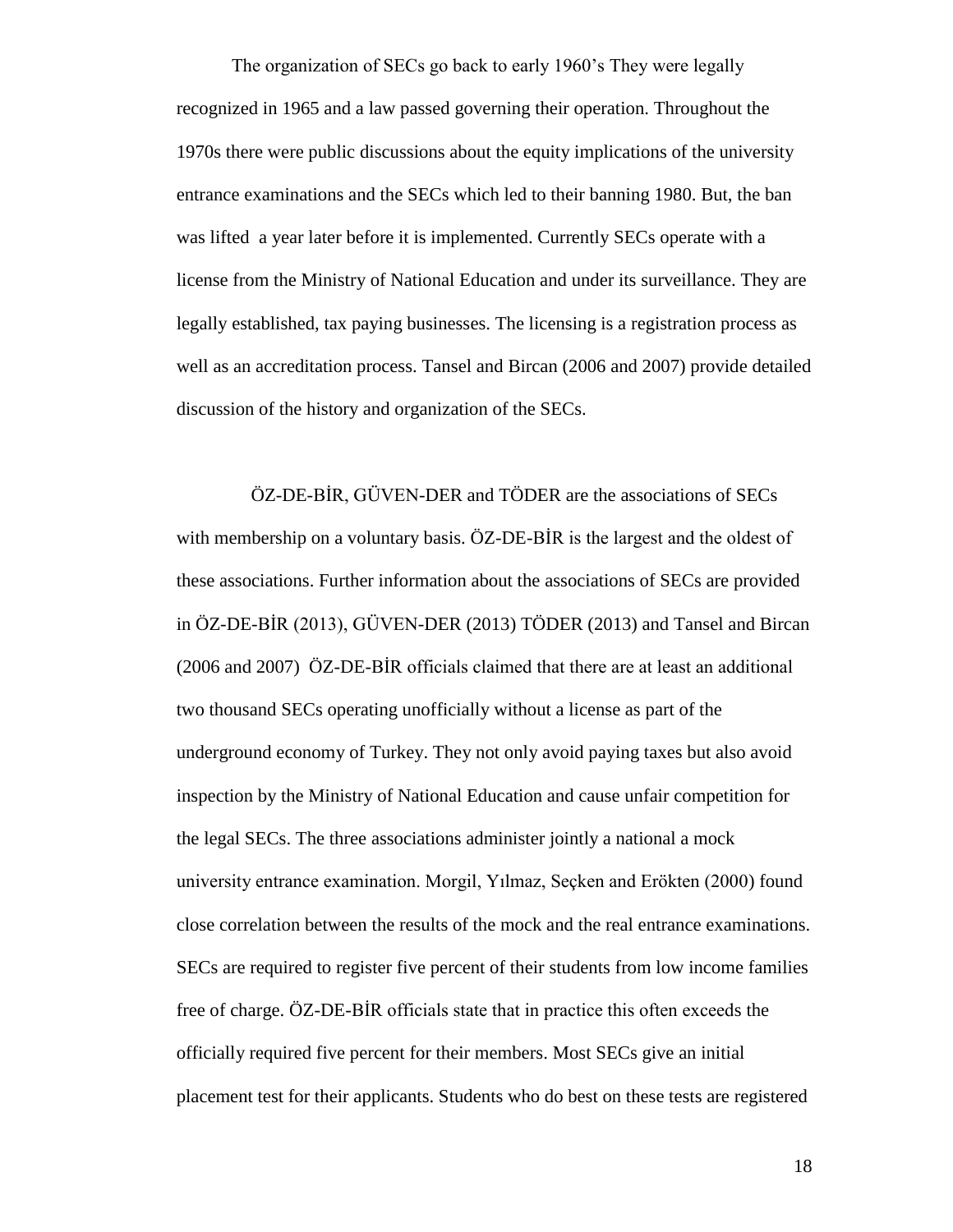free of charge or at a reduced rate for advertisement purposes. Further details of this process are provided in Tansel and Bircan (2007).

#### **3.1. Recent Trends in Supplementary Education Centers**

Table 1 gives the recent trend in the numbers, students and teachers of SEC's and related statistics. During the 1975-76 academic year there were only 157 SEC's throughout the country which increased to about four thousand in 2011-2012 academic year. The number of SEC students increased from about 46 thousand to 1.3 million in 2011-2012. The number of teachers employed at the SEC's reached 52 thousand in 2011-12. Thus, the SEC's are a significant outlet in employing people with "teacher" training. The number of teachers employed per SEC was about 13 teachers in 2011-2012. The average number of students per SEC reached 332 in 2012-2013. The SEC's in Turkey are thus of medium size. They are not very large enterprises by the standards of the SECs in Hong-Kong. (Bray and Kwok, 2003). The number of students per teacher in SEC's ranged between 22-33. Table 1 also shows that the number of SECs reached a peak in 2007-2008 with 4.3 thousand. It has declined since after that date while the number of students and teachers are increasing. However, one must consider that the number of students per SEC and the number of teachers per SEC both increased while the number of students per teacher did not change substantially. This implies that while the number of SECs declined and the number of students increased the quality of the SECs did not get affected.

#### Take in Table 1

Table 2 gives the recent developments in the various characteristics of the secondary schools in Turkey. The secondary schools include both the high schools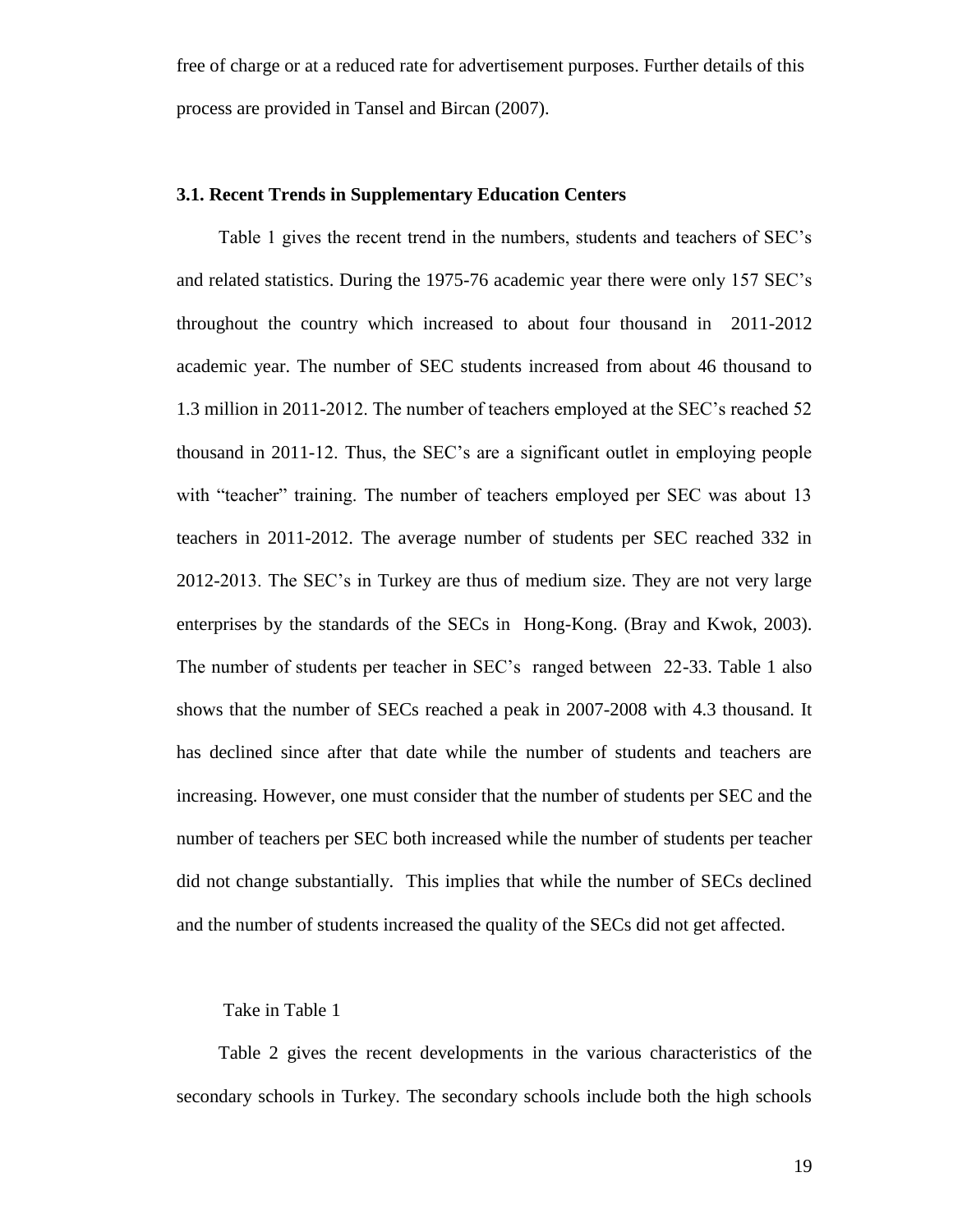and the vocational and technical high schools. According to this table, the numbers of secondary schools, the number of their graduates, students and teachers have all increased substantially over time. The number of students per secondary school has increased over time and in 2012-2013 it is about 500 students per establishment. The number of teachers per secondary school varied over time and it was 25 teachers per establishment in 2012-2013. The number of students per teacher indicating the quality of the secondary schools has varied over time but was about 20 students per teacher in both of the 2011-2012 and 2012-2013 academic years.

#### Take in Table 2

 The rules about allowing vocational and technical high school students to sit in the university entrance examinations have changed several times during the past decade. A discussion of this is available in Tansel and Bircan (2007). Currently they are allowed to sit in the university entrance examinations and there was an influx of them to the SECs when they were fist allowed to take the university entrance examination (Tansel, 2013).

 In conclusion, judging by the number of students per establishment the SECs are smaller establishments than the secondary schools: 332 students in SECs versus 492 students in secondary schools in 2011-2012. In contrast, the number of students per teacher at the SECs is higher than at the secondary schools: 25 students versus 20 students, respectively in 2011-2012 (see Tables 1 and 2).

In spite of the fact that returns to women's education is higher or at least as large as those to men in Turkey (Tansel, 1994, 2001, 2005 and 2010), parents invest more into educating their sons than into their daughters (Tansel, 2002a) especially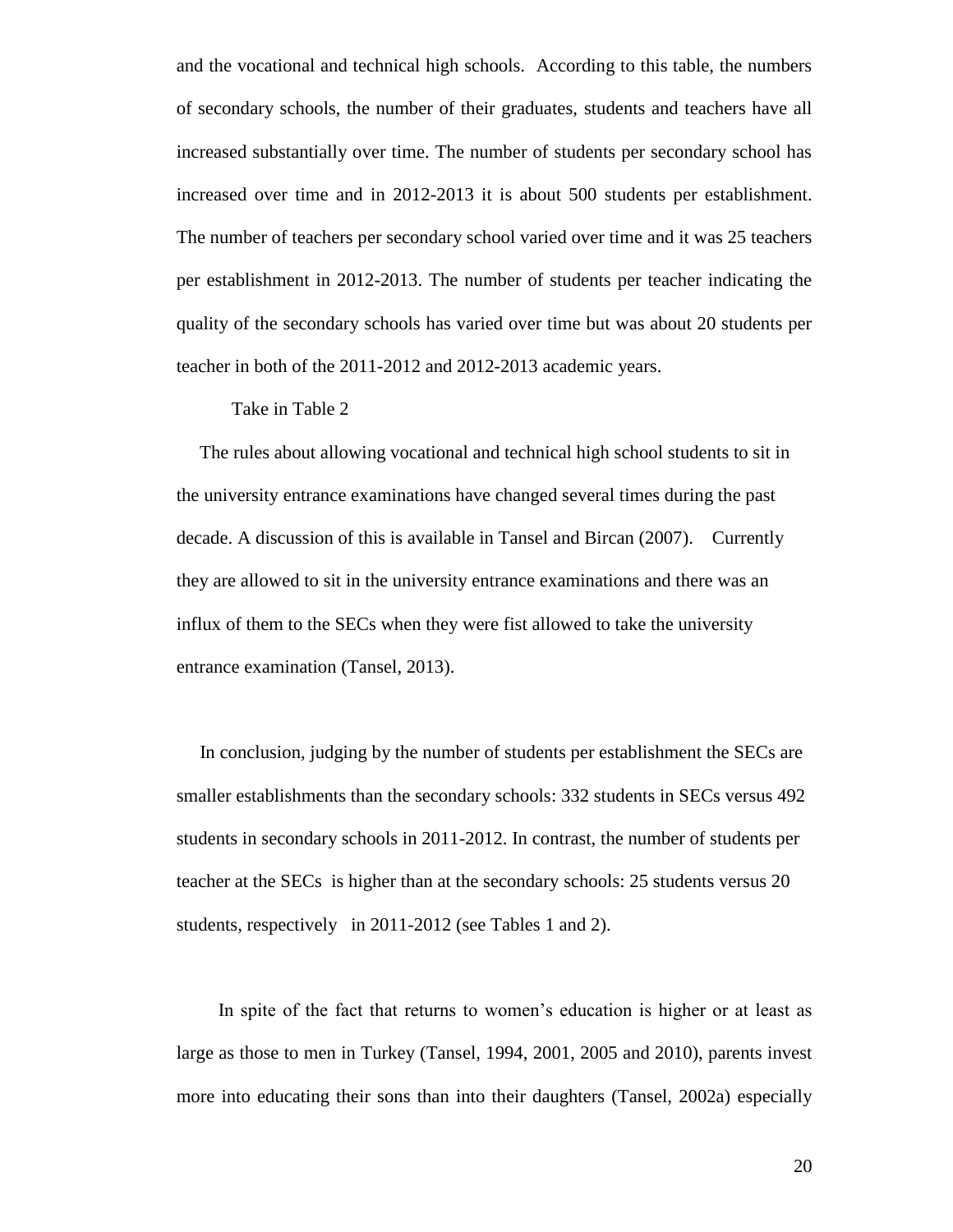when household resources are limited Tansel (2002a). Same may be true in case of supplementary education also. Assaad and El-Badawy (2004) in Egypt consider the gender issues in supplementary education. Tansel and Bircan (2005) found that the probability of receiving supplementary education is lower among females in Turkey. Table 3 shows the numbers and the proportions of the male and female students at the SECs versus among the secondary school graduates during the period of 2000- 2001 to 2011-2012. The proportion of the male students is higher than that of the female students both among the SECs and the secondary school graduates in the early 2000s. That is the gender gap was somewhat large at both the SECs and among the secondary school graduates. About ten years later the gender gap has almost disappeared in both the SECs and among the secondary school graduates and even reversed slightly among the secondary school graduates.

Take in Table 3

#### **3.2. Disruption of Mainstream Classes**

It is a well-known observation that attending SECs and the process of preparation for the two national examinations disrupt the formal schooling attendance during the second semester of the senior students who are preparing for the SBS and the YGS (takes place in April) and LYS (takes place in the second half of June). During this period the students concentrate on attending the SECs and on their own preparations at home rather than attending mainstream classes. The Ministry of National Education allows the senior students in their last semester to be absent from mainstream classes for 45 days. The students who need more time than this resort to false medical reports of sickness in order to be absent from their mainstream classes. Acquiring such a report is widely accepted and an expensive process. Recently, the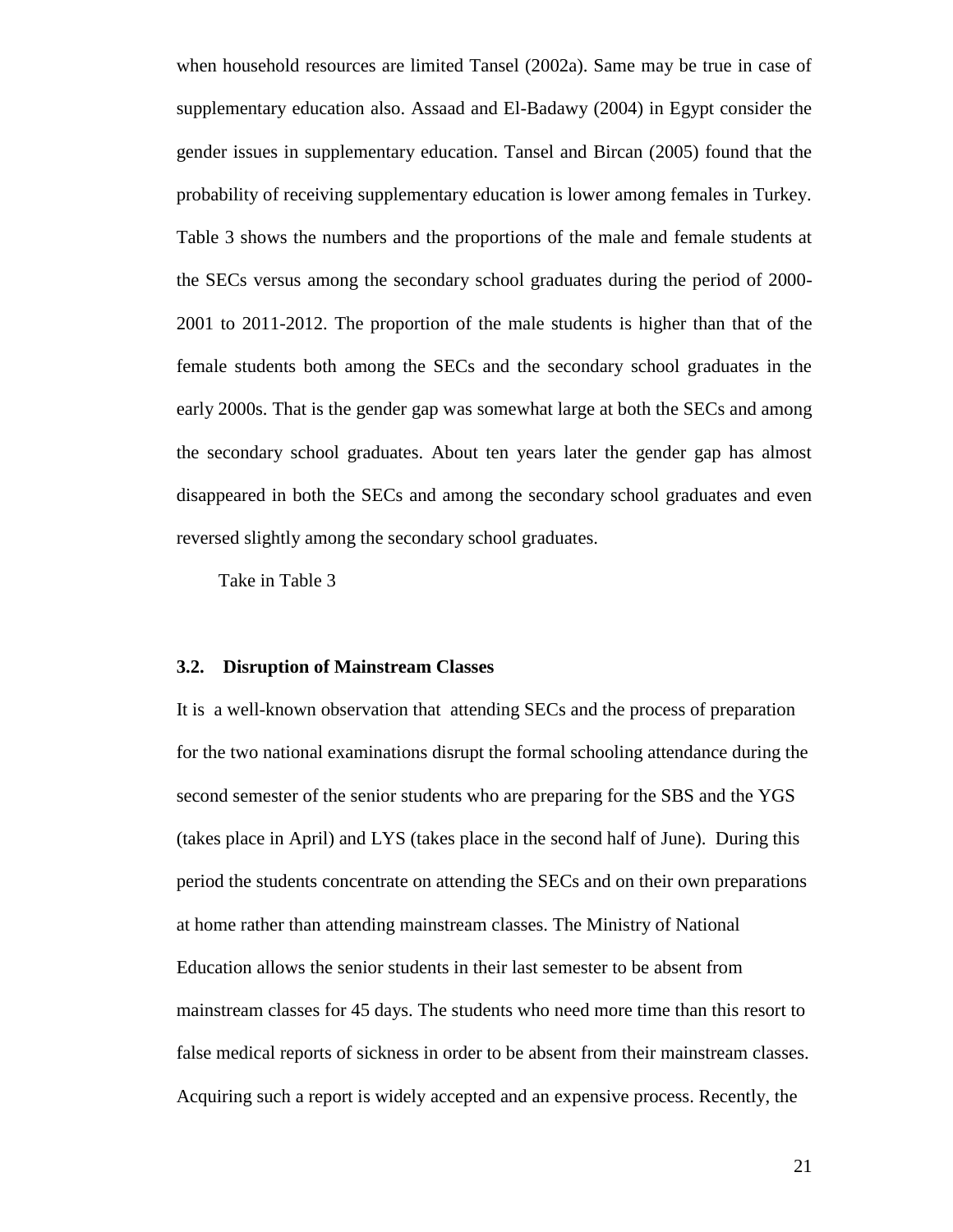president of the Independent Educators Union (2007) gave a statement that false medical reports of sickness undermine the "psychological and ethical development" of the children teaching them how to cheat the establishment. This is an aspect that has been totally ignored in the public discussions. Further discussions of this issue in relation to SBS and the university entrance examinations are provided in Tansel and Bircan (2007).

#### **3.3. Determinants of Receiving Supplementary education**

 Tansel and Bircan (2006) examined the determinants of the household expenditures on supplementary education in Turkey. Their findings emphasize the importance of household income and parental education levels as the most important determinants. They also found a larger effect of the mother's education than that of the father's education. Tansel (2002a) also found that the parental education level is the most important factor determining the educational attainment of children in Turkey after household income. Tansel and Bircan (2005) examined the factors that contributed to the probability of receiving supplementary education. The high school graduation ranking of the student was found to be the most important factor pointing out to the importance of motivation and the ability of the students. Zhang (2013) find that students with high achievement benefit more from supplementary education. In conclusion, the students with high academic ability, high household income and highly educated parents receive more supplementary education. Further discussion of this topic can be found in Tansel and Bircan (2007).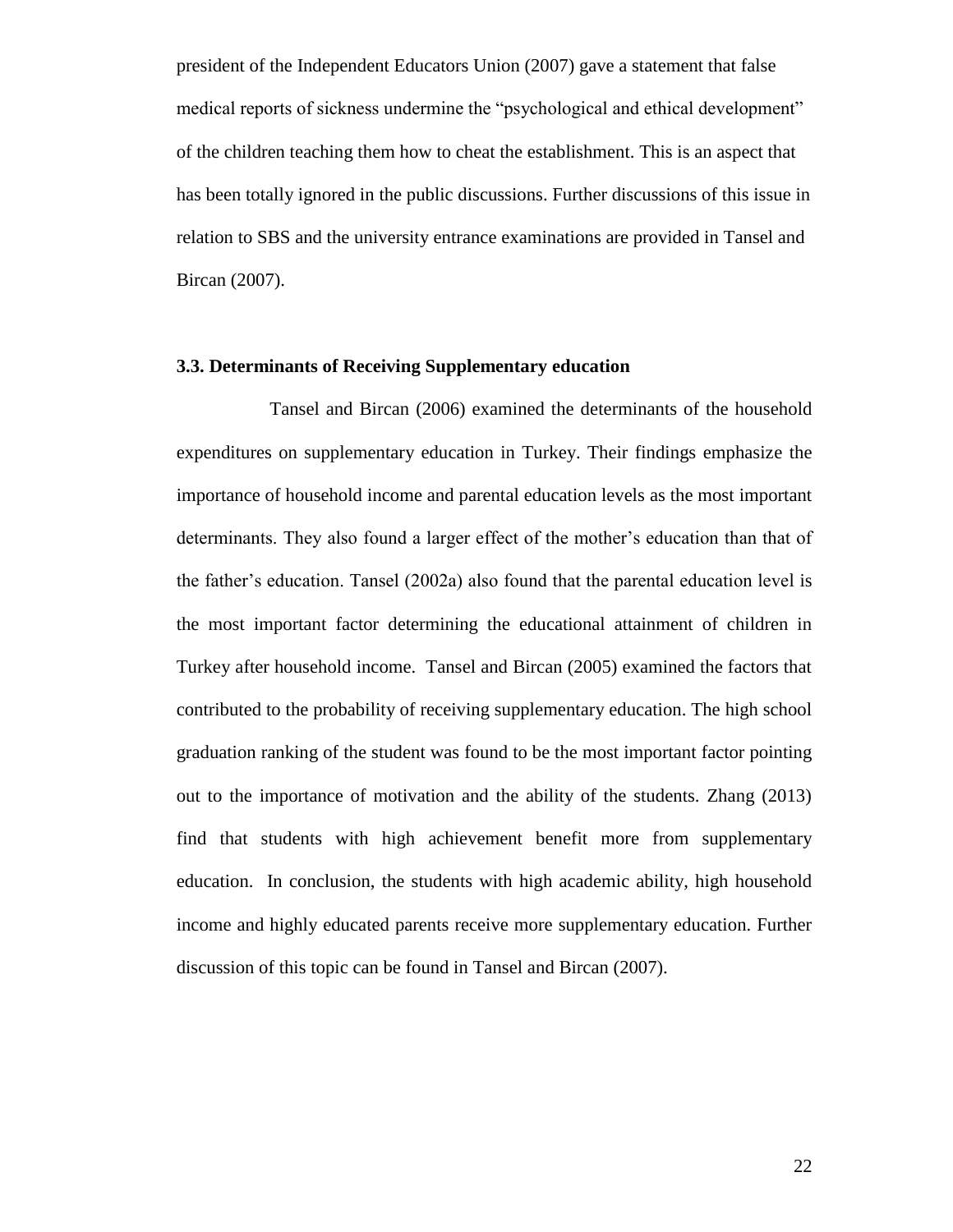#### **3.4. Effectiveness of Supplementary Education Centers**

There are a few studies examining the effect of supplementary education on academic achievement. Dang and Rogers (2008) consider this issue among others. Bray (1999 and 2006) review the research on the effectiveness of the SECs and find mixed results. Some studies found positive influence of supplementary education on academic achievement performance while some studies found no correlation between supplementary education and academic achievement. Tansel and Bircan (2005) find that attending SECs during the senior year in high school increased significantly the probability of getting placed in a university program. Further, attending SECs increased the test scores significantly in most of the subjects in the university entrance examination among the applicants to the university entrance examination in 2002. Morgil, Yılmaz, Seçkem and Erökten (2000), Okur and Dikici (2004) also reported that those who receive supplementary education exhibit better examination performance. Ekici (2005) find that students who attend SECs have a positive attitude towards university entrance examinations as compared to those who do not attend the SECs. Further discussions can be found in Tansel and Bircan (2005 and 2007).

#### **3.5 Cost of the Supplementary Education Centers**

Köprülü (2012) who is the president of ÖZ-DE-BİR reported an estimate of 1.5 to 2 billion USD as gross income of SECs. This amounts to 0.19 to 2.6 percent of Turkey's Gross Dometic Product (GDP) in 2012. In contrast, the national government expenditures on education were 3.0 percent of the GNP of Turkey in 2006. The per capita GDP of Turkey in 2011 was 10 444 USD. Kim (2008) notes that in South Korea parents invest 20 billion USD in supplementary education.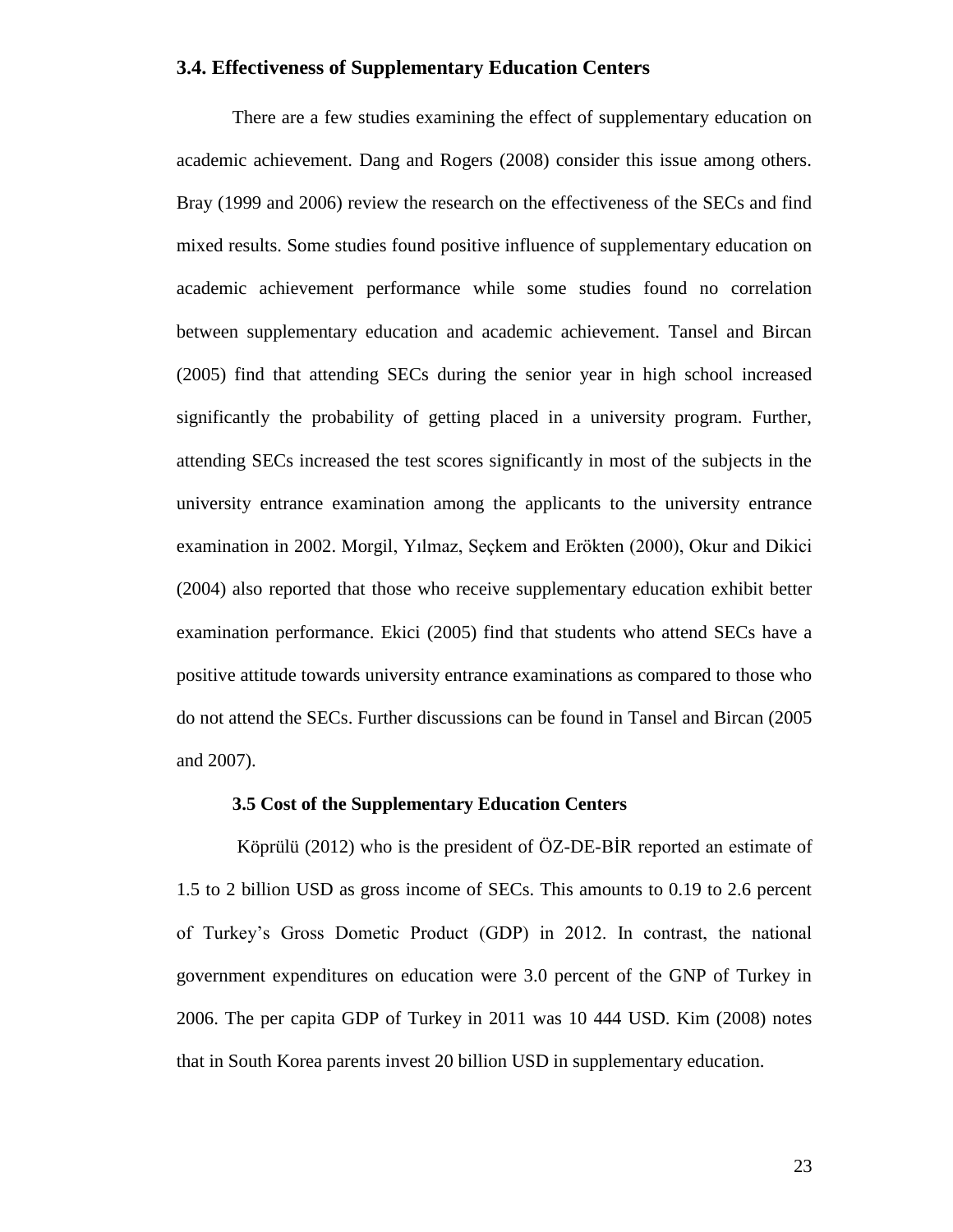According to the information provided by Köprülü (2012) the average annual fee of the SECs' range between 300- 2 250 USD for the preparation to SBS depending on location. It ranges between 1 100-3 300 USD for the students in the first three years of the high schools and it ranges between 1700-5 600 USD during the senior year of the high school again depending on location. In contrast, the annual minimum wage for adults was about 5 000 USD in 2012 (Tansel, 2013). There are also the so called "boutique" SECs in cities like Istanbul, which cater to wealthy. Their class sizes are a maximum of 6-8 students and their annual average cost is within the range of 8 000- 12 000 USD.

#### **3.6 A Discussion of the TED Survey**

Appendix Table provides the selective results of a survey by TED among high school seniors, high school graduates and university students. An extended version of this table which includes the responses of the parents, teachers and the school administrators is given in Tansel and Bircan (2007) together with a detailed discussion of the results of this survey. Here, only a brief summary will be provided. According to the results in the Appendix Table, more than half of the high school seniors feel that there is nothing in their life now more important than the university entrance examination. Further, at the time of the survey between 70-83 percent of the respondents were attending SECs. More than half of the respondents believed that school education is not adequate for success in university entrance examination. Close to half of the respondents stated that their teachers and school administrators absolutely want them to attend the SECs.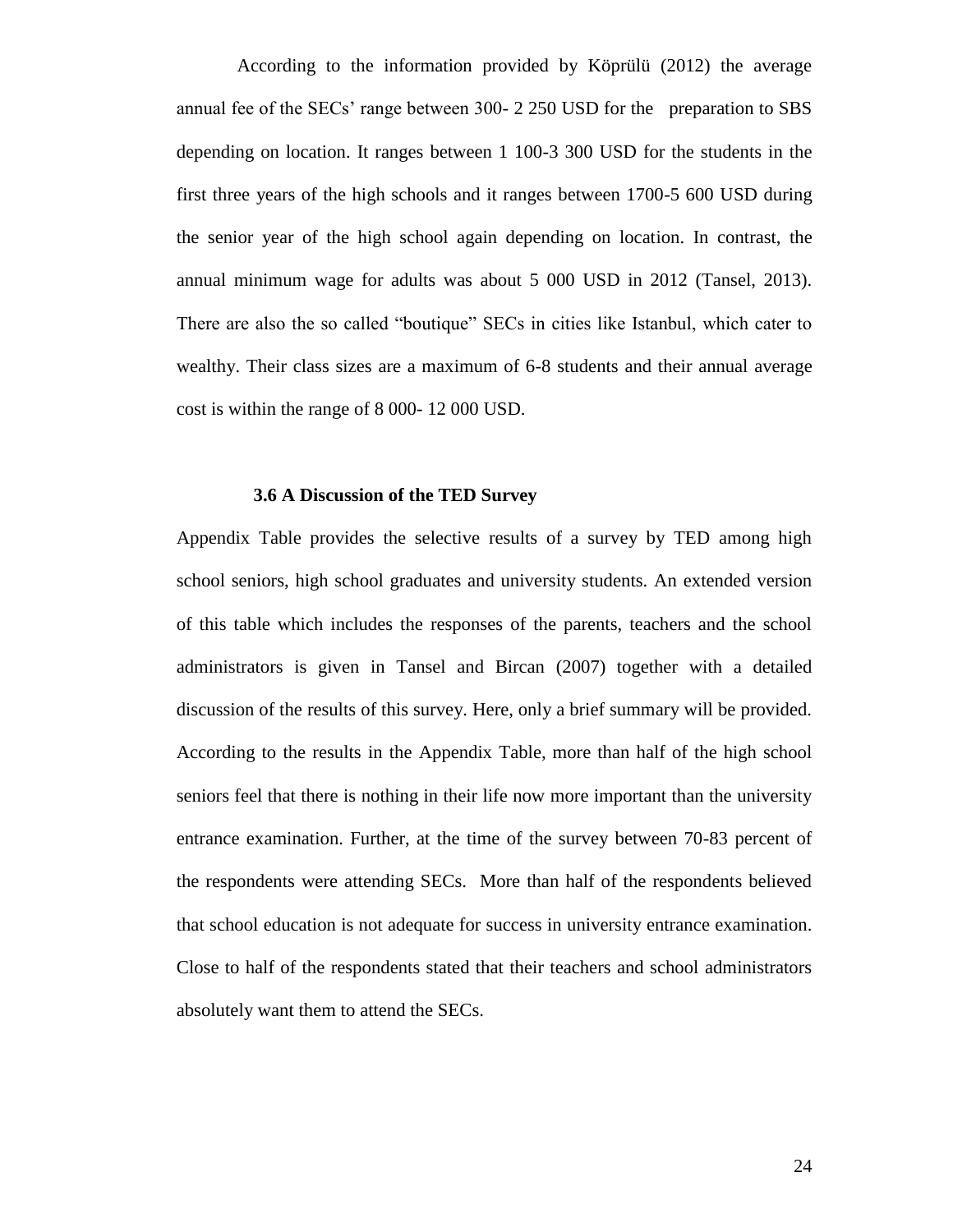When asked to compare the quality of education at the SECs and at the mainstream schools, 34-65 percent of the respondents indicate that the quality of education is better at the SECs than at the mainstream schools. Further, among each of these groups a substantial percent stated that SECs teach only examination techniques.

Close to 70 percent of the respondents agree that quality of high school is an important determinant of success at university entrance examination. This makes it clear as to why students strive to enter a better high school at SBS and most parents consider the past performance of the high schools at the university entrance examination while making choice of high schools for their children. The SECs and the secondary schools both provide counseling and guidance services in selecting universities, study fields and future careers as well as in the issues of personal development, dealing with examination stress and developing efficient work habits. A high proportion of the respondents believe that these services are better at the SECs or are similar in both places. Some educators claimed that SECs are substituting for the high schools in both teaching and as a place where students socialize. When asked whether the SECs or the schools they like better, same proportion of the students liked SECs or the schools however, majority of them like both places.

The Appendix Table also provides the hours of education per week received at the SECs by various groups. This information indicates that 51 percent of the high school seniors attend SECs for 10-20 hours per week while 84 percent of the high school graduates attend SECs for 15-20 or more hours per week. The high school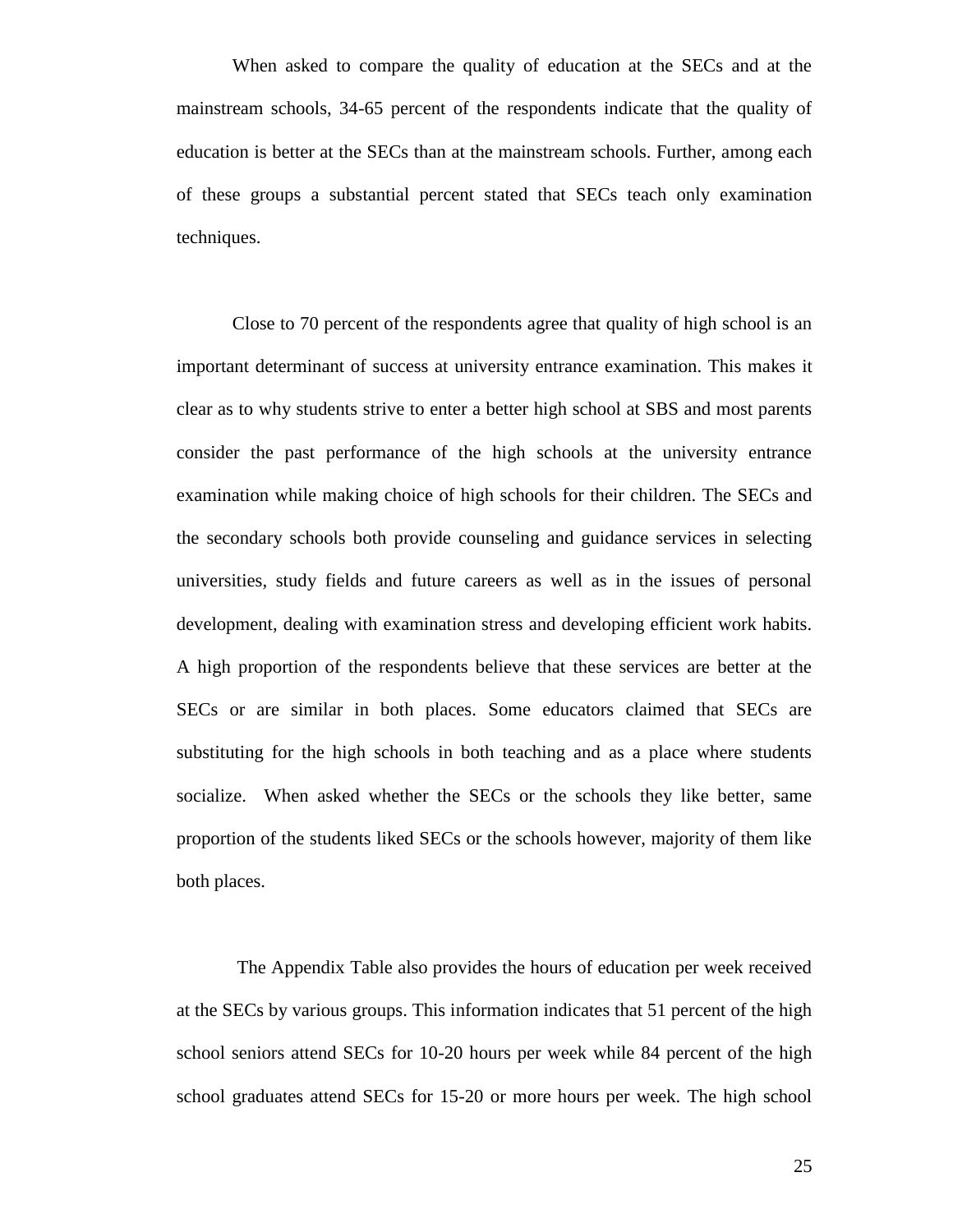graduates attend SECs for more hours per week than the other groups. This group is possibly repeat-takers of the university examination with full time preparations.

Over half of the respondents said that they will receive a false medical report of sickness for their non-attendance to the mainstream school while a quarter of the respondents said that they will use the legally allowed non-attendance days while about 19-34 percent of the respondents stated that they will continue mainstream schools as usual. Is it possible to succeed at the university entrance examination without attending SECs? A larger percentage of the respondents believe that it is difficult or not possible. Further, over half of the respondents believe that SECs will contribute a lot to their success at the university entrance examinations. Finally, over half of the respondents were satisfied with the SECs they are attending.

## **4. Provincial Distribution of Supplementary Education Centers and Secondary Schools**

#### **4.1 Intensity of SECs and Secondary Schools by Provinces**

 This section considers the provincial distribution of the SECs and secondary schools in Turkey. In this section we consider the total of secondary schools which include general high schools and vocational and technical high schools. For the purposes of comparison we do not use just high schools because we believe that the total of the high schools give a better indication of the secondary school educational opportunities for the secondary school age children. Further, currently the vocational and technical school students are allowed to sit in the university entrance examinations just like the general high school students giving them the same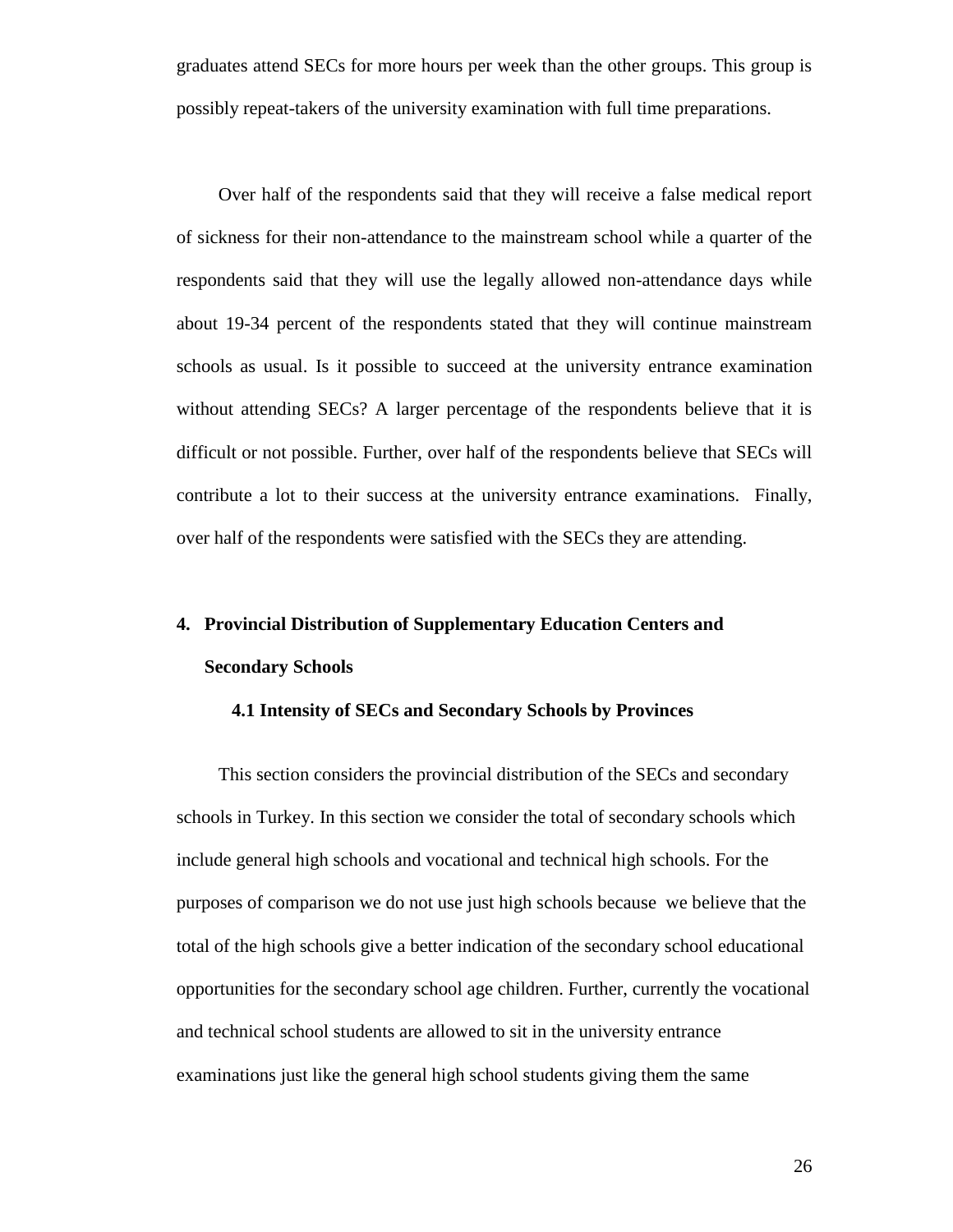opportunity for further education albeit with a lower chance to succeed in that examination (Tansel, 2002b). Table 4 provides the numbers of SECs and secondary schools across the 81 provinces of Turkey during the academic year 2011-2012. The provinces are listed from the highest number of SECs to the lowest. Istanbul has the highest number of SECs with 710 and also the highest number of secondary school with 1179. Ankara has the second highest number of SECs with 384 and the secondary schools with 590. At the other extreme Ardahan and Bayburt each has only two SECs and 25 and 17 secondary schools respectively. The last column in this table gives the number of SECs per 100 secondary schools which is defined as the intensity of SECs. The highest concentrations of SECs are in Ankara and Istanbul with over 60 SECs per 100 secondary schools. Izmir, Bursa, Antalya, Mersin, Adana, Kocaeli, Denizli, Aydın, Tekirdağ, Osmaniye, Mardin are the other provinces with high concentration of SECs. They are mostly located in the west of the country except Osmaniye and Mardin. The provinces with low concentration of SECs are Ardahan, Gümüşhane, Bayburt, Kilis, Çankırı, Sinop and Bingöl where the number of SECs is substantially less than that of the secondary schools. These provinces are located mostly in the east and southeast of the country except Çankırı and Sinop.

#### Take in Table 4

Table 5 shows the distribution of the SECs, secondary schools and the secondary school age (14-17) children of Turkey among the provinces. This table gives idea about the SEC and secondary school opportunities available to the secondary school age children in the provinces. The provinces are listed according to their share of SECs in Turkey's total from the highest to the lowest. For example, Istanbul has by far the highest share of SECs among all of the provinces of Turkey.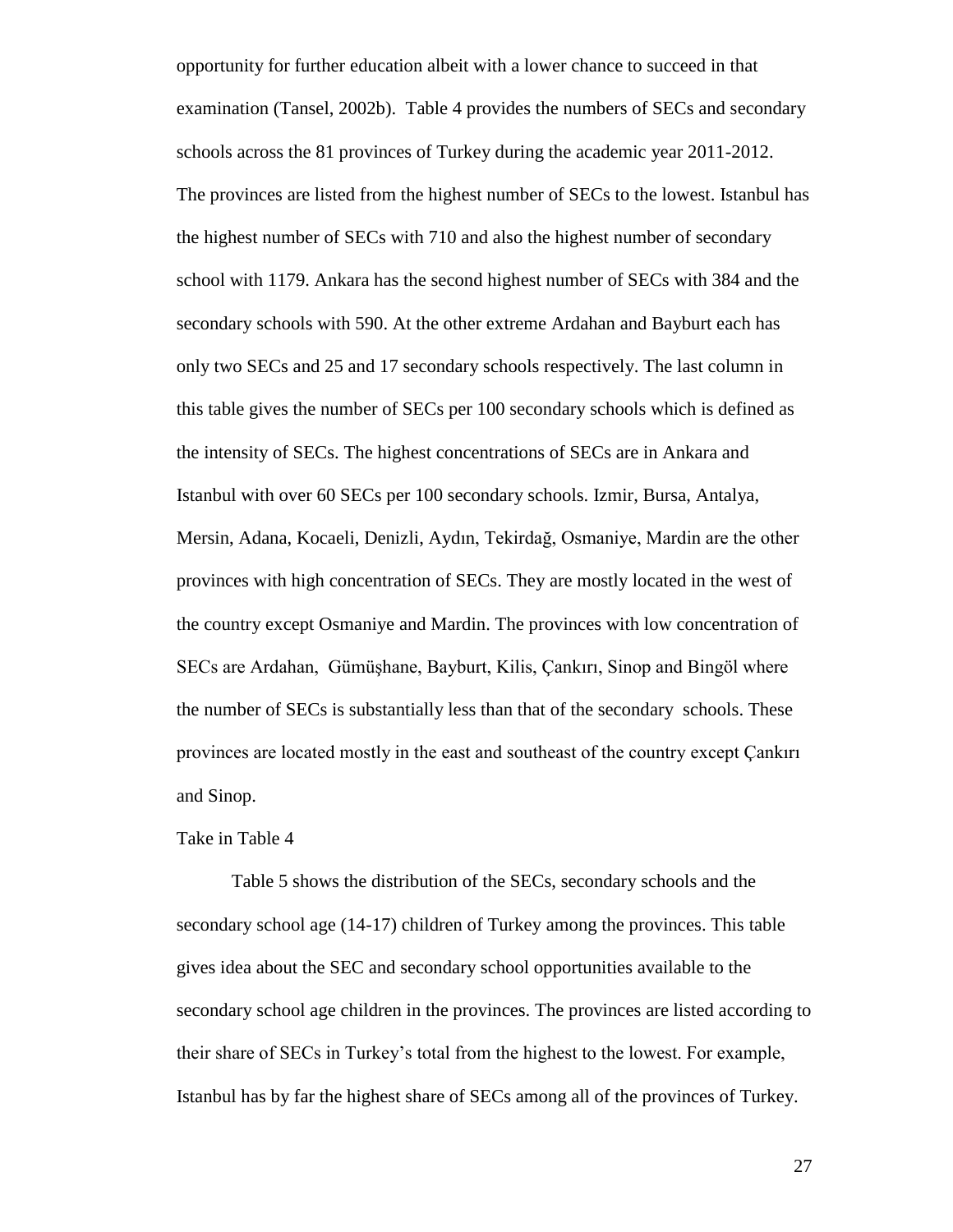Istanbul houses about 18 percent of the total SECs in Turkey and 12 percent of the secondary schools of Turkey while about 17 percent of secondary school age children of Turkey lives in Istanbul. Thus, we can say that the share of the secondary schools in Istanbul is lower compared to the share of the secondary school age children. Ankara houses about 10 percent of the SECs and about 6 percent of the secondary schools of Turkey while about 6 percent of the secondary school age children of Turkey. The share of secondary schools in Ankara seems commensurate with its share of secondary school age children. However, Ankara is singled out as the province with 15 percent of the total SECs serving only 6 percent of the total secondary school age children.

 At the other extreme, Şanlıurfa, Diyarbakır, Gaziantep, Van, Adıyaman and Batman have smaller shares of the SECs and secondary schools than their shares of the secondary school age children. These provinces have relatively high shares of the Turkey's secondary school age children in the order of 2-3 percent of the total. Therefore it would seem sensible to increase the number of secondary schools and possibly SECs in these provinces. The last ten provinces in this table seem to have the shares of secondary schools commensurate with their shares of secondary school age children but their shares of SECs are lower than their shares of children. Thus SECs could possibly be increased in these provinces. However, opening up SECs may not be a profitable business in these provinces. These provinces are mostly located in the east and south east of the country except Çankırı, Bartın and Sinop.

Take in Table 5

We could also note that some of the provinces located in the east and southeast of Turkey such as Hakkari, Şırnak, Bitlis, Siirt, Ağrı, Muş all have somewhat large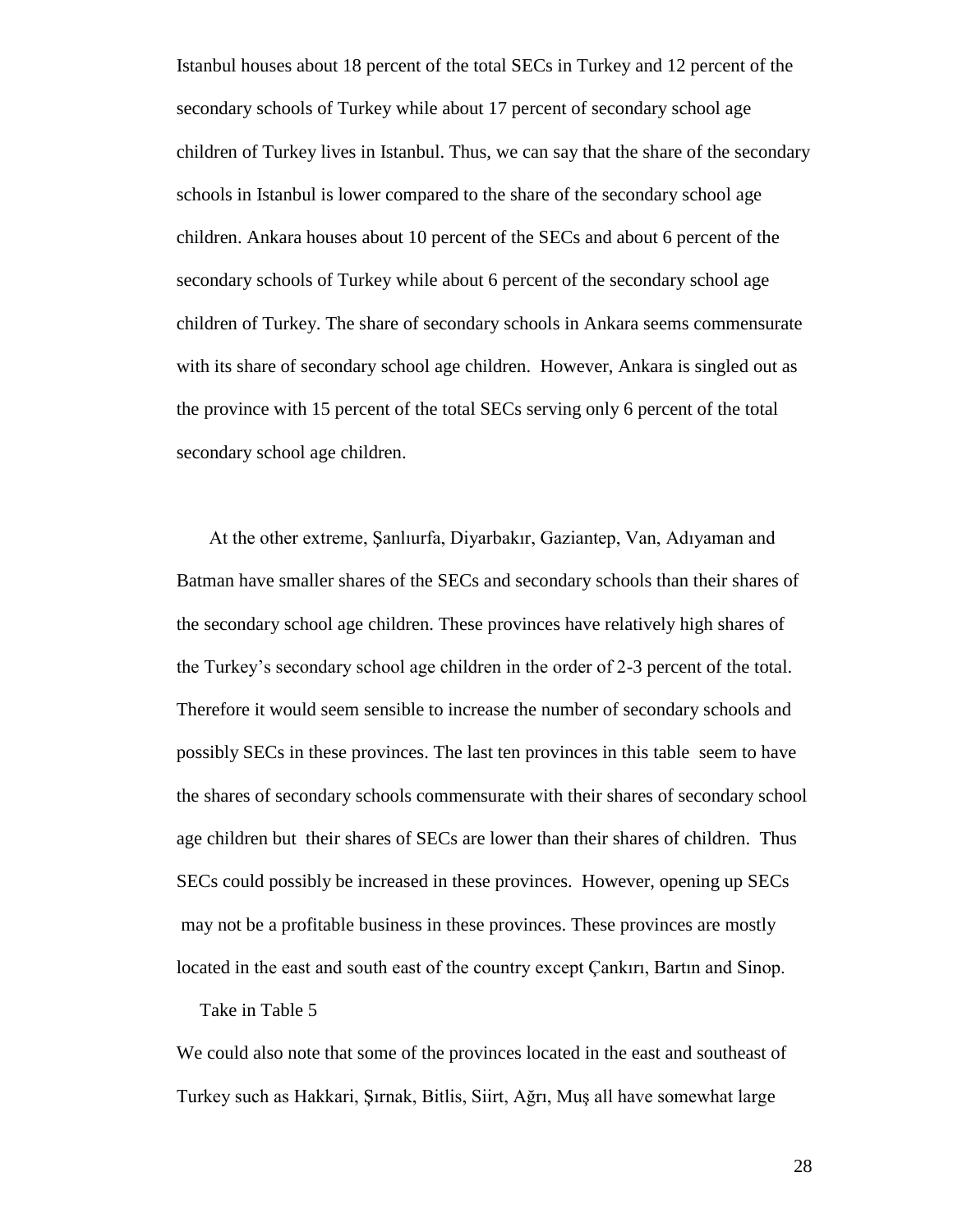share of the secondary school age children which are slightly higher than their shares of secondary schools and/or shares of SECs. The median number of the SECs is 24 per province and the median number of the secondary schools is 80 per province. In general we observe a more unequal provincial distribution of the SECs (with mean 48 and standard deviation 150) compared to that of the secondary schools (with mean 120 and standard deviation 91). This implies that the distribution of the SECs is more unequal than that of the secondary schools across the provinces of Turkey. Naturally, this has spacial equity implications in their provision across the provinces.

#### **4.2 Main Characteristics of SECs and Secondary Schools by Provinces**

Table 6 gives the distribution of the number of students and teachers of the SECs across the provinces as well as the number of students per SEC, number of students per teacher in SEC and finally in the last column the number of SEC students per secondary school students. Considering column three we see that there is no obvious pattern to the number of students per SEC. For Turkey general the average number of students per SEC is 332. Those provinces with students larger than this can be considered large and less than 332 can be considered small. With this in mind, there are 48 provinces with SECs larger than Turkey's average and 33 provinces with SECs smaller than Turkey's average. The SECs with 500 or more students per SEC are in Batman, Bayburt, Düzce, Karaman, Kilis and Niğde.Among these provinces three of which, Düzce, Karaman and Niğde are located in the western part of the country. Considering the number of studenst per teacher in the SECs in the fourth column of Table 6, we observe that in some provinces there are more than 30 students per teacher. They are Artvin, Batman, Bayburt, Bingöl, Bitlis, Çankırı,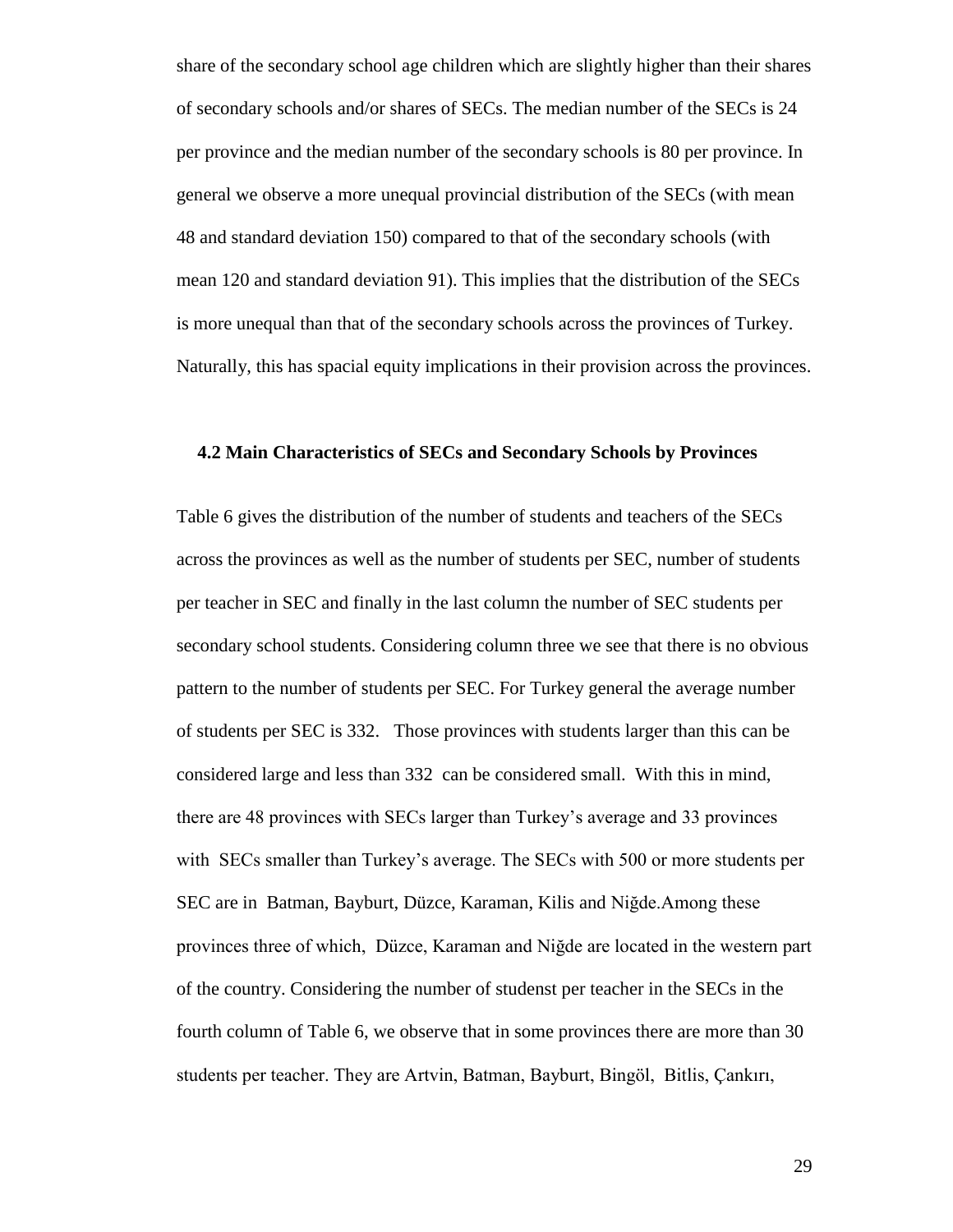Karabük, Karaman, Kilis, Mardin, Mersin, Muş, Sakarya, Şırnak, Van and Yozgat.Some of these provinces are located in the east and some of them are located in the west. Among these provinces Batman, Bayburt, Bingöl, Düzce, Karaman, Kilis, Niğde and Van are the provinces with both over- crowded SECs and more studenst per teacher. These considerations imply that the quality of the SECs in these provinces may not be very good due to overcrowding of the SECs and the large class sizes.

 Next we address the following question: What is the percentage of secondary school students attending SECs in each province? This is given in the last column of Table 6. In Turkey on average 27 percent of the secondary school students attend SECs. Ardahan and Hakkari are the provinces with the smallest percentage which are 9 and 8 percents respectively. It is remarkable that Van is the province with highest (55 percent) of its secondary school students attending an SEC. This is cruious and one wonders if this is related in any way to the earthquake experience in Van two years ago and the ensuing campaign of relief to Van. Van is followed by Balıkesir (38 percent) Çanakkale (39 percent), Denizli (38 percent), Eskişehir (39 percent), Kırklareli (38 percent) and Mersin (40 percent).

#### Take in Table 6

 Following are the provinces that send 20 percent less of their secondary school students to SECs: Adıyaman, Ağrı, Aksaray, Ardahan, Bingöl, Bitlis, Çankırı, Diyarbakır, Gaziantep, Hakkari, Kars, Muş, Siirt, Sivas, Şanlıurfa and Şırnak. Among these provinces following have more than 30 students per teacher: Artvin, Batman, Bayburt, Bingöl, Bitlis, Çankırı, Düzce, Muş and Şırnak. That is, in those provinces with 20 percent or less secondary school students attending SECs, the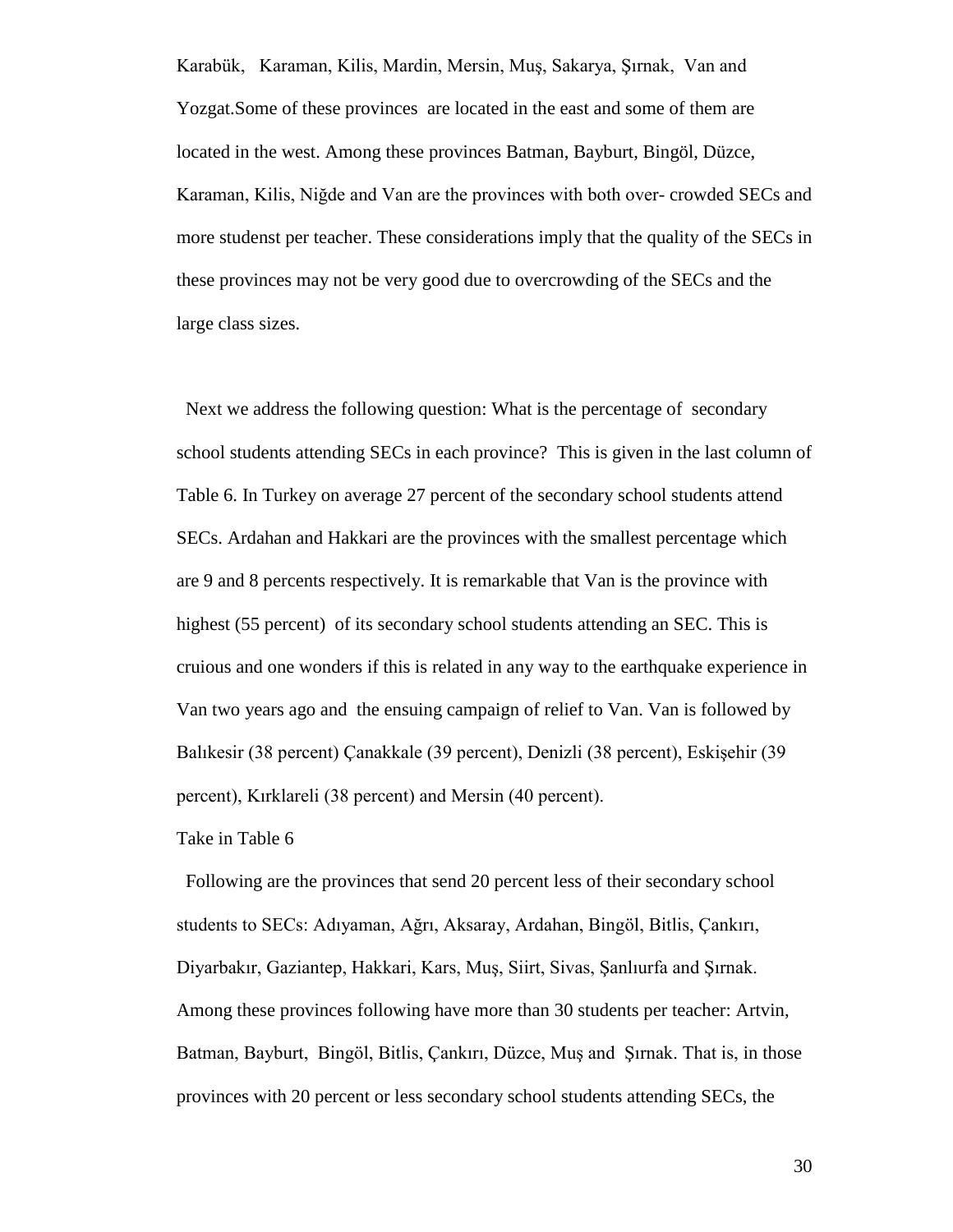SEC classes are overcrowded . That is, they have more than 30 students per teacher. Ministry of National Education officers and inspectors must pay attention to the SECs in particular in these provinces.

Table 7 gives the distribution of the number of students and teachers of the secondary schools across the provinces as well as the number of students per secondary school, number of students per teacher in secondary schools, number of children scondary school age of 14-17 and finally in the last column the number of secondary school students per secondary school age children. Considering first the number of students per secondary school, the average for Turkey is 492. Following provinces have 600 or more students per school: Adana, Adıyaman, Batman, Diyarbakır, Gaziantep, Hatay, Istanbul, Mardin, Şanlıurfa and Şırnak. There is no information about the physical capasity or the infrastructure of these secondary schools but, these seem to be rather large schools. The following provinces have 500-599 students per seconday school: Ankara, Antalya, Bingöl, Elazığ, Hakkari, Izmir, Kocaeli, Mersin and Van. Next we look at the number of students per teacher at the secondary schools. The average for Turkey is 20 students per teacher. Batman, Hakkari, Mardin, Şanlıurfa and Şırnak are the provinces with number of students per teacher 30 or more. Following are the provinces with number of students per teacher is 25-29: Ağrı, Diyarbakır, Gaziantep, Istanbul and Siirt. The provinces with the lowest number of students per teacher are Tunceli (12 students), Burdur (13 students), Isparta (13 students), Karabük (13 students), Çanakkale (14 students) Edirne (14 students) and Sinop (14 students). Those provinces with over 25 students per teacher should be given attention by the Ministry of National Education. Take in Table 7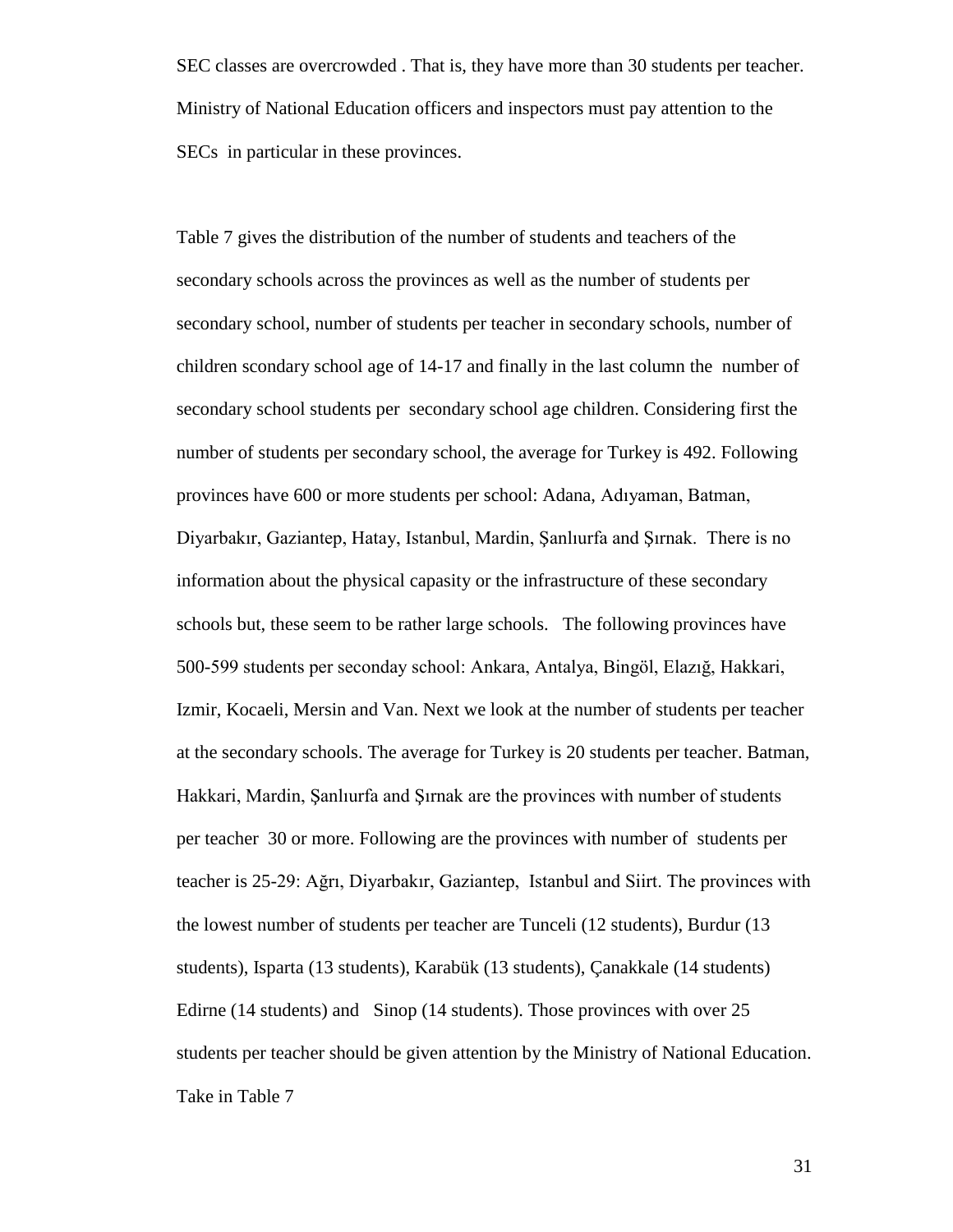Finally, in the last column we examine the number of secondary school students per population of secondary school age children. This gives a measure of enrollment rate in each province for the age group 14-17. There are about 30 provinces with enrollment rate over 100. However there are also several provinces where substantially small percent of the secondary school age group are not enrolled in secondary schools. Ağrı (48 percent) and Van (46 percent) are the two provinces with less than 50 percent of the age group are enrolled in secondary school. The provinces with 50-75 percent enrollmet rate are Aksaray (75 percent), Bitlis (62 percent), Diyarbakır (75 percent), Iğdır (73 percent), Kars (65 percent), Mardin (73 percent), Muş (53 percent), Siirt (70 percent), Şanlıurfa (56 percent) and Şırnak (65 percent. Raising the rate of secondary school enrollment of 14-17 year groups in these provinces will probably lead to a reduction in their involvement in terror organizations.

As remarked in Section 2, during the academic year of 2012-2013 the compulsory level of schooling is increased to 12 years covering the secondary schools and the data in this section pertains to the academic year of 2011-2012. However, it is doubtful if in some provinces the physical capasity will allow enrolments of all of this age group. Therefore, the Ministry of National Education should pay special attention to those provinces where infrastructure and teachers may be lacking.

In conclusion we can say that the provinves where the quality of of secondary school is low ( 30 or more students per teacher) are Batman, Hakkari, Mardin, Şanlıurfa and Şırnak.(Others are Ağrı, Diyarbakır, Gaziantep, Istanbul and Siirt). The five provinces have the worst secondary school quality. Therefore we will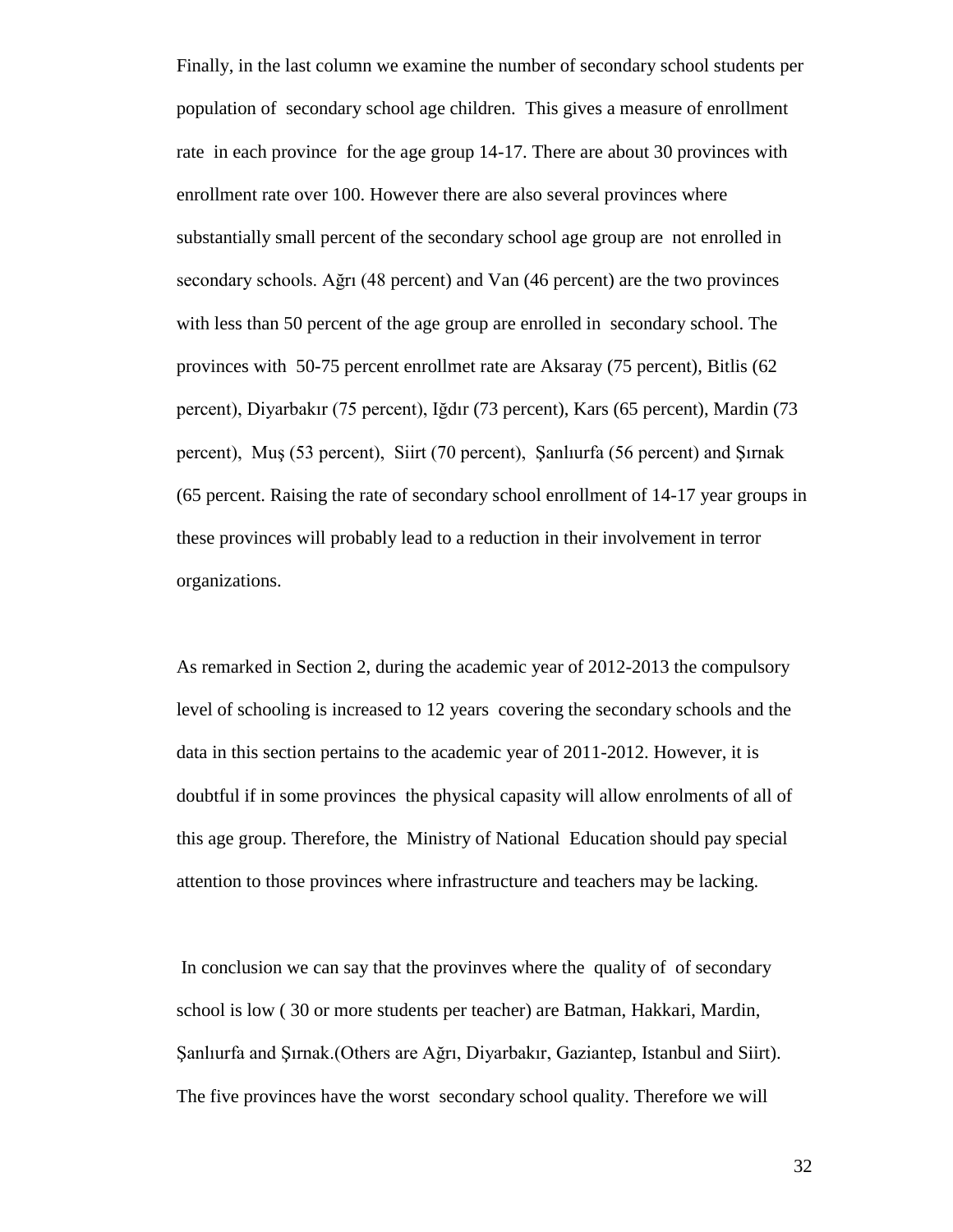examine them in more detail below. They are also the provinces where the schools are overcrowded ( Batman (929), Hakkari (575), Mardin (718), Şanlıurfa (637) and Şırnak (644) among several other provinces. When we consider these five provinces in terms of their equipment with SECs we observe the following. First of all, these provinces have relatively low number of SECs per secondary school within the range of 31-43 percent, although they are not the ones with lowest percentages ofSECs per secondary school. The lowest percentages are for Ardahan (8), Bayburt (12), and Kilis (14). Second, these five provinces have relatively high share of the Turkey's secondary school age children (14-17) but lesser percentage of the Turkey's secondary schools and SECs. Third, these five provinces have relatively low (but not necessarily the lowest) percentages of the secondary school students who are attending SECs. These percetages are as follows: Batman (22), Hakkari (8), Mardin (24), Şanlıurfa (18), Şırnak (20). Further, these five provinces are further disadvantaged in terms of the enrollment rate in a secondary school of the relevant age group of 14-17 years. The percentages of the age group who are enrolled are as follows: Batman (83), Hakkari (86), Mardin (73), Şanlıurfa (56), Şırnak (65). In these five provinces the number of secondary schools and teachers should be increased improving the quality of the schools as well as building more schools to reduce the overcrowding in the schools. In order to increase the quality of the schools the number of students per teacher should be reduced by incerasing the number of teachers. Further, SECs could be encouraged to open up more businesses to increase the proportion of the secondary school students attending SECs. Also students in those provinces could be given scholarships to attend SECs.

#### **5. Future Prospects**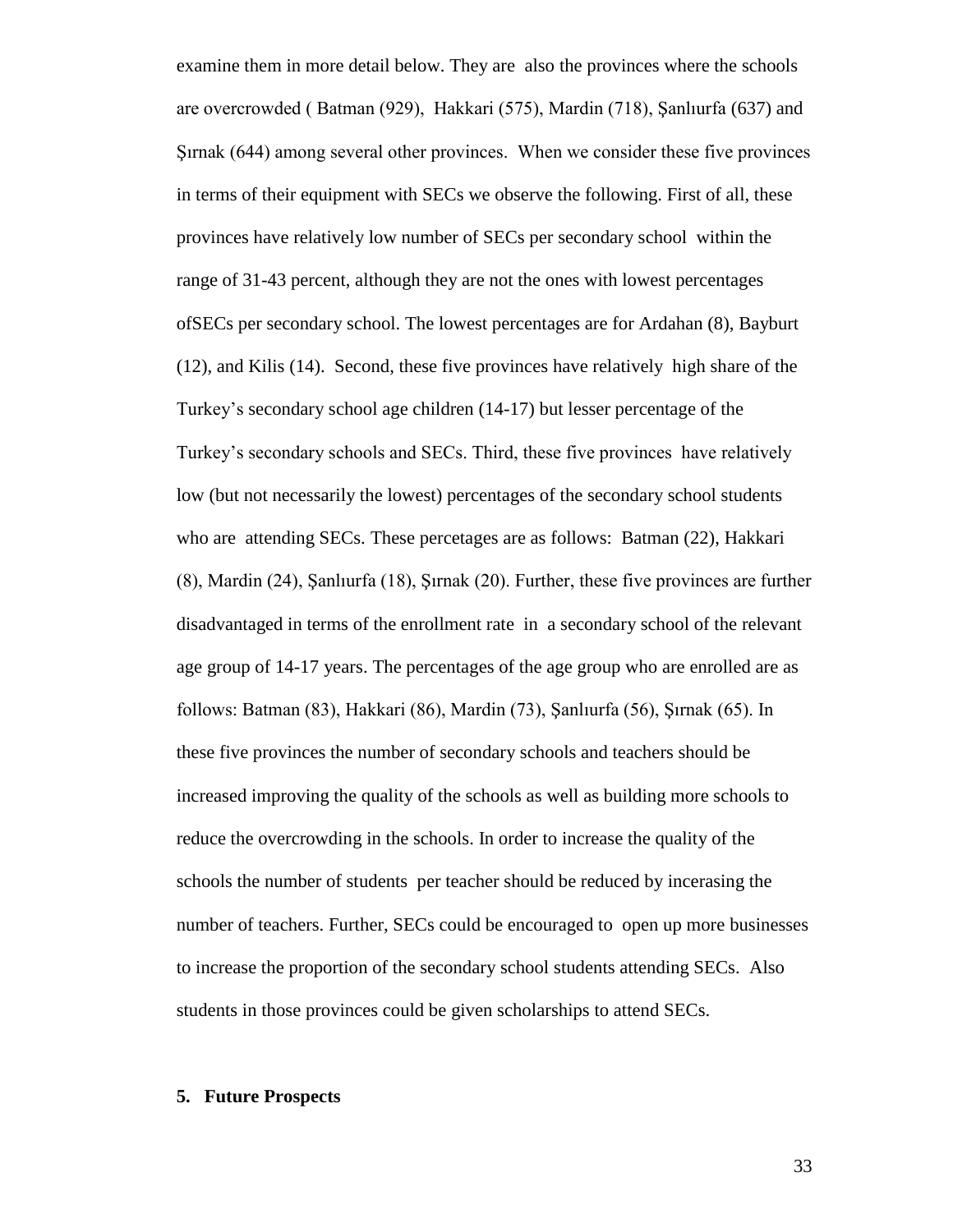In March 2012 the prime Minister announced that the university entrance examinations will be eliminated and that the SECs will be closed down (Haber-Türk Newspaper, 2012; Hürriyet Newspaper, 2012 and Milliyet Newspaper, 2012). This has created a series of discussions in the print media and the TVs. As remarked in Section 2, on July 3, 2013, the Minister of National Education announced that starting in 2014 the SBS will be eliminated and the SECs will be closed. Further 5 percent of the SECs which have a suitable infrastructure will be converted to private high schools. All of this was very confusing for the parents who had already registered their children to the SECs and for the SECs which had signed contracts with their teachers. Again there were many discussions at prime times on the national TVs and the national print media all over the country. The educators from the universities and the president of ÖZ-DE-BİR and representatives from the NGOs such as from ERG participated in these debates. The president of ÖZ-DE-BİR, in one of his talks remarked that currently the private high schools are operating with 50 percent of their student capacity and if some of the SECs are converted to private high schools there may not be enough demand for them.

It is also pointed out in the debates that the closure of the SECs will cause at least 80 thousand people (52 thousand teachers and 30 thousand other personnel) become unemployed as well as the loss of the businesses and the income generated and the tax revenue lost. This will harm the national economy. Further if SECs are closed they will reappear under different names and forms. They may even have to go underground and continue to function unregistered, pay no taxes and not be subject to monitoring by the inspectors of the Ministry of National education.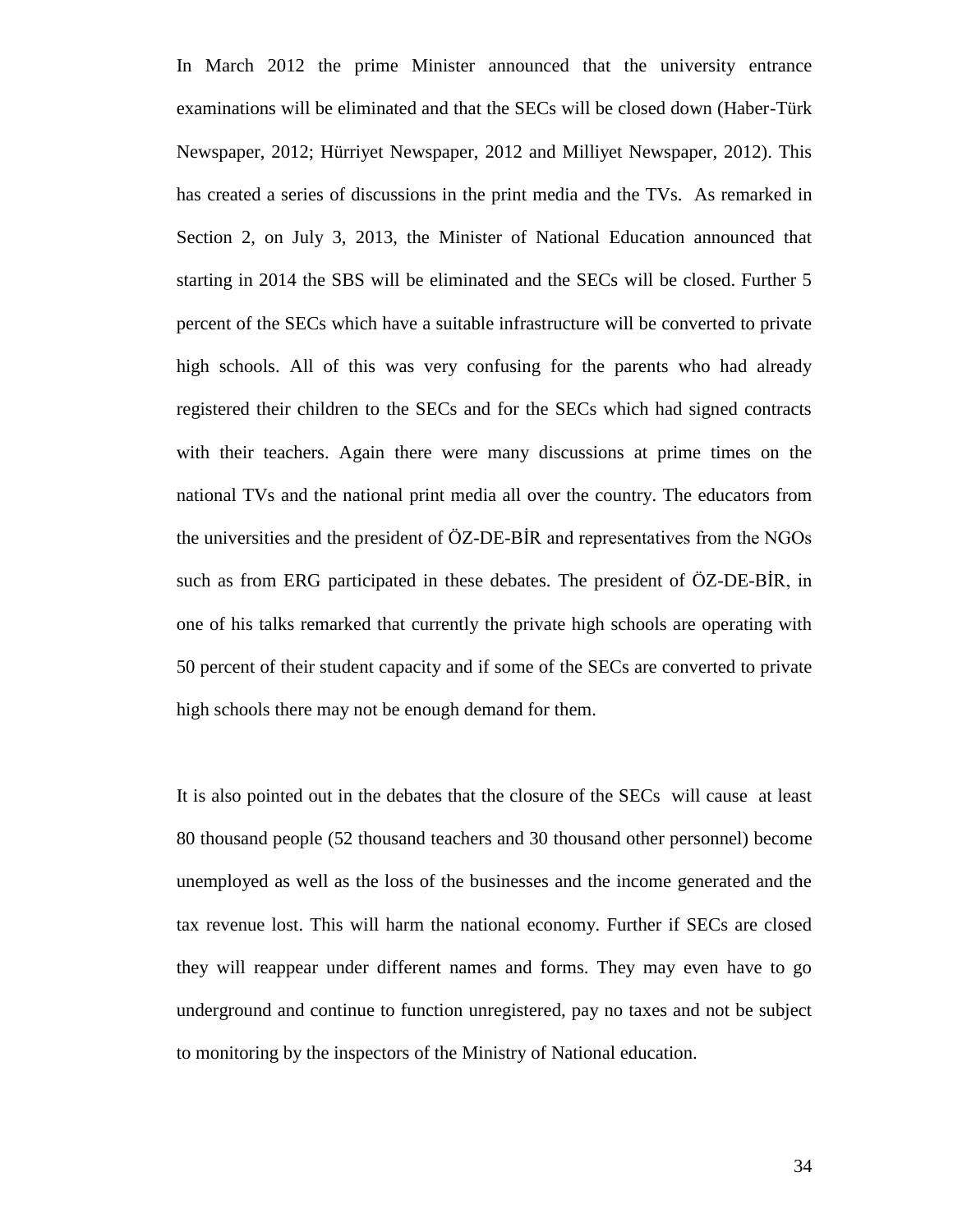Currently, there are wide differences in the quality of secondary schools in the country as discussed in detail in Section 2.1. As a result there is a high demand for the high quality, elite "special" high schools because their graduates perform better at the university entrance examinations and get placed at the high quality "prestigious" universities which are in high demand. The graduates of these universities go on to be successful in the labor market, at the governmental positions and the society. Therefore it is the opinion of the present writer that as long as there are quality differences among the secondary schools and among the universities there will be selection examinations determining the transitions at both levels and demand for the SECs which will help students to prepare for the selection examinations. SBS could be eliminated as announced but inevitably there will be other examinations as long as there are school quality differences.

The president of ÖZ-DE-BİR stated that not all attendees of the SECs are preparing for the national examinations. There are many students who are attending SECs for the purposes of getting support for their school classes. Therefore even if the examinations are eliminated there will still be demand for the services of SECs. The president further argued the functions of the SECs and the schools are different. The SECs are not substitutes for school classes but they complement the school classes. It was also made clear in the TV debates that that the counseling and guidance services provided at the SECs are much better than those at schools. Such services cover dealing with examination stress, personal development, developing efficient work habits, selection of the study fields, and selection of the universities together with emphasis on the importance of selecting an occupation.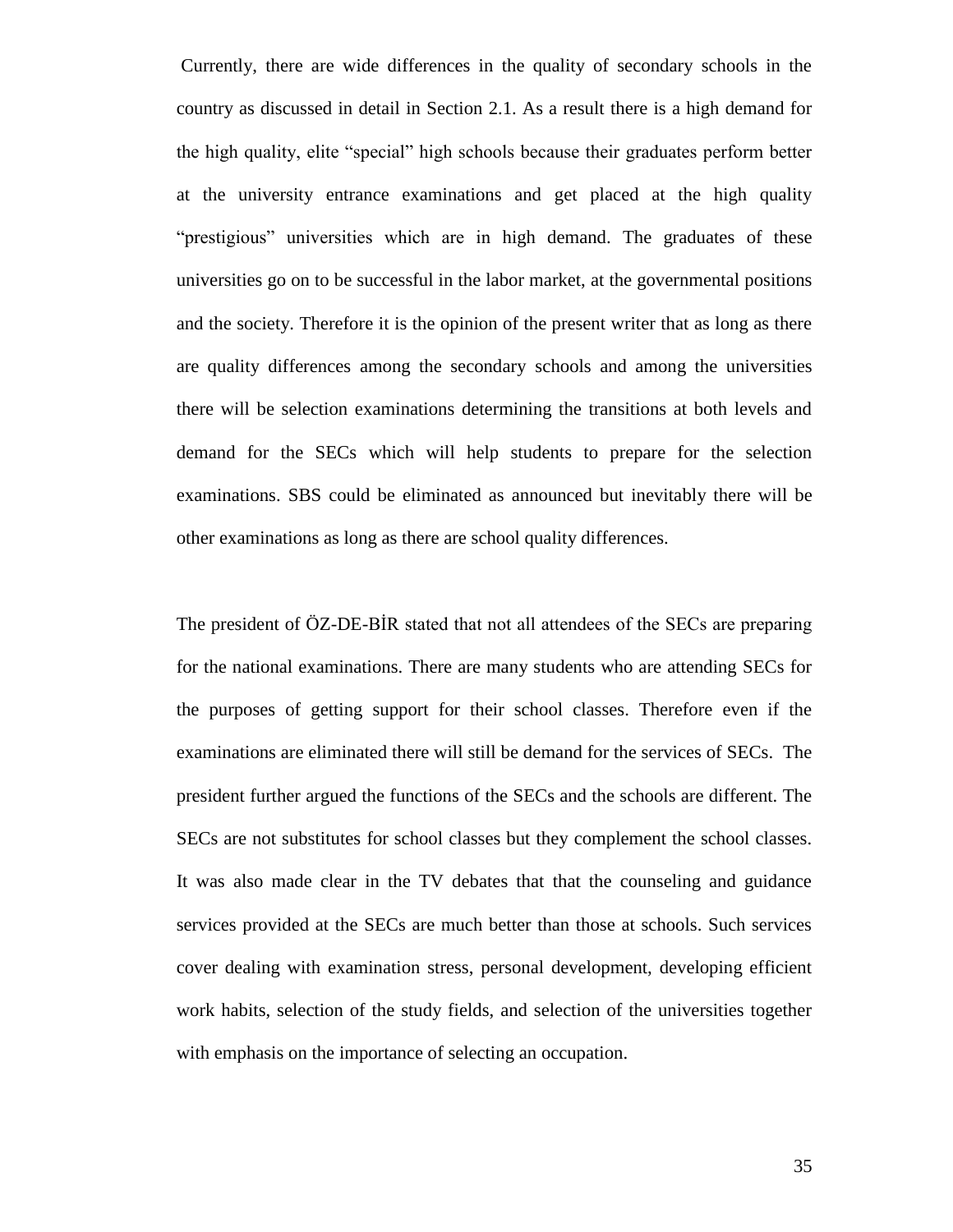It is true that SECs concentrate on preparing the students for the national examinations and teach multiple choice question answering techniques in the shortest possible time. For this reason development of students in the subjects that are not covered in examinations such as sports, arts, music and foreign languages are hindered during the valuable high school years except for the students who major in foreign languages in the high schools. The lack of foreign language skills is especially noticeable among high school graduates. The anecdotal evidence shows the inefficiency in foreign language teaching at secondary schools as students and teachers overlook the language classes since foreign languages are not covered in the university entrance examinations except for those who will continue to major in languages. . Even the students from elite "special" high schools (most of which teach in a foreign language, mostly in English) spend a year of intensive instruction in English if they are admitted to a university with English medium of instruction. Anecdotal evidence also shows that such students prefer to take a year of "rest" by attending English preparatory school after years of fierce race of preparing for the university entrance examination. This is indeed a waste and misuse of scarce public funds both at the high school level and at the universities. Both the Ministry of National education and the YÖK must devise ways to deal with this problem.

The Ministry of National Education sees the future of SECs in their conversion to private high schools in the long-run. The president of ÖZ-DE-BİR- sees the future of SECs in providing services for life-long education in the long-run (ÖZ-DE-BİR, 2013).

#### **6. Conclusions**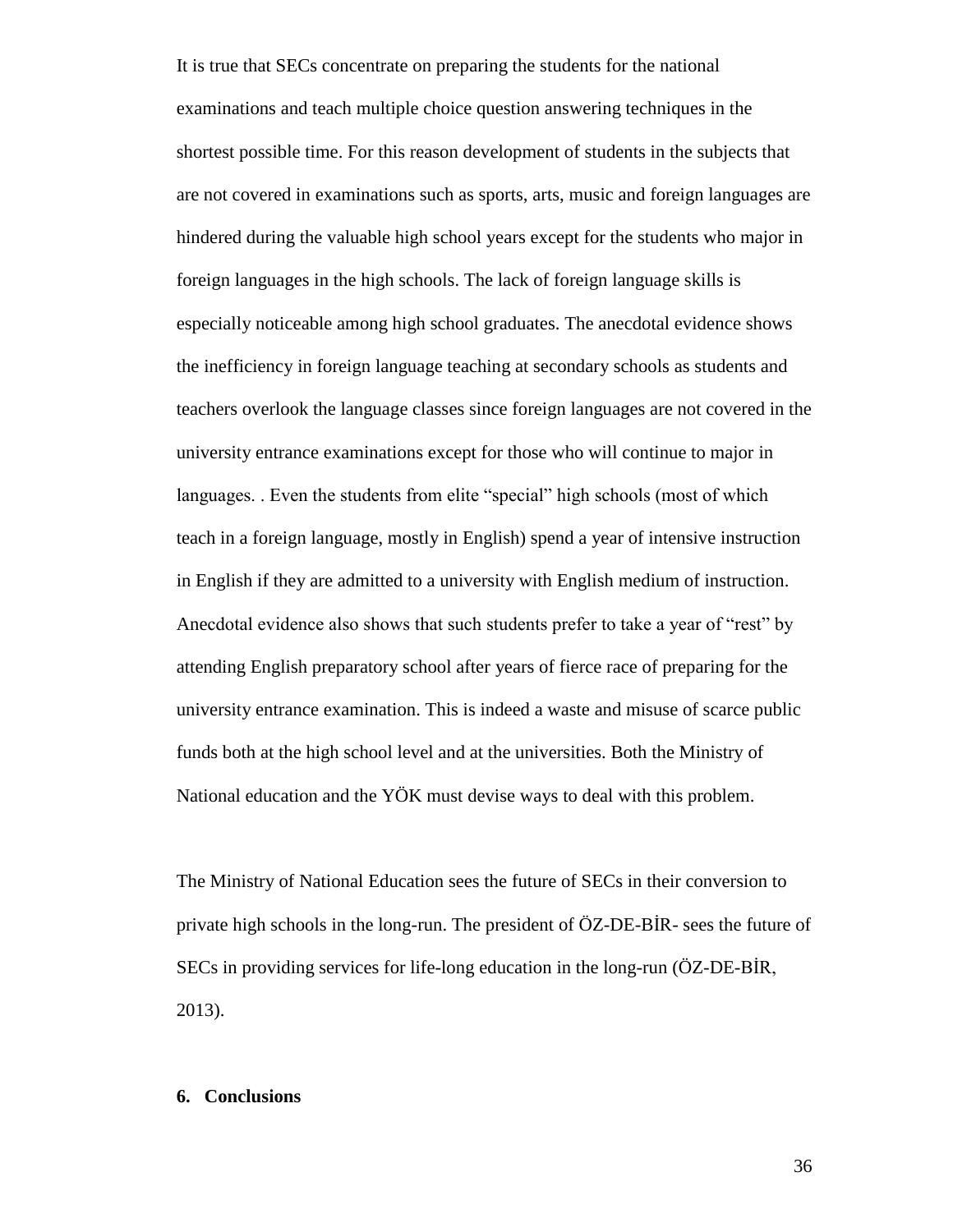This study provides a discussion of the various aspects of supplementary education in Turkey including a consideration of the various implications of provincial distribution of SECs, of the secondary schools and of the secondary school age (14- 17) children. We investigate and compare their main characteristics of these distributions. These comparisons give an idea about the spatial equity in the respective distributions of SECs and of the secondary schools across the provinces. The median number of SECs is 24 and that of the secondary schools is 119 per province. However standard deviation of the distribution of SECs is much larger than that of the secondary schools. Thus, there is more inequality in provincial distribution of the SECs than that of the secondary schools as indicated by their respective standard deviations.

The number of students per teacher in the secondary schools is an important indicator of the quality of these schools. Wide variation in this indicator is an aspect that can be addressed by the Ministry of National Education. The high number of students per teacher in Batman, Hakkari, Mardin, Şanlıurfa and Şırnak indicate that they are the five provinces with worst secondary school quality.The other provinces are Ağrı, Diyarbakır, Gaziantep, Istanbul and Siirt. We further considered the other characteristics of these five provinces. First of all, these five provinces have relatively low (but not necessarily the lowest) number of SECs per secondary school. Second, these five provinces have relatively high share of Turkey's secondary school age children but smaller percentage of the Turkey's secondary schools and SECs. Third, these five provinces have relatively low (but not necessarily the lowest) percentages of the secondary school students who are attending SECs. Further, these five provinces are disadvantaged (not necessarily the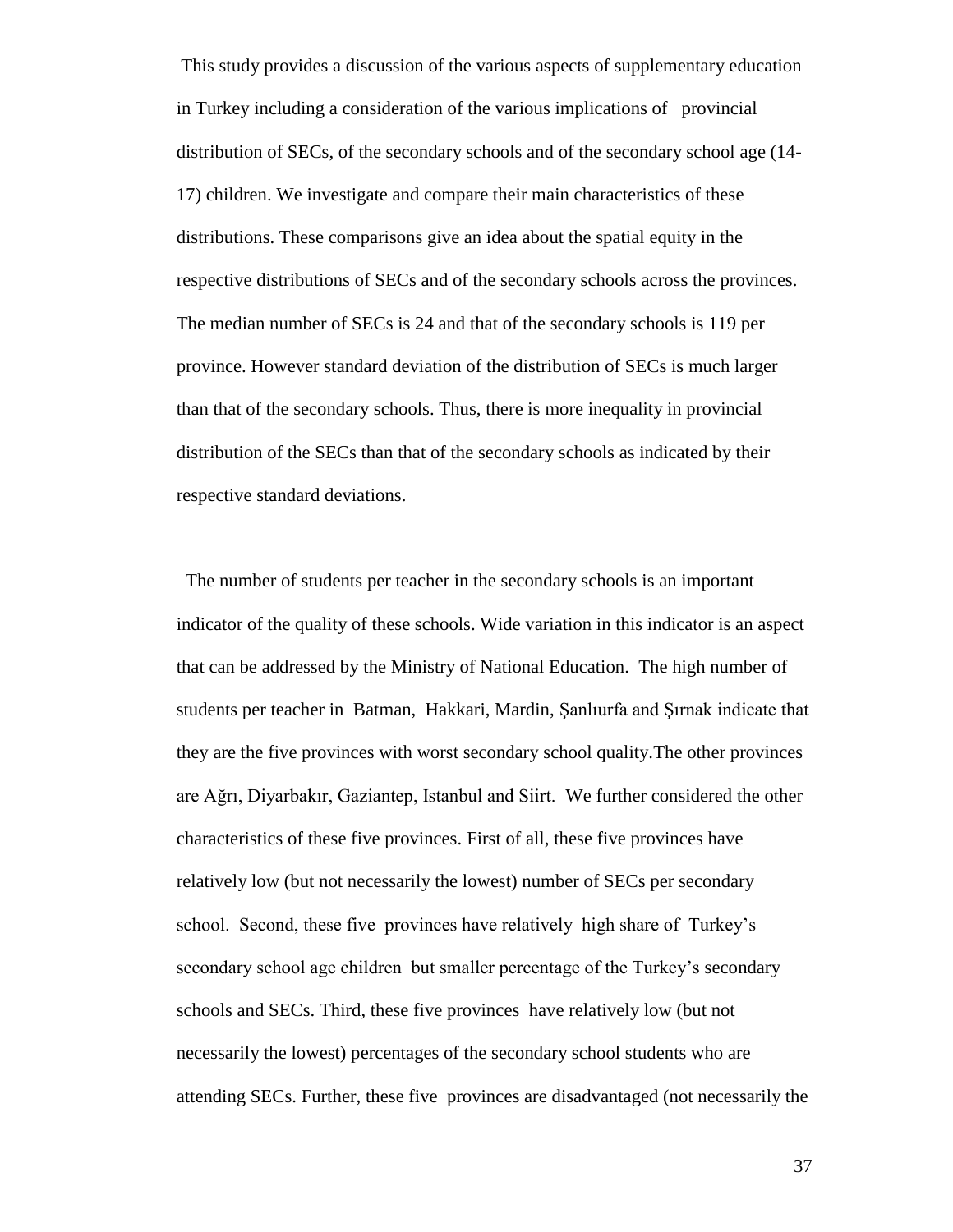worst) in terms of the enrollment rate in a secondary school of the relevant age group in particular, Şanlıurfa and Şırnak. Raising the rate of secondary school enrollment of 14-17 year old groups in these five provinces will reduce the likelihood of their involvement in terror organizations. In these five provinces the number of secondary school teachers should be increased improving the quality of the schools as well as building more schools to reduce the overcrowding in the schools. Further SECs could be encouraged to open up more businesses to make their numbers more commensurate with these five provinces' share of Turkey's seconday school age children. Also students in these five provinces could be given scholarships to attend SECs. These provinces are located in the southeast of Turkey, However there are several provinces located in the middle or westen part of the country that may have unfavorable indicators also. The number of students per teacher in the SECs is larger than in the secondary schools. That is most of the SEC classes, located in southeast and east and also in the west and middle are overcrowded with more than 30 students per teacher. Ministry of National Education officers and inspectors must pay attention to the SECs in particular, in these provinces.

 The high demand for supplementary education has its roots at the national selection examinations for transitions to the secondary schools and the universities Those who receive supplementary education will be able to go to better secondary schools and prestigious universities and finally succeed in the labor market with high paying jobs and may reach influential positions in the government and in the society.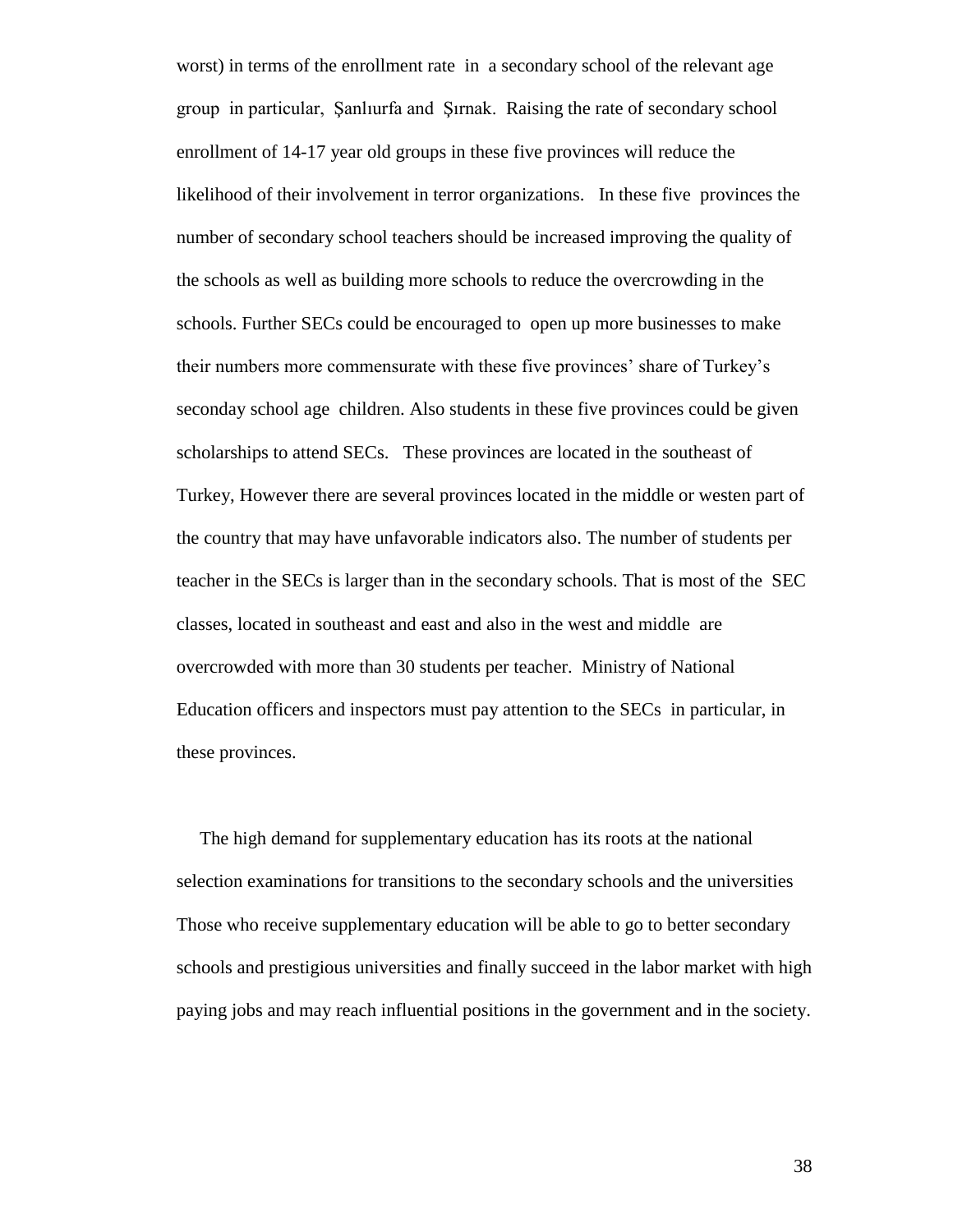Students attending SECs learn techniques of answering multiple-choice questions in a short period of time rather than develop abilities and skills to analyze and interpret. The lack of foreign language skills is especially noticeable for high school graduates. The authorities of the Ministry of National Education must pay attention to the lack of foreign language skills of the high school graduates. YÖK must devise ways to prevent misuse of English preparatory schools at the universities leading to waste of public funds.

 In order to improve the quality of the high schools and reduce the differences between them voucher system could be implemented. It is believed to increase the competition among the high schools and improve quality and cost efficiency although there are opponents of the voucher system for philosophical and other reasons. School vouchers are subsidies given to parents for to use at any school. In the voucher system government gives the parents a voucher which can be redeemed at a school of their choice. The system can be restricted to public schools or can include private schools as well. The voucher covers children's tuition (that is, the expenditure incurred by the government), either fully or partially. This system encourages competition among schools and gives them incentive to do better. Only schools which can attract more vouchers (thus students) get the means to expand and hire better teachers. Those which fail to attract parents (thus the students) shrink or even be forced to close. Vouchers are like food stamps in the USA but they can be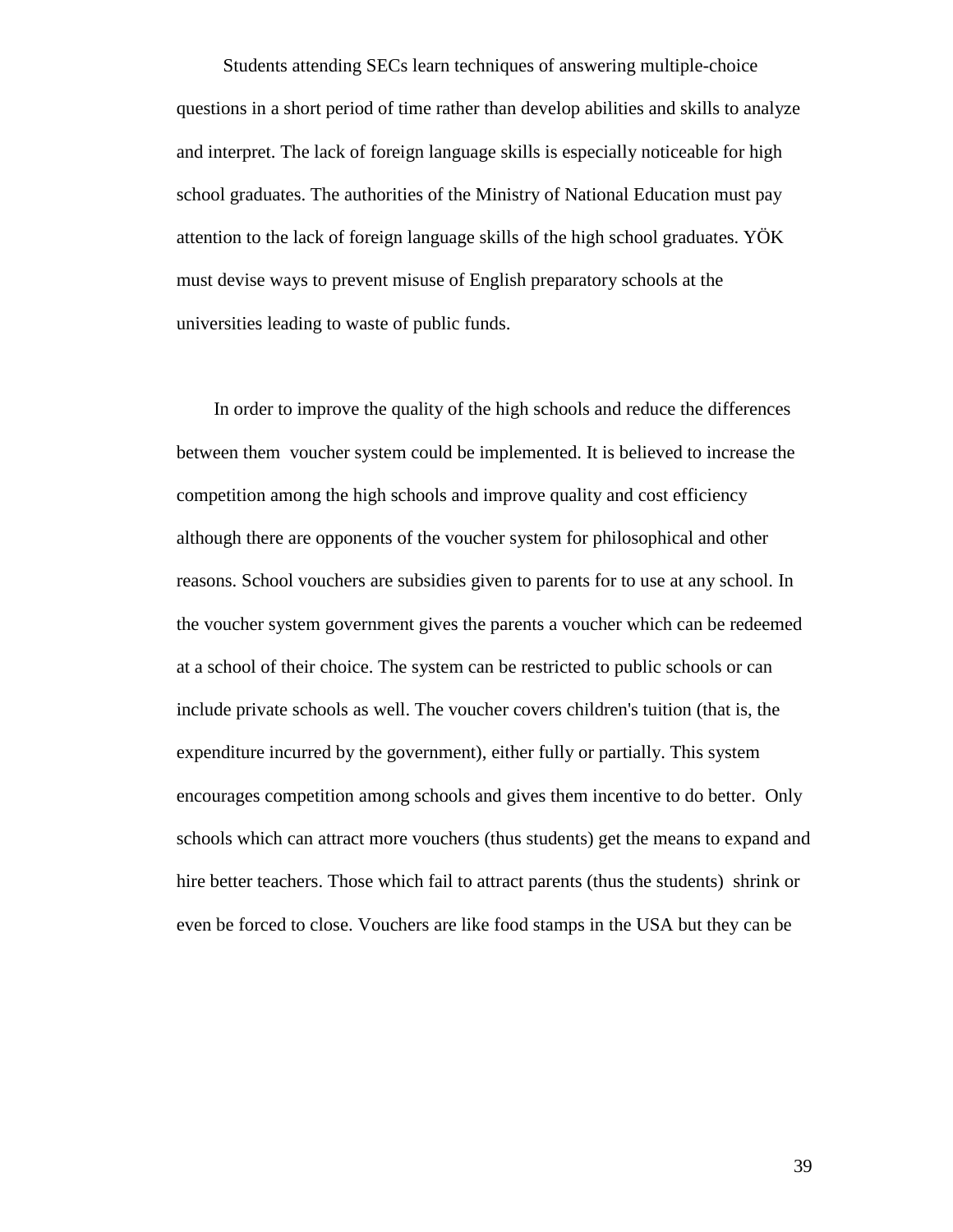used only for formal education instead of food items<sup>1</sup>.

 The voucher system is being implemented in the various cities in the USA, Europe, Pakistan, Chile, Ireland, Sweden and the Netherlands among other countries. There is a large literature on the implementation and effectiveness of the voucher system. These must be carefully studied and investigated by the Ministry of National Education for possible implementation in Turkey.

It has been suggested that supplementary education contributes to social stratification and inequalities in the society since attending SECs depends closely on household income and parental education. However, ÖZ-DE-BİR officials argued that SECs provide services for the middle and low income families at affordable prices in contrast to the wealthy who could afford one-to-one private instruction for their children. In order to have a better understanding of this issue, for future research, the socio-economic backgrounds of the SEC participants must be carefully studied. It is the opinion of the present author that the Ministry of National Education must expend resources to improve the quality of education at the secondary schools all over the country but, especially in the east and the southeast. Further, annual examinations could be introduced at the schools while redesigning the national examination systems to increase their dependence on the school curriculums. These will contribute towards better (but not complete) provision of equitable opportunities than the current systems.

 $\overline{a}$ 

 $1$ <sup>1</sup> The educational voucher system is also like the payment of medicine expenses by the Social Security Organization (SGK). A person with a doctor's prescription can go to any pharmacy of his/her choice and get the medicine after paying a contribution. The SGK guarantees the pharmacy for the payment of the prescription. Of course this is a simplified example and the educational voucher system is more complicated. For this reason its implementation requires substantial preliminary studies. Precisely for this ground even in the USA its implementation took a long time and although the coverage is increasing, so far it is observed only in a few cities and states.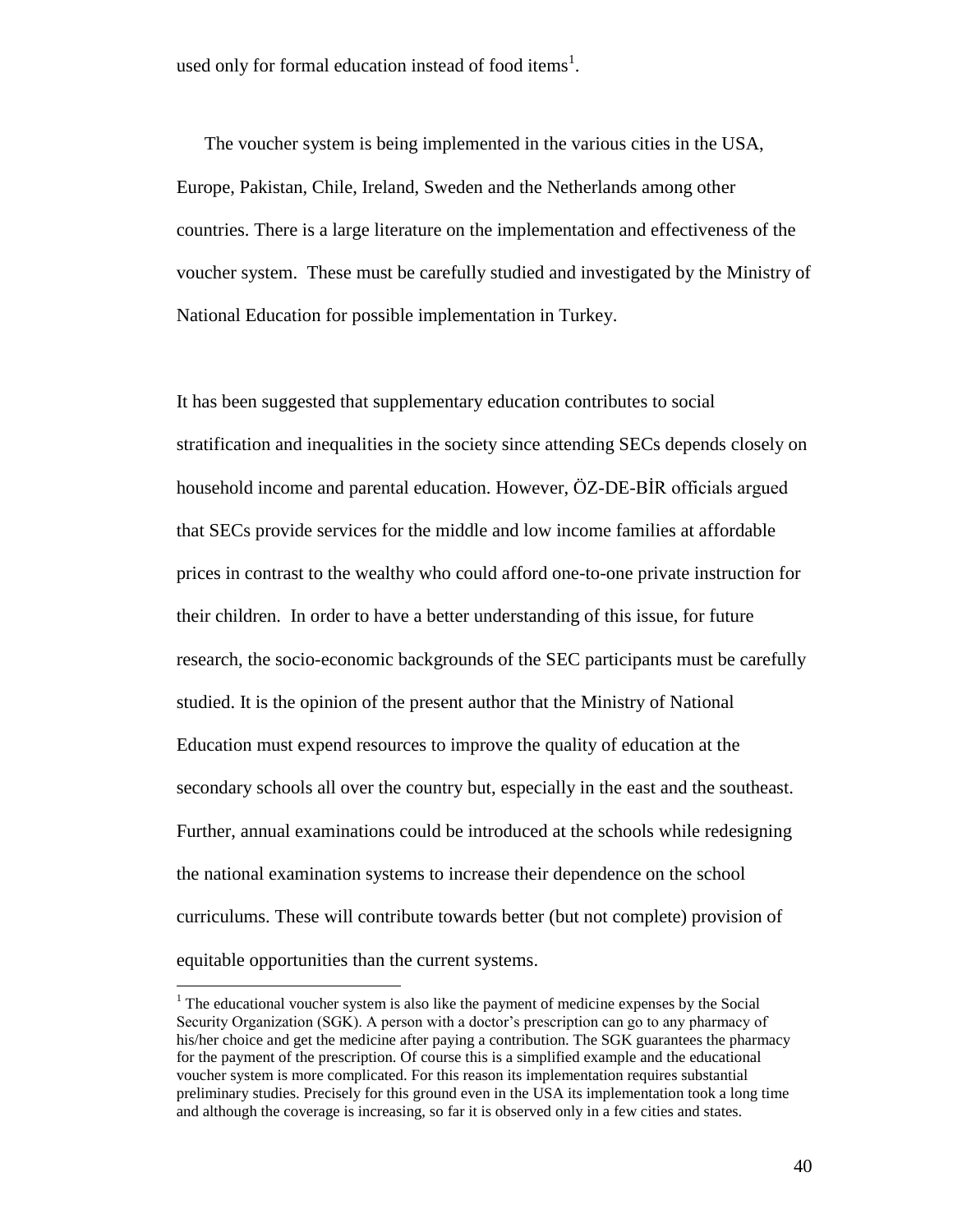| Years     | <b>Number of SEC</b> | <b>Number of SEC</b><br><b>Students</b> | <b>Number of SEC</b><br><b>Teachers</b> | Number of<br><b>Students Per SEC</b> | Number of<br><b>Teachers Per SEC</b> | Number of<br><b>Students Per</b><br><b>Teacher in SEC</b> |
|-----------|----------------------|-----------------------------------------|-----------------------------------------|--------------------------------------|--------------------------------------|-----------------------------------------------------------|
| 1975-1976 | 157                  | 45 5 82                                 | 1 3 8 4                                 | 290                                  | 8.8                                  | 32.9                                                      |
| 1980-1981 | 174                  | 101 703                                 | 3826                                    | 585                                  | 22.0                                 | 26.6                                                      |
| 1990-1991 | 762                  | 188 407                                 | 8723                                    | 247                                  | 11.4                                 | 21.6                                                      |
| 1995-1996 | 1 2 9 2              | 334 270                                 | 10 941                                  | 259                                  | 8.5                                  | 30.6                                                      |
| 2000-2001 | 1920                 | 556 282                                 | 17 300                                  | 290                                  | 9.0                                  | 32.2                                                      |
| 2001-2002 | 2 1 2 2              | 608 716                                 | 19881                                   | 287                                  | 9.4                                  | 30.6                                                      |
| 2002-2003 | 2 5 6 8              | 668 673                                 | 23 730                                  | 260                                  | 9.2                                  | 28.2                                                      |
| 2003-2004 | 2 9 8 4              | 784 565                                 | 30 5 37                                 | 263                                  | 10.2                                 | 25.7                                                      |
| 2004-2005 | 3570                 | 925 299                                 | 41 0 31                                 | 259                                  | 11.5                                 | 22.6                                                      |
| 2005-2006 | 3986                 | 1071827                                 | 47 621                                  | 269                                  | 11.9                                 | 22.5                                                      |
| 2006-2007 | 4031                 | 1 122 861                               | 48 855                                  | 279                                  | 12.1                                 | 23.0                                                      |
| 2007-2008 | 4 2 6 2              | 1 178 943                               | 51916                                   | 277                                  | 12.2                                 | 22.7                                                      |
| 2008-2009 | 4 1 9 3              | 1 174 860                               | 50 432                                  | 280                                  | 12.0                                 | 23.3                                                      |
| 2009-2010 | 4 0 9 9              | 1 2 3 4 7 3 8                           | 50 209                                  | 301                                  | 12.2                                 | 24.6                                                      |
| 2010-2011 | 3 9 6 1              | 1 2 1 9 4 7 2                           | 50 163                                  | 308                                  | 12.7                                 | 24.3                                                      |
| 2011-2012 | 3858                 | 1 280 297                               | 51 522                                  | 332                                  | 13.4                                 | 24.8                                                      |

**Table 1:** Recent Trends in Supplementary Education Centers, Students and Teachers, 1975-2012, Turkey.

**Source:** 1975-1996: Oz-de-bir

2000-2006: Ministry of National Education (2006; 2007)

2008-2012: Ministry of National Education (2013 and various years).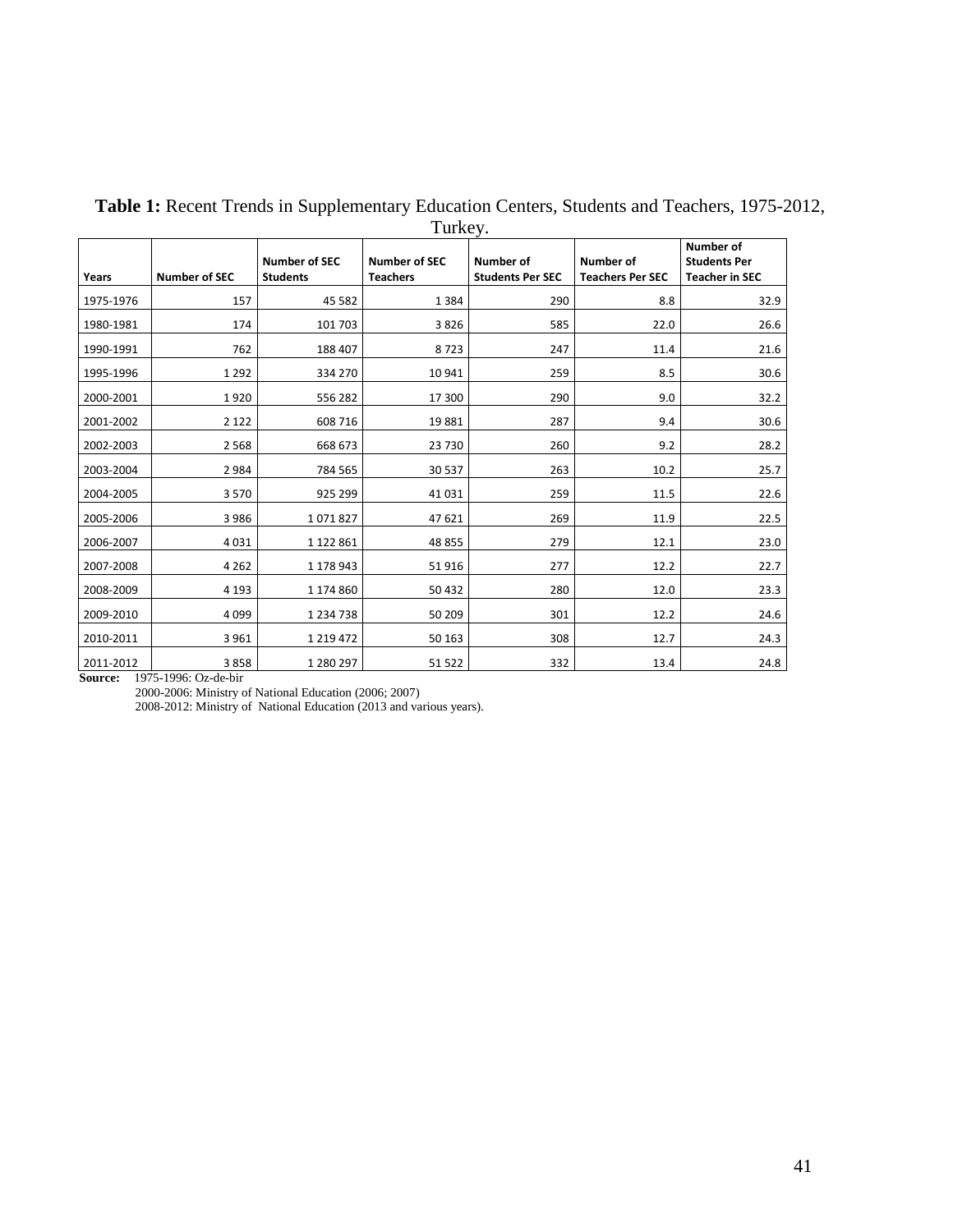|                        |                                          | <b>Number of Secondary</b><br><b>Schools</b> |                 | Number of                                                   | Number of                                     | Number of<br><b>Students</b>                         |                                                 |
|------------------------|------------------------------------------|----------------------------------------------|-----------------|-------------------------------------------------------------|-----------------------------------------------|------------------------------------------------------|-------------------------------------------------|
| Years                  | Number of<br>Secondary<br><b>Schools</b> | <b>Graduates</b>                             | <b>Students</b> | Number of<br>Secondary<br><b>Schools</b><br><b>Teachers</b> | <b>Students</b><br>per<br>Secondary<br>School | <b>Teachers</b><br>per<br>Secondary<br><b>School</b> | per Teacher<br>in<br>Secondary<br><b>School</b> |
| 1975-1976              | 2 1 1 0                                  | 176 998                                      | 773 436         | 21 0 79                                                     | 367                                           | 10.0                                                 | 36.7                                            |
| 1980-1981              | 3031                                     | 210 370                                      | 1054937         | 75 303                                                      | 348                                           | 24.8                                                 | 14.0                                            |
| 1990-1991              | 3743                                     | 343 548                                      | 1426632         | 112 775                                                     | 381                                           | 30.1                                                 | 12.7                                            |
| 1995-1996              | 4987                                     | 551 124                                      | 2 162 865       | 145 241                                                     | 434                                           | 29.1                                                 | 14.9                                            |
| 1999-2000              | 6 0 0 0                                  | 536 124                                      | 2 3 1 6 3 5 0   | 143 379                                                     | 386                                           | 23.9                                                 | 16.2                                            |
| 2000-2001              | 6 2 9 1                                  | 532 952                                      | 2 3 6 2 6 5 3   | 139 969                                                     | 376                                           | 22.2                                                 | 16.9                                            |
| 2001-2002              | 6367                                     | 507 363                                      | 2 579 819       | 144 884                                                     | 405                                           | 22.8                                                 | 17.8                                            |
| 2002-2003              | 6 2 1 2                                  | 530 259                                      | 3 0 2 3 6 0 2   | 137 956                                                     | 487                                           | 22.2                                                 | 21.9                                            |
| 2003-2004              | 6408                                     | 683 350                                      | 3 0 14 3 9 2    | 147 776                                                     | 470                                           | 23.1                                                 | 20.4                                            |
| 2004-2005              | 6816                                     | 590 834                                      | 3 0 3 9 4 4 9   | 167 614                                                     | 446                                           | 24.6                                                 | 18.1                                            |
| 2005-2006              | 7435                                     | 645 328                                      | 3 2 5 8 2 5 4   | 185 317                                                     | 438                                           | 24.9                                                 | 17.6                                            |
| 2006-2007              | 7934                                     | 729 535                                      | 3 3 8 6 7 1 7   | 187 665                                                     | 427                                           | 23.7                                                 | 18.0                                            |
| 2007-2008              | 8 2 8 0                                  | 321741                                       | 3 245 322       | 191 041                                                     | 392                                           | 23.1                                                 | 17.0                                            |
| 2008-2009              | 8675                                     | 548 894                                      | 3 837 164       | 196 713                                                     | 442                                           | 22.7                                                 | 19.5                                            |
| 2009-2010              | 8912                                     | 662 894                                      | 4 240 139       | 206 862                                                     | 476                                           | 23.2                                                 | 20.5                                            |
| 2010-2011              | 9 2 8 1                                  | 706 512                                      | 4748610         | 222 705                                                     | 512                                           | 24.0                                                 | 21.3                                            |
| 2011-2012              | 9672                                     | 712 702                                      | 4756286         | 235 814                                                     | 492                                           | 24.4                                                 | 20.2                                            |
| 2012-2013              | 10418                                    |                                              | 4 9 9 5 6 2 3   | 254 895                                                     | 480                                           | 24.5                                                 | 19.6                                            |
|                        |                                          |                                              |                 |                                                             |                                               |                                                      |                                                 |
| 2011-2012 <sup>b</sup> | 4 1 7 1                                  | 380 548                                      | 2 666 066       | 122 716                                                     | 639                                           | 29.4                                                 | 21.7                                            |
| 2012-2013 <sup>b</sup> | 4 2 1 4                                  | $-1 -$                                       | 2725972         | 119 393<br>$-1$                                             | 647<br>and a later<br>$41.3 - 4$              | 28.3                                                 | 22.8<br>$11.1111 + 11.121$                      |

**Table 2:** Recent Trends in Secondary Schools, Students and Teachers, 1975-2013, Turkey.

**Notes : a:** The number of secondary schools, students and teacher provided in this table include all kinds of general and vocational and technical high schools.

**b:** These statistics refer only to the general high schools for the period 2011-2013.

**Sources:** 1975-1976, 1980-1981: SIS (1991), Table IV-3, Table IV-4.

1990-1991: SIS (1997), Table 109.

1999-2007: Ministry of National Education (2007), Table 1.6.

2007-2013: Ministry of National Education (2013 and various years).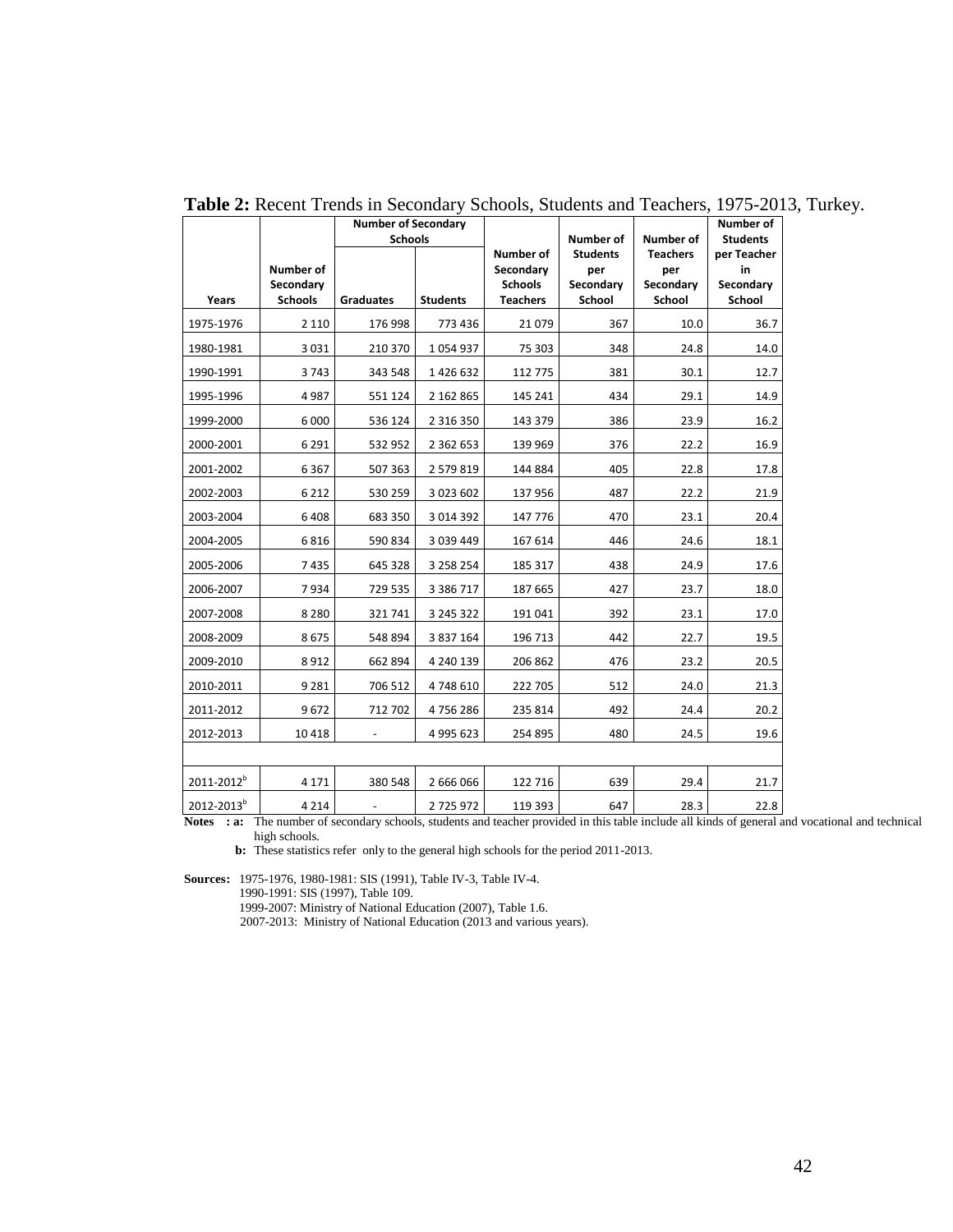|           |               | <b>Number of Students in Supplementary Education</b><br><b>Centers</b> |                | <b>Number of Secondary School Graduates</b> |                |                |  |
|-----------|---------------|------------------------------------------------------------------------|----------------|---------------------------------------------|----------------|----------------|--|
| Years     | Total         | Male (%)                                                               | Female (%)     | Total                                       | Male (%)       | Female (%)     |  |
| 2000-2001 | 556 282       | 308 157 (55.4)                                                         | 248 125 (44.6) | 532 952                                     | 302 530 (56.8) | 230 422 (43.2) |  |
| 2001-2002 | 608 716       | 331 330 (54.4)                                                         | 277 386 (45.6) | 507 363                                     | 280 252 (55.2) | 227 111 (44.8) |  |
| 2002-2003 | 668 673       | 361 503 (54.1)                                                         | 301 170 (45.9) | 530 259                                     | 292 670 (55.2) | 237 589 (44.8) |  |
| 2003-2004 | 784 565       | 420 979 (53.7)                                                         | 363 586 (46.3) | 683 350                                     | 376 730 (55.1) | 306 620 (44.9) |  |
| 2004-2005 | 935 299       | 491 408 (53.1)                                                         | 433 891 (46.9) | 590 834                                     | 321 847 (54.5) | 268 987 (45.5) |  |
| 2005-2006 | 1071827       | 562 916 (52.5)                                                         | 508 911 (47.5) | 645 328                                     | 352 384 (54.6) | 292 944 (45.4) |  |
| 2006-2007 | 1 122 861     | 584 369 (52.0)                                                         | 538 492 (48.0) | 729 535                                     | 401 916 (55.1) | 327619 (44.9)  |  |
| 2007-2008 | 1 178 943     | 609 394 (51.7)                                                         | 569 549 (48.3) | 321 741                                     | 182 058 (56.6) | 139 683 (43.4) |  |
| 2008-2009 | 1 174 860     | 600 903 (51.1)                                                         | 573 957 (48.9) | 548 894                                     | 264 988 (48.3) | 283 906 (51.7) |  |
| 2009-2010 | 1 2 3 4 7 3 8 | 624 212 (50.6)                                                         | 610 526 (49.4) | 662 894                                     | 342 017 (51.6) | 320 877 (48.4) |  |
| 2010-2011 | 1 2 1 9 4 7 2 | 613 968 (50.3)                                                         | 605 504 (49.7) | 706 512                                     | 360 783 (51.1) | 345 729 (48.9) |  |
| 2011-2012 | 1 280 297     | 644 059 (50.3)                                                         | 636 238 (49.7) | 712 702                                     | 355 457 (49.9) | 357 245 (50.1) |  |

Table 3: Number of Students in Supplementary Education Centers and Number of Secondary School<sup>a</sup> Graduates by Gender, 2000-2012, Turkey.

**Notes : a:** The number of secondary schools, students and teacher provided in this table include all kinds of general and vocational and technical high schools.

**Source:** Ministry of National Education (2006; 2007, 2013 and various years).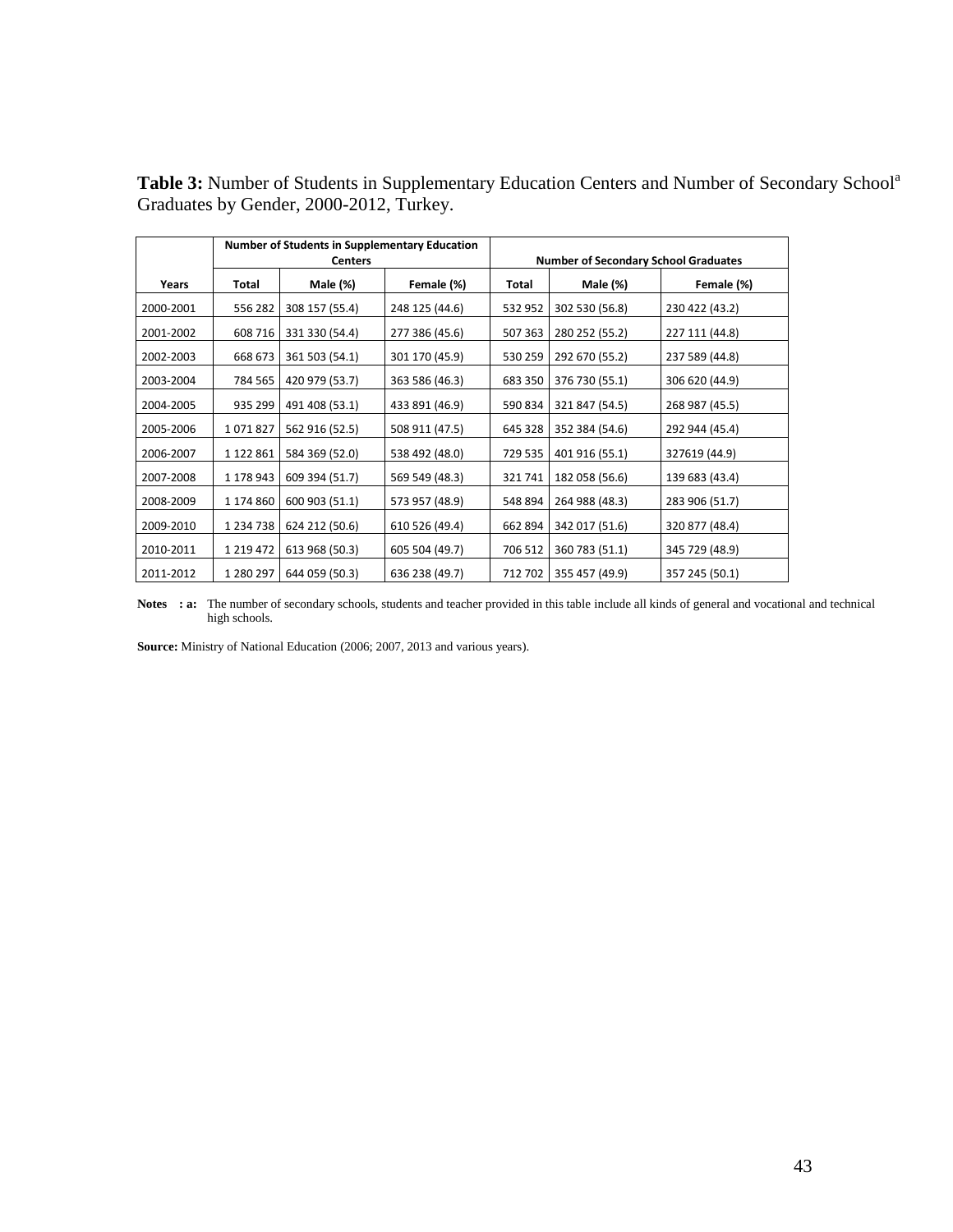| b<br><b>Provinces</b> | <b>Number</b><br>of SEC (a) | <b>Numbe</b><br>r of<br>Second<br>ary<br>School<br>$s^a$ (b) | a/b<br>(%) | <b>Provinces</b> | Number of<br>SEC(a) | <b>Numbe</b><br>r of<br>Second<br>ary<br>School<br>s (b) | a/b<br>(%) | <b>Provinces</b> | <b>Number</b><br>of SEC (a) | <b>Numbe</b><br>r of<br>Second<br>ary<br>School<br>s(b) | a/b<br>(%) |
|-----------------------|-----------------------------|--------------------------------------------------------------|------------|------------------|---------------------|----------------------------------------------------------|------------|------------------|-----------------------------|---------------------------------------------------------|------------|
| Istanbul              | 710                         | 1179                                                         | 60.2       | Afyonkarahisar   | 35                  | 125                                                      | 28.0       | Aksaray          | 14                          | 61                                                      | 23.0       |
| Ankara                | 384                         | 590                                                          | 65.1       | Osmaniye         | 35                  | 67                                                       | 52.2       | Hakkari          | 14                          | 39                                                      | 35.9       |
| Izmir                 | 206                         | 459                                                          | 44.9       | Canakkale        | 33                  | 106                                                      | 31.1       | Nevşehir         | 14                          | 60                                                      | 23.3       |
| <b>Bursa</b>          | 147                         | 303                                                          | 48.5       | Mardin           | 33                  | 76                                                       | 43.4       | Şırnak           | 14                          | 46                                                      | 30.4       |
| Antalya               | 124                         | 230                                                          | 53.9       | Zonguldak        | 33                  | 98                                                       | 33.7       | <b>Bitlis</b>    | 13                          | 53                                                      | 24.5       |
| Mersin                | 117                         | 204                                                          | 57.4       | Sivas            | 31                  | 103                                                      | 30.1       | Siirt            | 12                          | 45                                                      | 26.7       |
| Adana                 | 115                         | 230                                                          | 50.0       | Ordu             | 30                  | 104                                                      | 28.8       | Ağrı             | 11                          | 55                                                      | 20.0       |
| Konya                 | 84                          | 303                                                          | 27.7       | Corum            | 29                  | 86                                                       | 33.7       | <b>Bilecik</b>   | 11                          | 53                                                      | 20.8       |
| Hatay                 | 82                          | 148                                                          | 55.4       | Isparta          | 29                  | 101                                                      | 28.7       | Karabük          | 11                          | 44                                                      | 25.0       |
| Kocaeli               | 77                          | 212                                                          | 36.3       | Elazığ           | 28                  | 85                                                       | 32.9       | Muş              | 11                          | 54                                                      | 20.4       |
| Denizli               | 76                          | 135                                                          | 56.3       | Adıyaman         | 25                  | 80                                                       | 31.3       | Artvin           | 10                          | 44                                                      | 22.7       |
| Manisa                | 74                          | 213                                                          | 34.7       | Amasya           | 25                  | 70                                                       | 35.7       | Niğde            | 10                          | 59                                                      | 16.9       |
| Balıkesir             | 73                          | 183                                                          | 39.9       | Kütahya          | 24                  | 114                                                      | 21.1       | Yalova           | 10                          | 36                                                      | 27.8       |
| Aydın                 | 67                          | 137                                                          | 48.9       | Tokat            | 24                  | 102                                                      | 23.5       | Düzce            | 9                           | 51                                                      | 17.6       |
| Kayseri               | 67                          | 178                                                          | 37.6       | Edirne           | 23                  | 75                                                       | 30.7       | Erzincan         | 9                           | 54                                                      | 16.7       |
| Samsun                | 61                          | 172                                                          | 35.5       | Yozgat           | 22                  | 115                                                      | 19.1       | Karaman          | 9                           | 44                                                      | 20.5       |
| Şanlıurfa             | 58                          | 144                                                          | 40.3       | Kırklareli       | 21                  | 55                                                       | 38.2       | Kars             | 9                           | 38                                                      | 23.7       |
| Diyarbakır            | 54                          | 133                                                          | 40.6       | Uşak             | 21                  | 51                                                       | 41.2       | Sinop            | 9                           | 58                                                      | 15.5       |
| Muğla                 | 53                          | 119                                                          | 44.5       | Giresun          | 20                  | 101                                                      | 19.8       | Bartın           | $\overline{7}$              | 35                                                      | 20.0       |
| Gaziantep             | 47                          | 154                                                          | 30.5       | Van              | 19                  | 94                                                       | 20.2       | lğdır            | $\overline{7}$              | 28                                                      | 25.0       |
| Tekirdağ              | 47                          | 104                                                          | 45.2       | Batman           | 17                  | 47                                                       | 36.2       | Bingöl           | 6                           | 35                                                      | 17.1       |
| Trabzon               | 47                          | 133                                                          | 35.3       | Rize             | 17                  | 76                                                       | 22.4       | Çankırı          | 5                           | 43                                                      | 11.6       |
| Malatya               | 43                          | 125                                                          | 34.4       | Kırıkkale        | 16                  | 56                                                       | 28.6       | Tunceli          | 4                           | 26                                                      | 15.4       |
| Kahramanmaraş         | 42                          | 134                                                          | 31.3       | Bolu             | 15                  | 53                                                       | 28.3       | Gümüşhane        | 3                           | 30                                                      | 10.0       |
| Eskişehir             | 41                          | 114                                                          | 36.0       | Burdur           | 15                  | 54                                                       | 27.8       | <b>Kilis</b>     | 3                           | 21                                                      | 14.3       |
| Sakarya               | 37                          | 142                                                          | 26.1       | Kastamonu        | 15                  | 76                                                       | 19.7       | Ardahan          | $\overline{2}$              | 25                                                      | 8.0        |
| Erzurum               | 36                          | 118                                                          | 30.5       | Kırşehir         | 15                  | 52                                                       | 28.8       | Bayburt          | $\overline{2}$              | 17                                                      | 11.8       |

**Table 4:** Distribution of Supplementary Education Centers and Secondary Schools by Provinces, 2011-2012, Turkey\*

Turkey | 3858 9672 39.9

**Notes:** a: The number of secondary schools, students and teacher provided in this table include all kinds of general and vocational and technical high schools.

bThe provinces are ordered by t he number of supplementary education centers they have from highest to the lowest

A table similar to Table 4 for the academic year 2005-2006 is provided in Tansel and Bircan (2007) with the exception that it deals with the number of high schools rather than secondary schools.

Source: The numbers of SECs for the provinces are obtained from the Ministry of National Education. The numbers of secondary schools are from Ministry of National Education (2013 ).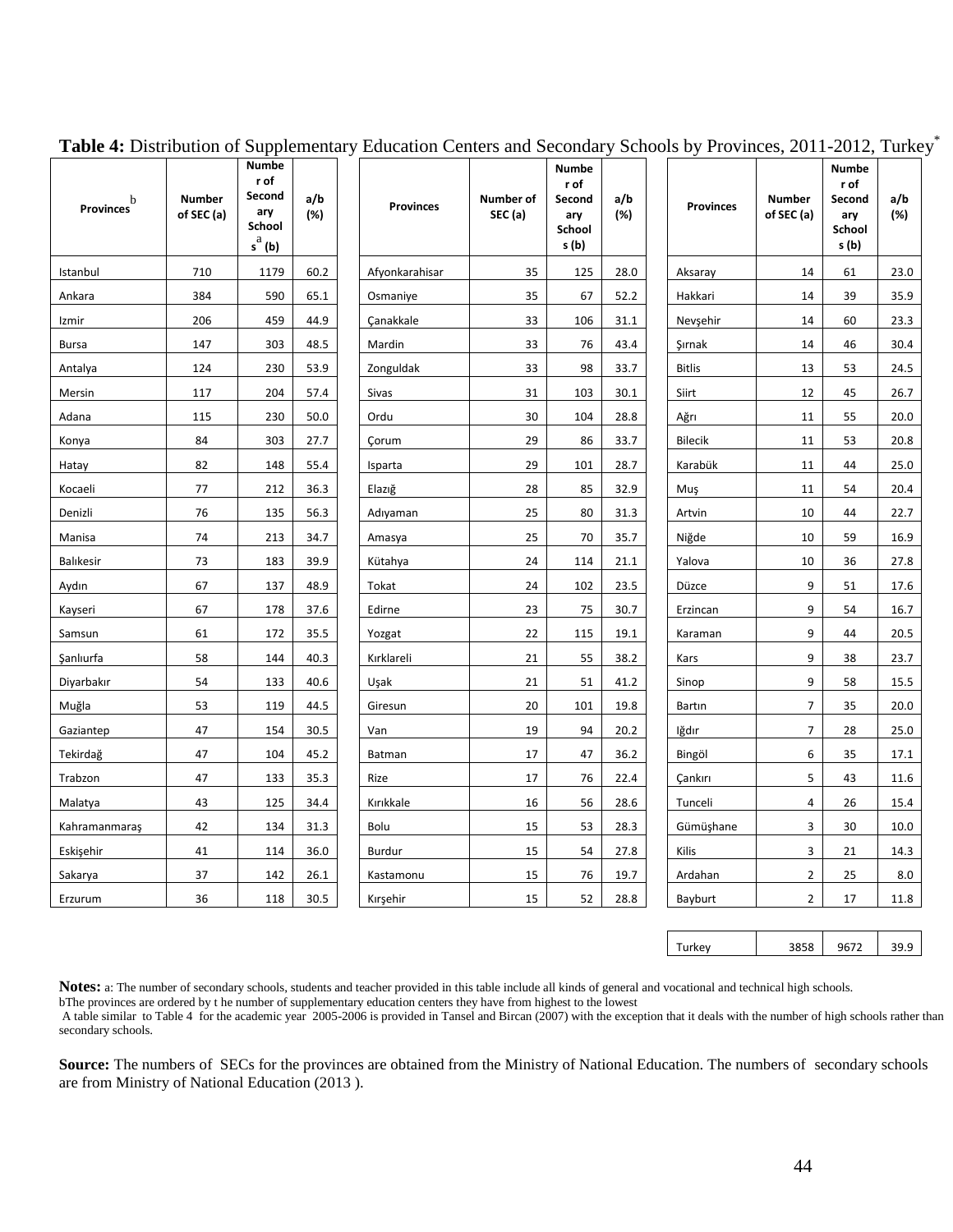Table 5: Distribution of the Supplementary Education Centers, Secondary Schools<sup>d</sup> and Secondary School Age (14-17) Population by Provinces, 2011-2012, Turkey

| $\mathsf{Provinces}^\mathsf{e}$ | %<br>Suppleme<br>ntary<br><b>Education</b><br>a | $\%$<br>Second<br>ary<br>School<br>b | %<br>Pop.<br>$\mathbf c$ | <b>Provinces</b> | $\%$<br>Supplemen<br>tary<br>Education | %<br>Second<br>ary<br>School<br>b | %<br>Pop.<br>$\mathbf{c}$ |                | <b>Provinces</b> | $\%$<br>Supplem<br>entary<br><b>Educatio</b><br>$\mathbf{n}^{\text{a}}$ | %<br>Second<br>ary<br>$\mathbf b$<br>School | %<br>Pop.<br>$\mathbf{c}$ |
|---------------------------------|-------------------------------------------------|--------------------------------------|--------------------------|------------------|----------------------------------------|-----------------------------------|---------------------------|----------------|------------------|-------------------------------------------------------------------------|---------------------------------------------|---------------------------|
| Istanbul                        | 18.4                                            | 12.2                                 | 16.6                     | Afyonkarahisar   | 0.9                                    | 1.3                               | 0.9                       | Aksaray        |                  | 0.4                                                                     | 0.6                                         | 0.6                       |
| Ankara                          | 10.0                                            | 6.1                                  | 5.8                      | Osmaniye         | 0.9                                    | 0.7                               | 0.7                       | Hakkari        |                  | 0.4                                                                     | 0.4                                         | 0.5                       |
| Izmir                           | 5.3                                             | 4.7                                  | 4.4                      | Canakkale        | 0.9                                    | 1.1                               | 0.5                       | Nevşehir       |                  | 0.4                                                                     | 0.6                                         | 0.4                       |
| <b>Bursa</b>                    | 3.8                                             | 3.1                                  | 3.2                      | Mardin           | 0.9                                    | 0.8                               | 1.4                       | <b>S</b> ırnak |                  | 0.4                                                                     | 0.5                                         | 0.9                       |
| Antalya                         | 3.2                                             | 2.4                                  | 2.6                      | Zonguldak        | 0.9                                    | 1.0                               | 0.7                       | <b>Bitlis</b>  |                  | 0.3                                                                     | 0.5                                         | 0.6                       |
| Mersin                          | 3.0                                             | 2.1                                  | 2.3                      | Sivas            | 0.8                                    | 1.1                               | 0.9                       | Siirt          |                  | 0.3                                                                     | 0.5                                         | 0.6                       |
| Adana                           | 3.0                                             | 2.4                                  | 3.0                      | Ordu             | 0.8                                    | 1.1                               | 1.0                       | Ağrı           |                  | 0.3                                                                     | 0.6                                         | 1.0                       |
| Konya                           | 2.2                                             | 3.1                                  | 2.9                      | Corum            | 0.8                                    | 0.9                               | 0.7                       | <b>Bilecik</b> |                  | 0.3                                                                     | 0.5                                         | 0.2                       |
| Hatay                           | 2.1                                             | 1.5                                  | 2.2                      | Isparta          | 0.8                                    | 1.0                               | 0.5                       | Karabük        |                  | 0.3                                                                     | 0.5                                         | 0.2                       |
| Kocaeli                         | $2.0$                                           | 2.2                                  | 2.0                      | Elazığ           | 0.7                                    | 0.9                               | 0.8                       | Muş            |                  | 0.3                                                                     | 0.6                                         | 0.8                       |
| Denizli                         | 2.0                                             | 1.4                                  | 1.1                      | Adıyaman         | 0.6                                    | 0.8                               | 1.0                       | Artvin         |                  | 0.3                                                                     | 0.5                                         | 0.2                       |
| Manisa                          | 1.9                                             | 2.2                                  | 1.6                      | Amasya           | 0.6                                    | 0.7                               | 0.4                       | Niğde          |                  | 0.3                                                                     | 0.6                                         | 0.5                       |
| <b>Balıkesir</b>                | 1.9                                             | 1.9                                  | 1.3                      | Kütahya          | 0.6                                    | 1.2                               | 0.6                       | Yalova         |                  | 0.3                                                                     | 0.4                                         | 0.2                       |
| Aydın                           | 1.7                                             | $1.4\,$                              | 1.2                      | Tokat            | 0.6                                    | 1.1                               | 0.9                       | Düzce          |                  | 0.2                                                                     | 0.5                                         | 0.4                       |
| Kayseri                         | 1.7                                             | 1.8                                  | 1.7                      | Edirne           | 0.6                                    | 0.8                               | 0.4                       | Erzincan       |                  | 0.2                                                                     | 0.6                                         | 0.3                       |
| Samsun                          | 1.6                                             | 1.8                                  | 1.7                      | Yozgat           | 0.6                                    | $1.2\,$                           | 0.7                       | Karaman        |                  | 0.2                                                                     | 0.5                                         | 0.3                       |
| Sanlıurfa                       | $1.5\,$                                         | $1.5\,$                              | 3.2                      | Kırklareli       | 0.5                                    | 0.6                               | 0.4                       | Kars           |                  | 0.2                                                                     | 0.4                                         | 0.5                       |
| Diyarbakır                      | 1.4                                             | 1.4                                  | 2.8                      | Uşak             | 0.5                                    | 0.5                               | 0.4                       | Sinop          |                  | 0.2                                                                     | 0.6                                         | 0.2                       |
| Muğla                           | 1.4                                             | 1.2                                  | 0.9                      | Giresun          | 0.5                                    | 1.0                               | 0.5                       | Bartın         |                  | 0.2                                                                     | 0.4                                         | 0.2                       |
| Gaziantep                       | 1.2                                             | 1.6                                  | 2.8                      | Van              | 0.5                                    | 1.0                               | 2.0                       | lğdır          |                  | 0.2                                                                     | 0.3                                         | 0.3                       |
| Tekirdağ                        | $1.2$                                           | 1.1                                  | $1.0\,$                  | Batman           | 0.4                                    | 0.5                               | $1.0$                     | Bingöl         |                  | 0.2                                                                     | 0.4                                         | 0.4                       |
| Trabzon                         | 1.2                                             | 1.4                                  | 1.0                      | Rize             | 0.4                                    | 0.8                               | 0.4                       | Cankırı        |                  | 0.1                                                                     | 0.4                                         | 0.2                       |
| Malatya                         | 1.1                                             | 1.3                                  | 1.1                      | Kırıkkale        | 0.4                                    | 0.6                               | 0.4                       | Tunceli        |                  | 0.1                                                                     | 0.3                                         | 0.1                       |
| Kahramanmaraş                   | 1.1                                             | 1.4                                  | 1.6                      | Bolu             | 0.4                                    | 0.5                               | 0.3                       | Gümüşhane      |                  | 0.1                                                                     | 0.3                                         | 0.2                       |
| Eskişehir                       | 1.1                                             | 1.2                                  | 0.9                      | Burdur           | 0.4                                    | 0.6                               | 0.3                       | Kilis          |                  | 0.1                                                                     | 0.2                                         | 0.2                       |
| Sakarya                         | 1.0                                             | 1.5                                  | 1.1                      | Kastamonu        | 0.4                                    | 0.8                               | 0.4                       | Ardahan        |                  | 0.1                                                                     | 0.3                                         | 0.2                       |
| Erzurum                         | 0.9                                             | 1.2                                  | 1.2                      | Kırşehir         | 0.4                                    | 0.5                               | 0.3                       | Bayburt        |                  | 0.1                                                                     | 0.2                                         | 0.1                       |

Turkey | 100 100 100

#### **Notes:**

a: Percent of the number of supplementary education centers in a province in the total number of supplementary education centers in Turkey at the end of the academic year 2011-2012.

b: Percent of the number of seconday schools in a province in the total number of seconday schools in Turkey at the beginning of the academic year 2011-2012.

c: Percent of the high school age population (14-17) in a province in the total high school age population of Turkey in December 31, 2012 based on ADNKS .

d: The number of secondary schools, students and teacher provided in this table include all kinds of general and vocational and technical high schools.

e: The provinces are ordered by t he number of supplementary education centers they have from highest to the lowest.

A table similar to Table 5 for the academic year 2005-2006 is provided in Tansel and Bircan (2007) with the exception that it deals with the number of high schools rather than secondary schools.

**Sources:** a and b: The numbers of SECs for the provinces are obtained from the Ministry of National Education. The numbers of secondary schools are from Ministry of National Education (2012 ).

c: The provincial population aged 14-17 are obtained from Turkish Statistical Institute (TURKSTAT).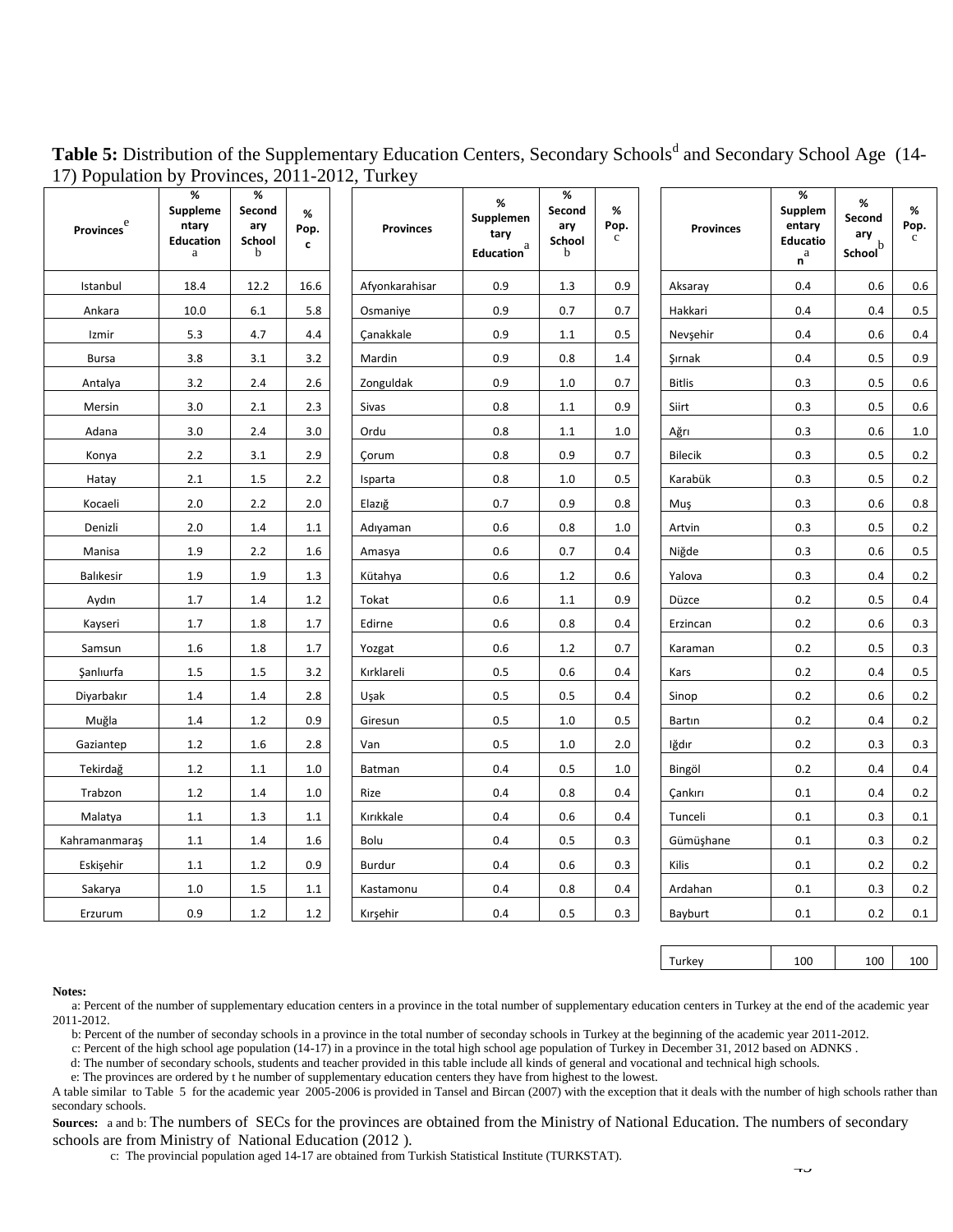|                | Number of<br><b>SEC Students</b> | Number of<br><b>SEC</b><br><b>Teachers</b> | Number of<br><b>Students per</b><br><b>SEC</b> | <b>Number of Students</b><br>per Teacher in SEC | <b>SEC Students per</b><br><b>Secondary School</b><br>Student (%) |
|----------------|----------------------------------|--------------------------------------------|------------------------------------------------|-------------------------------------------------|-------------------------------------------------------------------|
| Adana          | 38665                            | 1486                                       | 336.2                                          | 26.0                                            | 27.2                                                              |
| Adıyaman       | 9199                             | 303                                        | 368.0                                          | 30.4                                            | 18.9                                                              |
| Afyonkarahisar | 11714                            | 438                                        | 334.7                                          | 26.7                                            | 30.9                                                              |
| Ağrı           | 3785                             | 146                                        | 344.1                                          | 25.9                                            | 14.9                                                              |
| Aksaray        | 4255                             | 189                                        | 303.9                                          | 22.5                                            | 19.8                                                              |
| Amasya         | 7598                             | 251                                        | 303.9                                          | 30.3                                            | 34.4                                                              |
| Ankara         | 99205                            | 4711                                       | 258.3                                          | 21.1                                            | 31.1                                                              |
| Antalya        | 42577                            | 1799                                       | 343.4                                          | 23.7                                            | 33.3                                                              |
| Ardahan        | 605                              | 20                                         | 302.5                                          | 30.3                                            | 9.4                                                               |
| Artvin         | 2540                             | 78                                         | 254.0                                          | 32.6                                            | 22.9                                                              |
| Aydın          | 17695                            | 887                                        | 264.1                                          | 19.9                                            | 31.7                                                              |
| Balıkesir      | 24109                            | 1042                                       | 330.3                                          | 23.1                                            | 37.7                                                              |
| Bartin         | 2817                             | 119                                        | 402.4                                          | 23.7                                            | 27.0                                                              |
| Batman         | 9768                             | 259                                        | 574.6                                          | 37.7                                            | 22.4                                                              |
| Bayburt        | 1231                             | 35                                         | 615.5                                          | 35.2                                            | 22.1                                                              |
| <b>Bilecik</b> | 3603                             | 133                                        | 327.5                                          | 27.1                                            | 28.8                                                              |
| Bingöl         | 3217                             | 94                                         | 536.2                                          | 34.2                                            | 17.5                                                              |
| <b>Bitlis</b>  | 3959                             | 121                                        | 304.5                                          | 32.7                                            | 19.8                                                              |
| Bolu           | 4945                             | 218                                        | 329.7                                          | 22.7                                            | 28.1                                                              |
| Burdur         | 4779                             | 206                                        | 318.6                                          | 23.2                                            | 33.9                                                              |
| <b>Bursa</b>   | 46968                            | 2205                                       | 319.5                                          | 21.3                                            | 28.1                                                              |
| Canakkale      | 9820                             | 372                                        | 297.6                                          | 26.4                                            | 39.4                                                              |
| Çankırı        | 1490                             | 45                                         | 298.0                                          | 33.1                                            | 14.2                                                              |
| Corum          | 9243                             | 361                                        | 318.7                                          | 25.6                                            | 27.9                                                              |
| Denizli        | 20675                            | 1038                                       | 272.0                                          | 19.9                                            | 38.0                                                              |
| Diyarbakır     | 18630                            | 690                                        | 345.0                                          | 27.0                                            | 17.1                                                              |
| Düzce          | 5331                             | 170                                        | 592.3                                          | 31.4                                            | 23.3                                                              |
| Edirne         | 7541                             | 300                                        | 327.9                                          | 25.1                                            | 36.9                                                              |
| Elazığ         | 11405                            | 443                                        | 407.3                                          | 25.7                                            | 26.0                                                              |
| Erzincan       | 3622                             | 126                                        | 402.4                                          | 28.7                                            | 23.0                                                              |
| Erzurum        | 11264                            | 440                                        | 312.9                                          | 25.6                                            | 23.0                                                              |
| Eskişehir      | 18091                            | 606                                        | 441.2                                          | 29.9                                            | 38.6                                                              |
| Gaziantep      | 22087                            | 790                                        | 469.9                                          | 28.0                                            | 20.0                                                              |
| Giresun        | 6992                             | 313                                        | 349.6                                          | 22.3                                            | 24.0                                                              |
| Gümüşhane      | 1365                             | 52                                         | 455.0                                          | 26.3                                            | 16.2                                                              |
| Hakkari        | 1748                             | 64                                         | 124.9                                          | 27.3                                            | 7.8                                                               |

## **Table 6:** The Main Characteristics of Supplementary Education Centers in the Provincial Distribution, 2011-2012, Turkey.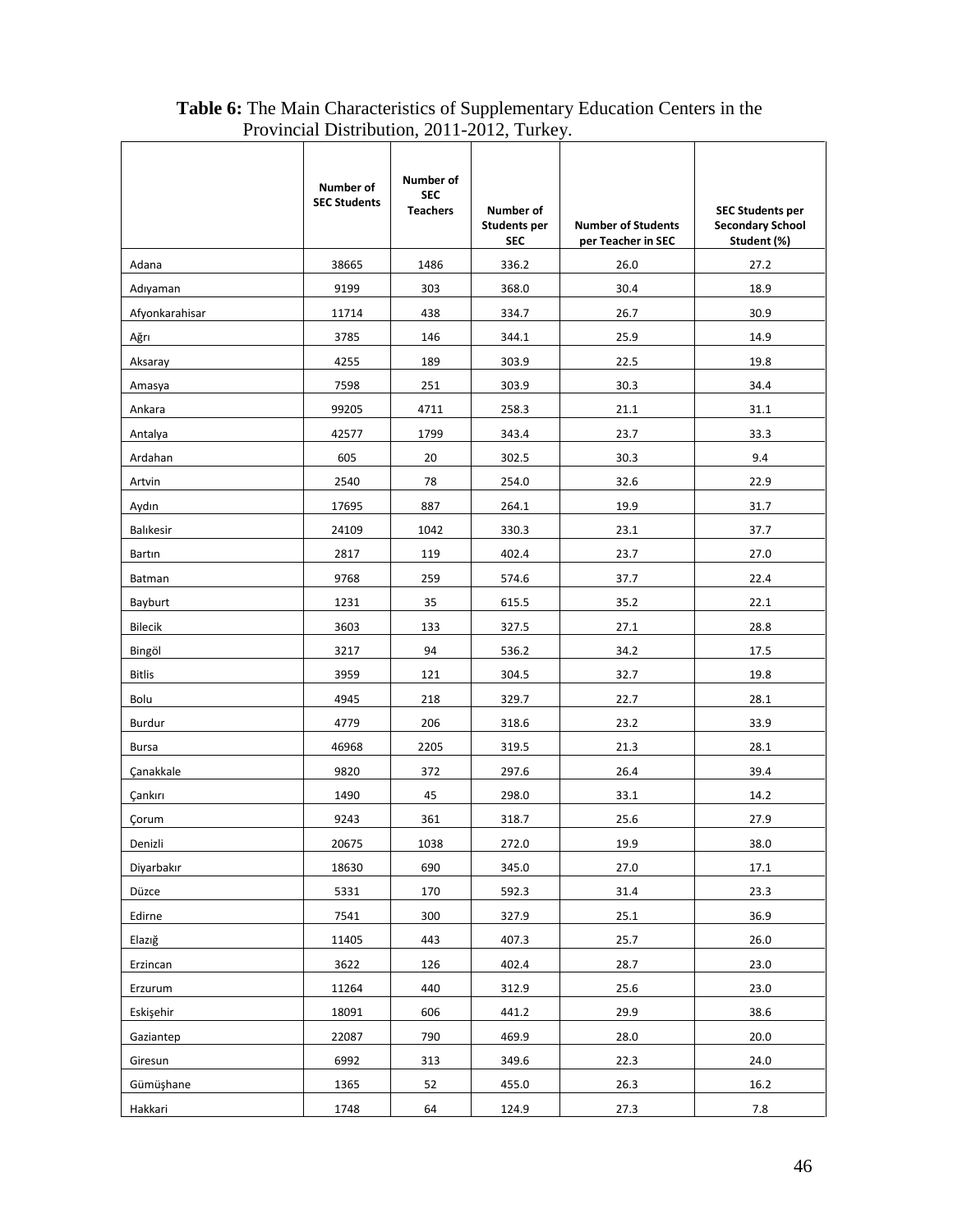| Hatay         | 23636  | 1067 | 288.2 | 22.2 | 25.5 |
|---------------|--------|------|-------|------|------|
| Iğdır         | 2883   | 106  | 411.9 | 27.2 | 23.0 |
| Isparta       | 9137   | 406  | 315.1 | 22.5 | 35.0 |
| Istanbul      | 216645 | 8959 | 305.1 | 24.2 | 23.9 |
| Izmir         | 68613  | 2948 | 333.1 | 23.3 | 29.4 |
| Kahramanmaraş | 17255  | 636  | 410.8 | 27.1 | 26.3 |
| Karabük       | 4658   | 158  | 423.5 | 29.5 | 33.3 |
| Karaman       | 4547   | 153  | 505.2 | 29.7 | 28.8 |
| Kars          | 2679   | 105  | 297.7 | 25.5 | 16.8 |
| Kastamonu     | 5726   | 202  | 381.7 | 28.3 | 29.4 |
| Kayseri       | 24352  | 998  | 363.5 | 24.4 | 28.8 |
| Kırıkkale     | 7270   | 205  | 454.4 | 35.5 | 36.0 |
| Kırklareli    | 7156   | 290  | 340.8 | 24.7 | 38.2 |
| Kırşehir      | 5518   | 219  | 367.9 | 25.2 | 36.4 |
| Kilis         | 2375   | 60   | 791.7 | 39.6 | 26.0 |
| Kocaeli       | 27538  | 1073 | 357.6 | 25.7 | 24.2 |
| Konya         | 34046  | 1181 | 405.3 | 28.8 | 26.8 |
| Kütahya       | 8566   | 359  | 356.9 | 23.9 | 25.0 |
| Malatya       | 15659  | 619  | 364.2 | 25.3 | 25.8 |
| Manisa        | 23085  | 983  | 312.0 | 23.5 | 30.8 |
| Mardin        | 13023  | 394  | 394.6 | 33.1 | 23.9 |
| Mersin        | 44214  | 1492 | 377.9 | 29.6 | 40.3 |
| Muğla         | 14308  | 714  | 270.0 | 20.0 | 31.6 |
| Muş           | 4381   | 139  | 398.3 | 31.5 | 20.2 |
| Nevşehir      | 3933   | 139  | 280.9 | 28.3 | 24.7 |
| Niğde         | 5169   | 176  | 516.9 | 29.4 | 26.4 |
| Ordu          | 14036  | 554  | 467.9 | 25.3 | 32.5 |
| Osmaniye      | 12049  | 447  | 344.3 | 27.0 | 34.6 |
| Rize          | 5802   | 219  | 341.3 | 26.5 | 21.0 |
| Sakarya       | 16595  | 525  | 448.5 | 31.6 | 27.8 |
| Samsun        | 24407  | 976  | 400.1 | 25.0 | 29.3 |
| Siirt         | 3698   | 151  | 308.2 | 24.5 | 17.0 |
| Sinop         | 3088   | 127  | 343.1 | 24.3 | 25.4 |
| Sivas         | 7870   | 343  | 253.9 | 22.9 | 19.1 |
| Şanlıurfa     | 16635  | 692  | 286.8 | 24.0 | 18.1 |
| Şırnak        | 5906   | 154  | 421.9 | 38.4 | 19.9 |
| Tekirdağ      | 17046  | 668  | 362.7 | 25.5 | 34.0 |
| Tokat         | 9705   | 350  | 404.4 | 27.7 | 25.6 |
| Trabzon       | 15368  | 584  | 327.0 | 26.3 | 28.5 |
| Tunceli       | 1084   | 37   | 271.0 | 29.3 | 24.4 |
| Uşak          | 6195   | 311  | 295.0 | 19.9 | 30.7 |
| Van           | 9490   | 262  | 499.5 | 36.2 | 55.1 |
| Yalova        | 3805   | 190  | 380.5 | 20.0 | 27.2 |
| Yozgat        | 6563   | 204  | 298.3 | 32.2 | 22.6 |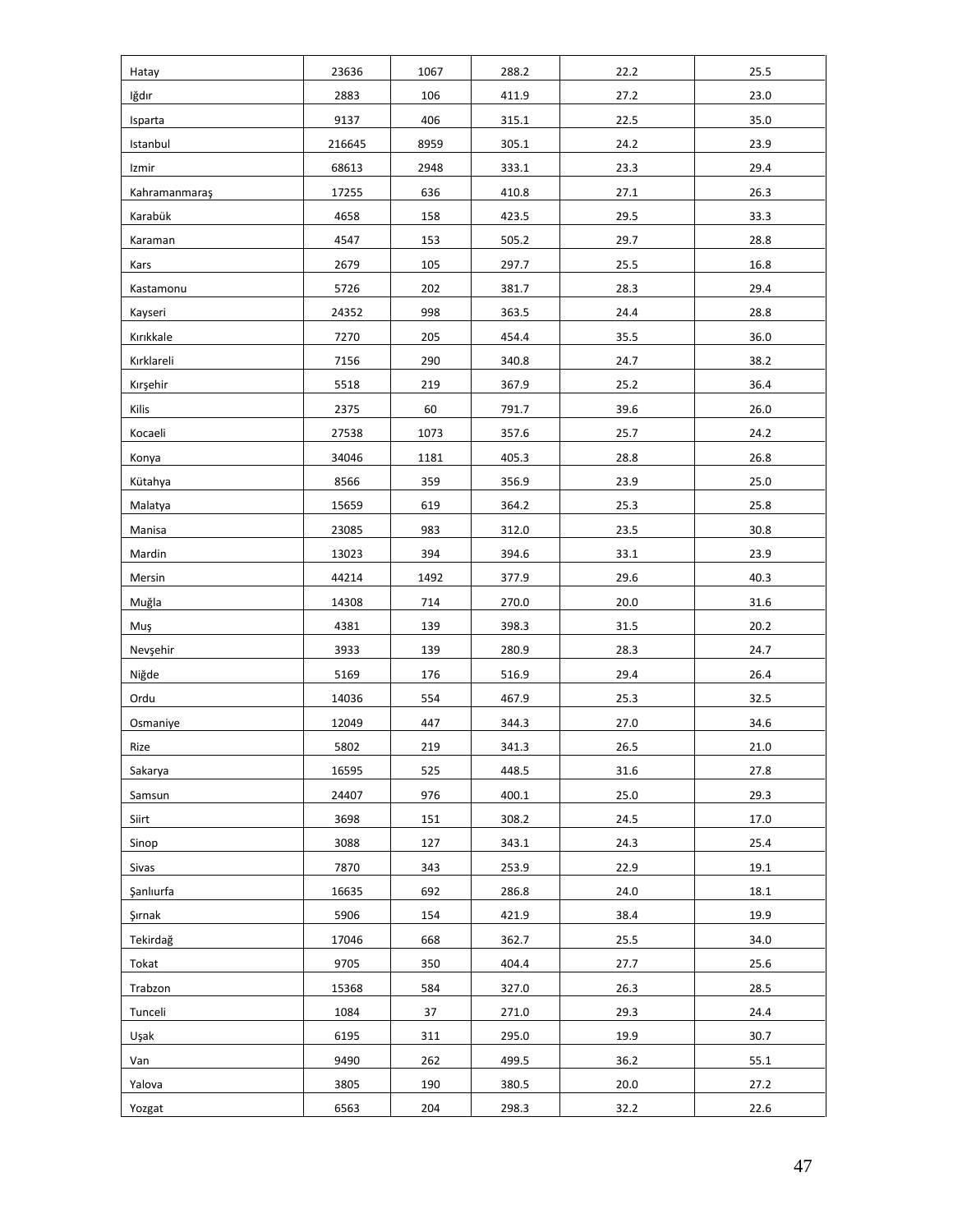| Zonguldak | 12045   | 397   | 365.0                 | 30.3 | າາ ດ<br>33.O                     |
|-----------|---------|-------|-----------------------|------|----------------------------------|
| Turkey    | 1280297 | 51522 | <b>221 Q</b><br>331.9 | 24.8 | $\overline{ }$<br><u>_ , , ,</u> |

**Notes:** The number of secondary schools, students and teacher provided in this table include all kinds of general and vocational and technical high schools.

**Source**: The numbers of SEC students and teachers for the provinces are obtained from the Ministry of National Education.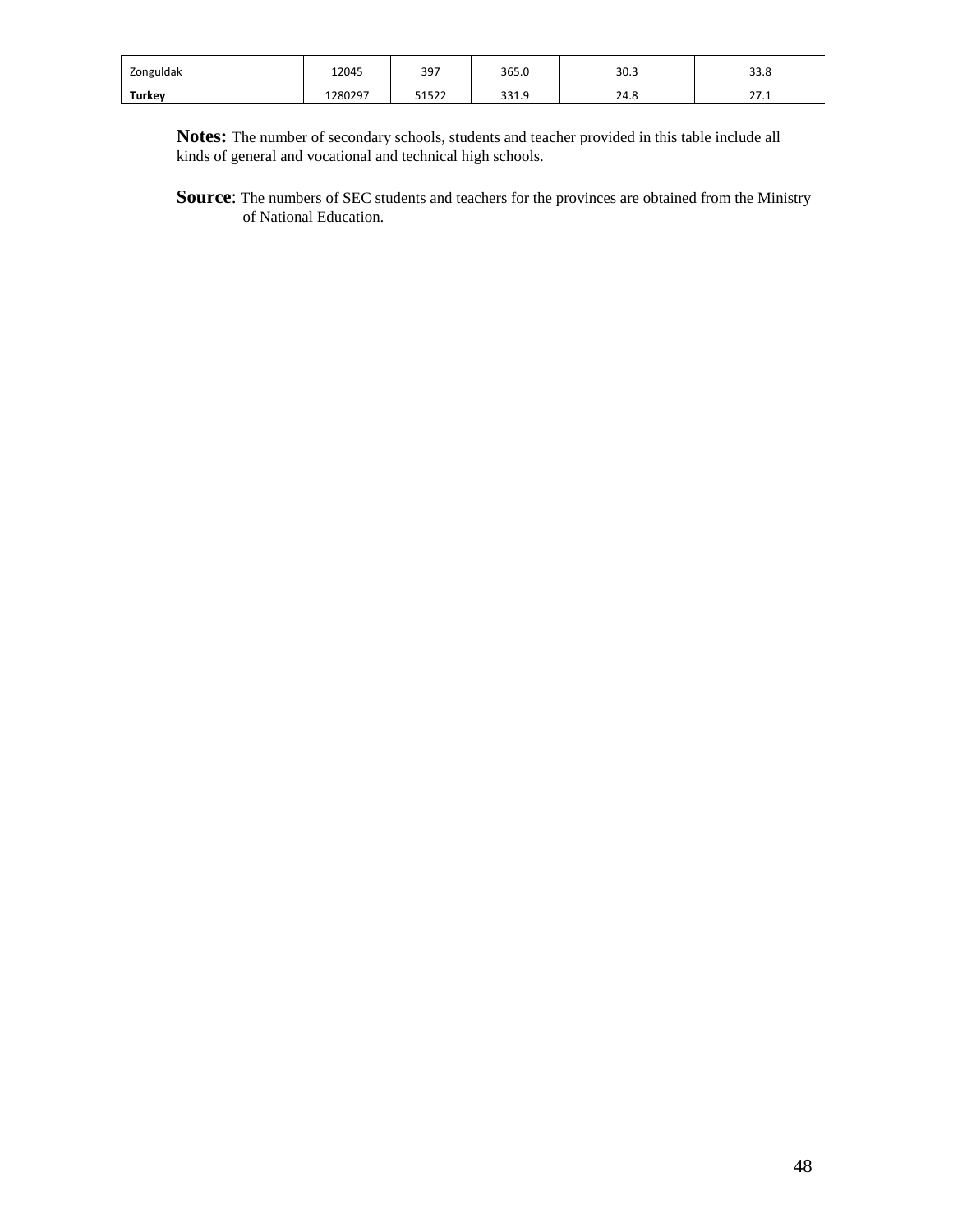| <b>Provinces</b> | Number of<br>Secondary<br>School<br>b<br>Students | Number of<br>Secondary<br>School<br><b>Teachers</b> | Number of<br><b>Students</b><br>per<br>Secondary<br>School | Number of<br><b>Students</b><br>per Teacher<br>in<br>Secondary<br>School | Children<br>Age 14-17 | Secondary<br>School<br><b>Students</b><br>per Children<br>Age 14-17<br>(%) |
|------------------|---------------------------------------------------|-----------------------------------------------------|------------------------------------------------------------|--------------------------------------------------------------------------|-----------------------|----------------------------------------------------------------------------|
| Adana            | 142343                                            | 6884                                                | 618.9                                                      | 20.7                                                                     | 154392                | 92.2                                                                       |
| Adıyaman         | 48571                                             | 2009                                                | 607.1                                                      | 24.2                                                                     | 52131                 | 93.2                                                                       |
| Afyonkarahisar   | 37898                                             | 2233                                                | 303.2                                                      | 17.0                                                                     | 47964                 | 79.0                                                                       |
| Ağrı             | 25358                                             | 1033                                                | 461.1                                                      | 24.5                                                                     | 53427                 | 47.5                                                                       |
| Aksaray          | 21516                                             | 1154                                                | 352.7                                                      | 18.6                                                                     | 28816                 | 74.7                                                                       |
| Amasya           | 22090                                             | 1466                                                | 315.6                                                      | 15.1                                                                     | 20967                 | 105.4                                                                      |
| Ankara           | 318677                                            | 18746                                               | 540.1                                                      | 17.0                                                                     | 298167                | 106.9                                                                      |
| Antalya          | 127859                                            | 6491                                                | 555.9                                                      | 19.7                                                                     | 131688                | 97.1                                                                       |
| Ardahan          | 6403                                              | 395                                                 | 256.1                                                      | 16.2                                                                     | 8150                  | 78.6                                                                       |
| Artvin           | 11105                                             | 646                                                 | 252.4                                                      | 17.2                                                                     | 10040                 | 110.6                                                                      |
| Aydın            | 55824                                             | 3712                                                | 407.5                                                      | 15.0                                                                     | 61469                 | 90.8                                                                       |
| Balıkesir        | 63899                                             | 4262                                                | 349.2                                                      | 15.0                                                                     | 67106                 | 95.2                                                                       |
| Bartin           | 10444                                             | 709                                                 | 298.4                                                      | 14.7                                                                     | 10781                 | 96.9                                                                       |
| Batman           | 43645                                             | 1340                                                | 928.6                                                      | 32.6                                                                     | 52701                 | 82.8                                                                       |
| Bayburt          | 5567                                              | 269                                                 | 327.5                                                      | 20.7                                                                     | 5657                  | 98.4                                                                       |
| <b>Bilecik</b>   | 12489                                             | 773                                                 | 235.6                                                      | 16.2                                                                     | 11449                 | 109.1                                                                      |
| Bingöl           | 18398                                             | 779                                                 | 525.7                                                      | 23.6                                                                     | 21421                 | 85.9                                                                       |
| <b>Bitlis</b>    | 19996                                             | 859                                                 | 377.3                                                      | 23.3                                                                     | 32472                 | 61.6                                                                       |
| Bolu             | 17603                                             | 1144                                                | 332.1                                                      | 15.4                                                                     | 15826                 | 111.2                                                                      |
| Burdur           | 14111                                             | 1061                                                | 261.3                                                      | 13.3                                                                     | 14694                 | 96.0                                                                       |
| <b>Bursa</b>     | 167368                                            | 8600                                                | 552.4                                                      | 19.5                                                                     | 166824                | 100.3                                                                      |
| Canakkale        | 24944                                             | 1789                                                | 235.3                                                      | 13.9                                                                     | 24922                 | 100.1                                                                      |
| Çankırı          | 10518                                             | 709                                                 | 244.6                                                      | 14.8                                                                     | 11015                 | 95.5                                                                       |
| Çorum            | 33186                                             | 1952                                                | 385.9                                                      | 17.0                                                                     | 36261                 | 91.5                                                                       |
| Denizli          | 54439                                             | 3301                                                | 403.3                                                      | 16.5                                                                     | 58978                 | 92.3                                                                       |
| Diyarbakır       | 108879                                            | 3865                                                | 818.6                                                      | 28.2                                                                     | 144447                | 75.4                                                                       |
| Düzce            | 22928                                             | 1191                                                | 449.6                                                      | 19.3                                                                     | 22593                 | 101.5                                                                      |
| Edirne           | 20437                                             | 1469                                                | 272.5                                                      | 13.9                                                                     | 20404                 | 100.2                                                                      |
| Elazığ           | 43861                                             | 2306                                                | 516.0                                                      | 19.0                                                                     | 40747                 | 107.6                                                                      |
| Erzincan         | 15732                                             | 867                                                 | 291.3                                                      | 18.1                                                                     | 14455                 | 108.8                                                                      |
| Erzurum          | 48981                                             | 2534                                                | 415.1                                                      | 19.3                                                                     | 62372                 | 78.5                                                                       |
| Eskişehir        | 46839                                             | 2971                                                | 410.9                                                      | 15.8                                                                     | 43950                 | 106.6                                                                      |
| Gaziantep        | 110160                                            | 3959                                                | 715.3                                                      | 27.8                                                                     | 145448                | 75.7                                                                       |
| Giresun          | 29082                                             | 1910                                                | 287.9                                                      | 15.2                                                                     | 27543                 | 105.6                                                                      |
| Gümüşhane        | 8439                                              | 488                                                 | 281.3                                                      | 17.3                                                                     | 9593                  | 88.0                                                                       |
| Hakkari          | 22441                                             | 657                                                 | 575.4                                                      | 34.2                                                                     | 26026                 | 86.2                                                                       |
| Hatay            | 92784                                             | 4138                                                | 626.9                                                      | 22.4                                                                     | 112950                | 82.1                                                                       |
| lğdır            | 12526                                             | 541                                                 | 447.4                                                      | 23.2                                                                     | 17152                 | 73.0                                                                       |

**Table 7:** The Main Characteristics of Secondary Schools in the Provincial Distribution, 2011-2012, Turkey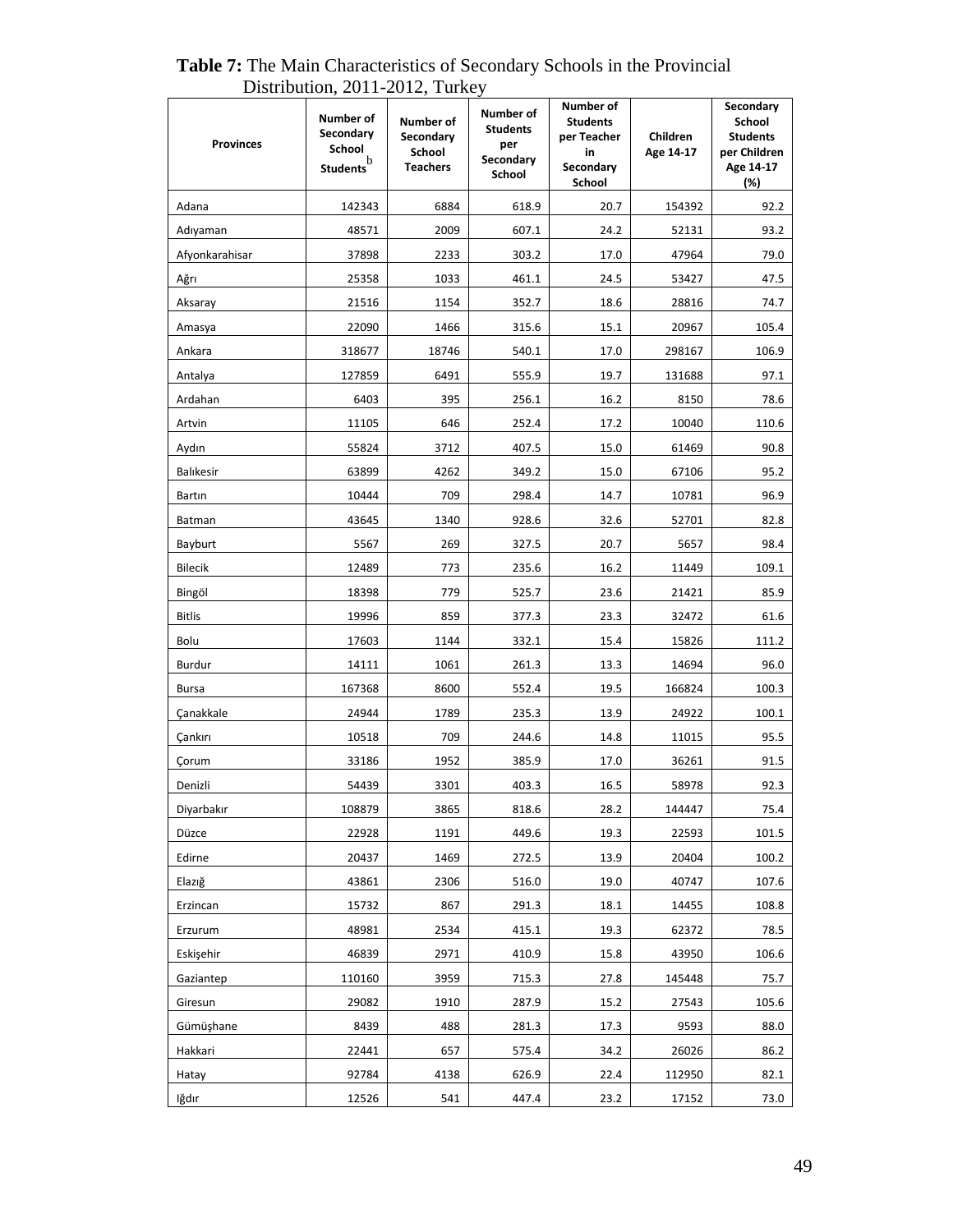| Isparta                  | 26111<br>905967 | 1956<br>33954 | 258.5          | 13.3         | 24205           | 107.9         |
|--------------------------|-----------------|---------------|----------------|--------------|-----------------|---------------|
| Istanbul                 |                 |               | 768.4          | 26.7         | 857824          | 105.6         |
| Izmir                    | 233576<br>65697 | 12686<br>3215 | 508.9<br>490.3 | 18.4<br>20.4 | 226775<br>82712 | 103.0<br>79.4 |
| Kahramanmaraş<br>Karabük | 13985           | 1048          | 317.8          | 13.3         | 12728           | 109.9         |
|                          | 15779           | 813           | 358.6          | 19.4         | 17098           | 92.3          |
| Karaman                  | 15936           |               | 419.4          |              | 24615           | 64.7          |
| Kars<br>Kastamonu        | 19508           | 715<br>1291   | 256.7          | 22.3<br>15.1 | 20067           | 97.2          |
|                          |                 | 4707          | 474.8          |              |                 |               |
| Kayseri<br>Kırıkkale     | 84523           | 1234          | 360.4          | 18.0<br>16.4 | 88932<br>18783  | 95.0<br>107.5 |
| Kırklareli               | 20183<br>18711  | 1040          | 340.2          | 18.0         | 18429           | 101.5         |
| Kırşehir                 | 15153           | 1022          | 291.4          |              | 15035           | 100.8         |
| Kilis                    | 9142            | 383           | 435.3          | 14.8<br>23.9 | 10111           | 90.4          |
| Kocaeli                  | 113764          | 4997          | 536.6          | 22.8         | 102692          | 110.8         |
| Konya                    | 127047          | 6546          | 419.3          | 19.4         | 148775          | 85.4          |
| Kütahya                  | 34240           | 1960          | 300.4          | 17.5         | 31899           | 107.3         |
| Malatya                  | 60578           | 3187          | 484.6          | 19.0         | 55233           | 109.7         |
| Manisa                   | 74848           | 4496          | 351.4          | 16.6         | 84066           | 89.0          |
| Mardin                   | 54545           | 1817          | 717.7          | 30.0         | 74590           | 73.1          |
| Mersin                   | 109605          | 5979          | 537.3          | 18.3         | 120655          | 90.8          |
| Muğla                    | 45350           | 2788          | 381.1          | 16.3         | 47475           | 95.5          |
| Muş                      | 21668           | 925           | 401.3          | 23.4         | 40929           | 52.9          |
| Nevşehir                 | 15906           | 1137          | 265.1          | 14.0         | 19432           | 81.9          |
| Niğde                    | 19558           | 1238          | 331.5          | 15.8         | 25163           | 77.7          |
| Ordu                     | 43126           | 2637          | 414.7          | 16.4         | 52708           | 81.8          |
| Osmaniye                 | 34807           | 1898          | 519.5          | 18.3         | 37643           | 92.5          |
| Rize                     | 27663           | 1521          | 364.0          | 18.2         | 21209           | 130.4         |
| Sakarya                  | 59679           | 2896          | 420.3          | 20.6         | 58963           | 101.2         |
| Samsun                   | 83248           | 4749          | 484.0          | 17.5         | 88329           | 94.2          |
| Siirt                    | 21730           | 738           | 482.9          | 29.4         | 30897           | 70.3          |
| Sinop                    | 12160           | 853           | 209.7          | 14.3         | 12108           | 100.4         |
| Sivas                    | 41237           | 2217          | 400.4          | 18.6         | 43972           | 93.8          |
| Sanlıurfa                | 91760           | 2963          | 637.2          | 31.0         | 163309          | 56.2          |
| Şırnak                   | 29632           | 985           | 644.2          | 30.1         | 45297           | 65.4          |
| Tekirdağ                 | 50134           | 2271          | 482.1          | 22.1         | 49796           | 100.7         |
| Tokat                    | 37891           | 2104          | 371.5          | 18.0         | 44850           | 84.5          |
| Trabzon                  | 53972           | 3251          | 405.8          | 16.6         | 49364           | 109.3         |
| Tunceli                  | 4445            | 382           | 171.0          | 11.6         | 3889            | 114.3         |
| Uşak                     | 20207           | 1160          | 396.2          | 17.4         | 21159           | 95.5          |
| Van                      | 47211           | 2390          | 502.2          | 19.8         | 102683          | 46.0          |
| Yalova                   | 13979           | 790           | 388.3          | 17.7         | 12867           | 108.6         |
| Yozgat                   | 29049           | 1614          | 252.6          | 18.0         | 35221           | 82.5          |
| Zonguldak                | 35636           | 2049          | 363.6          | 17.4         | 35051           | 101.7         |
| Turkey                   | 4756286         | 235814        | 491.8          | 20.2         | 5162536         | 92.1          |
|                          |                 |               |                |              |                 |               |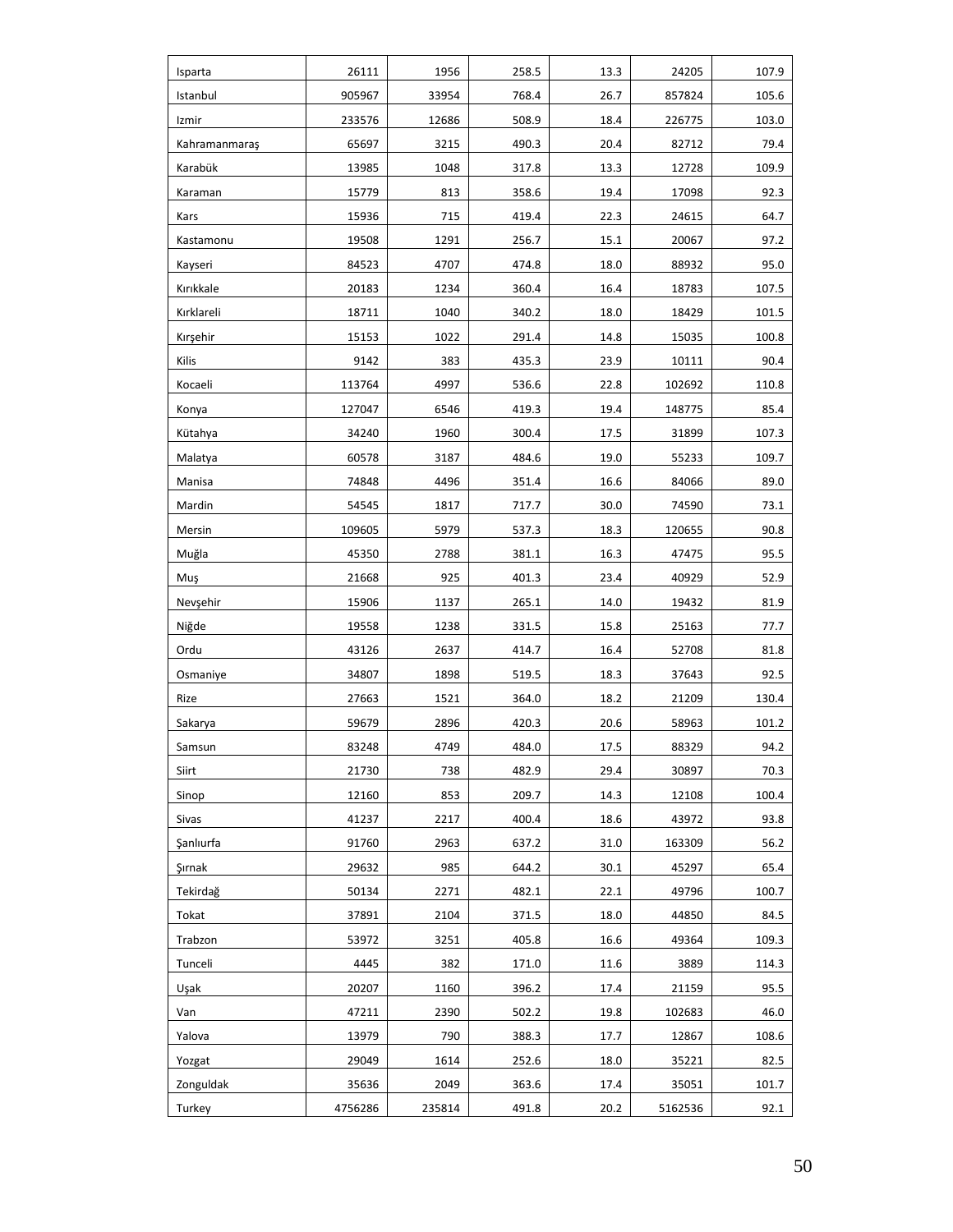**Notes:** a: This column gives the number of secondary school students per children of 14-17 years of age which is considered to be the secondary school age.

b: The number of secondary schools, students and teacher provided in this table include all kinds of general and vocational and technical high schools.

**Source**: The number of secondary school teachers and students are from Ministry of National Education (2013).

The population of age 14-17 is obtained from TURKSTAT (2013).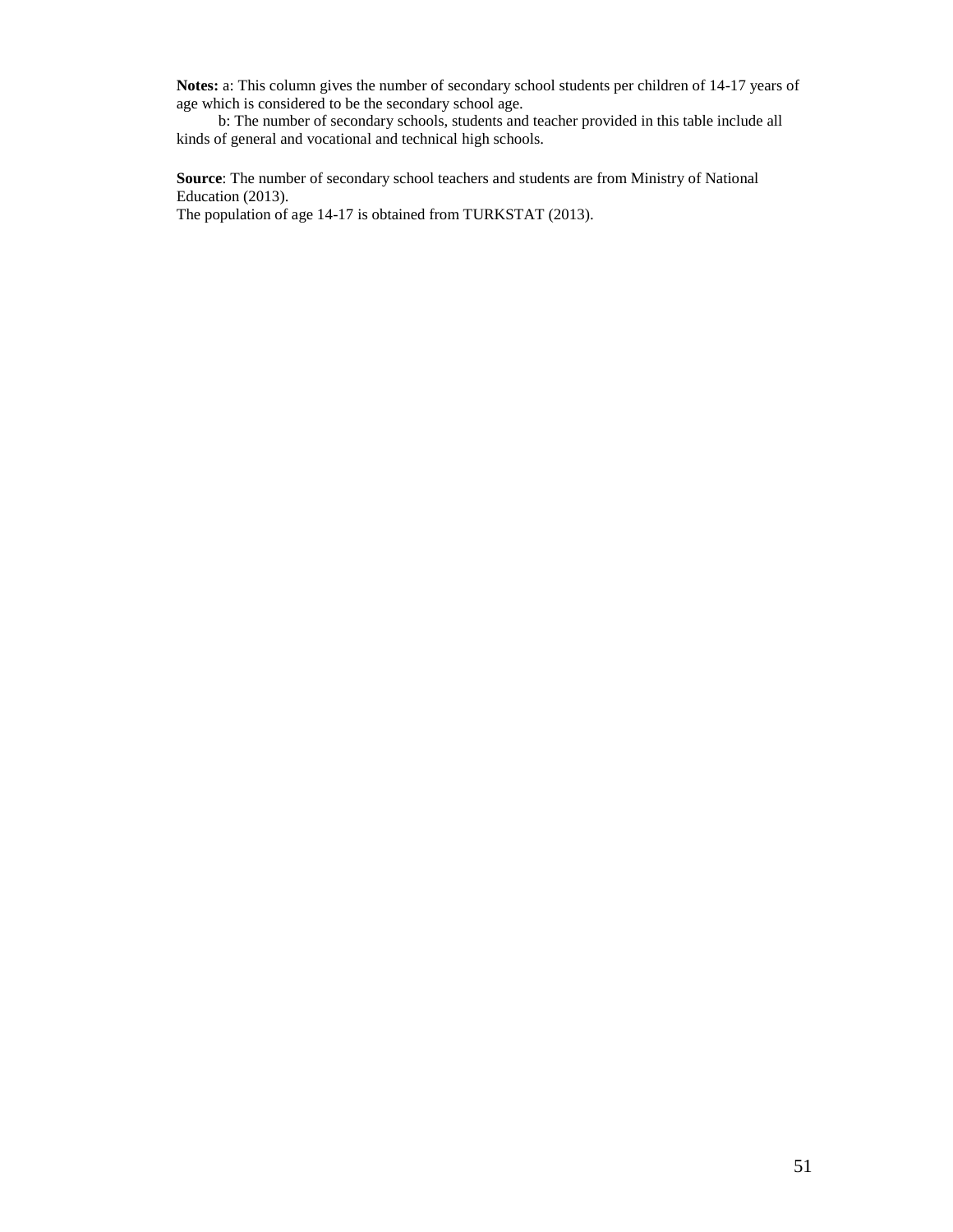| $\sum$ chich $\sum$ (DDC) conducted $\sum$ in $\sum$ , i unic), 2000.                                  |                                               |                                                |                                       |  |  |  |  |  |  |
|--------------------------------------------------------------------------------------------------------|-----------------------------------------------|------------------------------------------------|---------------------------------------|--|--|--|--|--|--|
|                                                                                                        | <b>High School</b><br>Senior Students<br>$\%$ | <b>High School</b><br>Graduates <sup>a</sup> % | University<br>Students <sup>b</sup> % |  |  |  |  |  |  |
| Number Interviewed                                                                                     | 1078                                          | 1073                                           | 1064                                  |  |  |  |  |  |  |
| 1. Is There Anything in Your Life Now More Important Than The University Entrance                      |                                               |                                                |                                       |  |  |  |  |  |  |
| Examination?                                                                                           |                                               |                                                |                                       |  |  |  |  |  |  |
| Yes                                                                                                    | 24                                            | 21                                             |                                       |  |  |  |  |  |  |
| N <sub>o</sub>                                                                                         | 60                                            | 66                                             |                                       |  |  |  |  |  |  |
| 2. Are You Currently Attending SECs?                                                                   |                                               |                                                |                                       |  |  |  |  |  |  |
| Yes                                                                                                    | 70                                            | 68                                             | 83                                    |  |  |  |  |  |  |
| N <sub>o</sub>                                                                                         | 25                                            | 23                                             | 16                                    |  |  |  |  |  |  |
| 3. Where is the Quality of Education Better in?                                                        |                                               |                                                |                                       |  |  |  |  |  |  |
| <b>SEC</b>                                                                                             | 44                                            | 65                                             | 34                                    |  |  |  |  |  |  |
| Schools                                                                                                | 6                                             | 3                                              | 10                                    |  |  |  |  |  |  |
| SEC Teach Only Examination<br>Techniques                                                               | 17                                            | 20                                             | 32                                    |  |  |  |  |  |  |
|                                                                                                        |                                               |                                                |                                       |  |  |  |  |  |  |
| 4. Possibility of Success at University Entrance without SEC?                                          |                                               |                                                |                                       |  |  |  |  |  |  |
| Possible                                                                                               | 44                                            | 35                                             | 49                                    |  |  |  |  |  |  |
| <b>Difficult or Not Possible</b>                                                                       | 58                                            | 64                                             | 50                                    |  |  |  |  |  |  |
| 5. The Most Important Reason for Attending SECs                                                        |                                               |                                                |                                       |  |  |  |  |  |  |
| School Education is not                                                                                |                                               |                                                |                                       |  |  |  |  |  |  |
| Adequate for Success in                                                                                | 58                                            | 77                                             | 57                                    |  |  |  |  |  |  |
| <b>University Entrance Examination</b>                                                                 |                                               |                                                |                                       |  |  |  |  |  |  |
| 6. How Much Do You Believe that SEC will Contribute to Your Success at the University                  |                                               |                                                |                                       |  |  |  |  |  |  |
| <b>Entrance Examination?</b>                                                                           |                                               |                                                |                                       |  |  |  |  |  |  |
| Will Contribute a Lot                                                                                  | 52                                            | 67                                             |                                       |  |  |  |  |  |  |
| Will not Contribute Much                                                                               | 16                                            | 14                                             |                                       |  |  |  |  |  |  |
| Will not Contribute                                                                                    | 3                                             | 3                                              |                                       |  |  |  |  |  |  |
| 7. Where is the Quality of Counseling and Guidance Services Better at?                                 |                                               |                                                |                                       |  |  |  |  |  |  |
| <b>SEC</b>                                                                                             | 38                                            | 52                                             | 35                                    |  |  |  |  |  |  |
| Schools                                                                                                | 8                                             | 4                                              | 12                                    |  |  |  |  |  |  |
| <b>Both Places</b>                                                                                     | 36                                            | 30                                             | 27                                    |  |  |  |  |  |  |
| 8. How Does Preparing for the University Examination Affect your Second Semester<br>School Attendance? |                                               |                                                |                                       |  |  |  |  |  |  |
| Will receive Medical Report                                                                            | 55                                            | 49                                             | 44                                    |  |  |  |  |  |  |
| Will Use Allowed                                                                                       |                                               |                                                |                                       |  |  |  |  |  |  |
| Non-Attendance Days                                                                                    | 24                                            | 21                                             | 25                                    |  |  |  |  |  |  |
| Will Continue School                                                                                   | 19                                            | 29                                             | 29                                    |  |  |  |  |  |  |
| 9. Do You Like Schools or SEC?                                                                         |                                               |                                                |                                       |  |  |  |  |  |  |
| <b>SEC</b>                                                                                             | 23                                            | 29                                             |                                       |  |  |  |  |  |  |
| Schools                                                                                                | 20                                            | 22                                             |                                       |  |  |  |  |  |  |
| <b>Both Places</b>                                                                                     | 30                                            | 37                                             |                                       |  |  |  |  |  |  |
| 10. Are You Satisfied with the SEC You are Attending?                                                  |                                               |                                                |                                       |  |  |  |  |  |  |
| Yes                                                                                                    | 54                                            | 67                                             | 43                                    |  |  |  |  |  |  |
| Partly                                                                                                 | 18                                            | 28                                             | 36                                    |  |  |  |  |  |  |
| I regret                                                                                               | 5                                             | 4                                              | 11                                    |  |  |  |  |  |  |
| 11. How Many Hours of Education per Week Do You Get at SECs?                                           |                                               |                                                |                                       |  |  |  |  |  |  |
|                                                                                                        |                                               |                                                |                                       |  |  |  |  |  |  |
| $0 - 10$ Hours                                                                                         | 13                                            | 6                                              | 16                                    |  |  |  |  |  |  |

## **Appendix Table:** Selected Results of a Survey on Supplementary Education Centers (SEC) Conducted by TED, Turkey, 2005.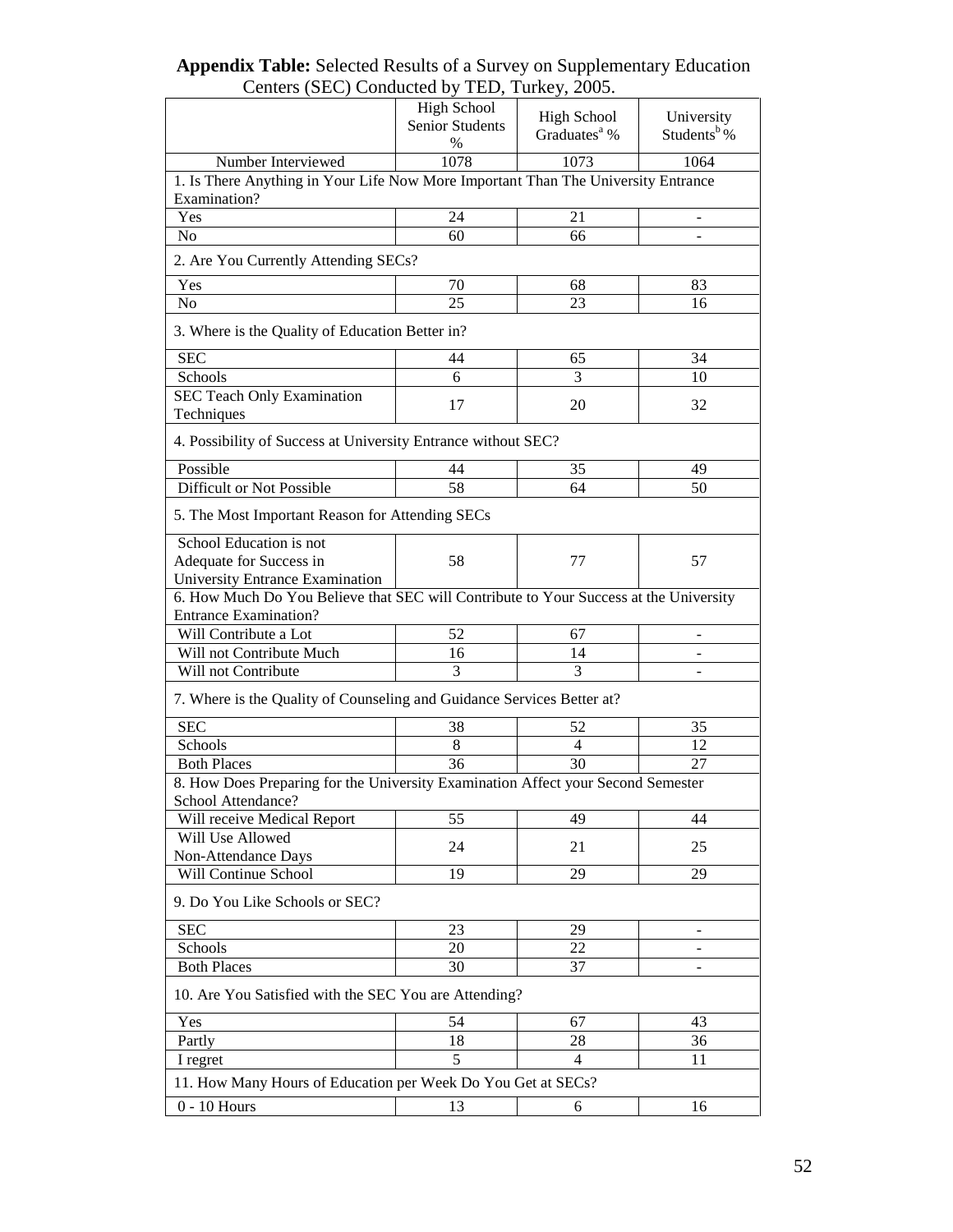| $10 - 15$ Hours                                                                                           | 36 | 6.9            | 29 |  |  |  |  |  |
|-----------------------------------------------------------------------------------------------------------|----|----------------|----|--|--|--|--|--|
| 15 - 20 Hours                                                                                             | 15 | 51             | 28 |  |  |  |  |  |
| $20+$ Hours                                                                                               | 8  | 33             | 15 |  |  |  |  |  |
| 12. What is The Attitude of your School Teacher and Administrators Towards SECs?                          |    |                |    |  |  |  |  |  |
| Do not Think Necessary                                                                                    | 12 | 17             | 10 |  |  |  |  |  |
| Absolutely Want Me to Go                                                                                  | 47 | 43             | 50 |  |  |  |  |  |
| No Comment                                                                                                | 40 | 40             | 39 |  |  |  |  |  |
| 13. Is the Quality of High School Important Determinant of Success at University Entrance<br>Examination? |    |                |    |  |  |  |  |  |
| <b>Yes</b>                                                                                                | 67 | 67             | 67 |  |  |  |  |  |
| Partly                                                                                                    | 26 | 26             | 26 |  |  |  |  |  |
| No.                                                                                                       | 7  | 6              | 7  |  |  |  |  |  |
| 14. How Much will you Pay to the SECs this year?                                                          |    |                |    |  |  |  |  |  |
| Less than 500 YTL                                                                                         | 5  | 2              | 9  |  |  |  |  |  |
| 500-1000 YTL                                                                                              | 12 | 17             | 28 |  |  |  |  |  |
| 1000-2000 YTL                                                                                             | 38 | 60             | 34 |  |  |  |  |  |
| 2000-3000 YTL                                                                                             | 10 | 14             | 8  |  |  |  |  |  |
| 3000-4000 YTL                                                                                             | 3  |                | 4  |  |  |  |  |  |
| Over 4000 YTL                                                                                             | 5  | $\overline{c}$ | 3  |  |  |  |  |  |
| No Reply                                                                                                  | 28 | 4              | 15 |  |  |  |  |  |

**Notes:** a: High school graduate and attending Supplementary education Centers.

b: University Preparatory School or first year university students. The questions addressed to this group refer to their experiences prior to their success at the university entrance examination.

**Source:** Turkish Educational Association (TED) (2005). Various Tables.

 This table is prepared from the information provided in TED (2005). En extended version of this table which include responses of the parents, the teachers and of the school administrators can be found in Tansel and Bircan (2007).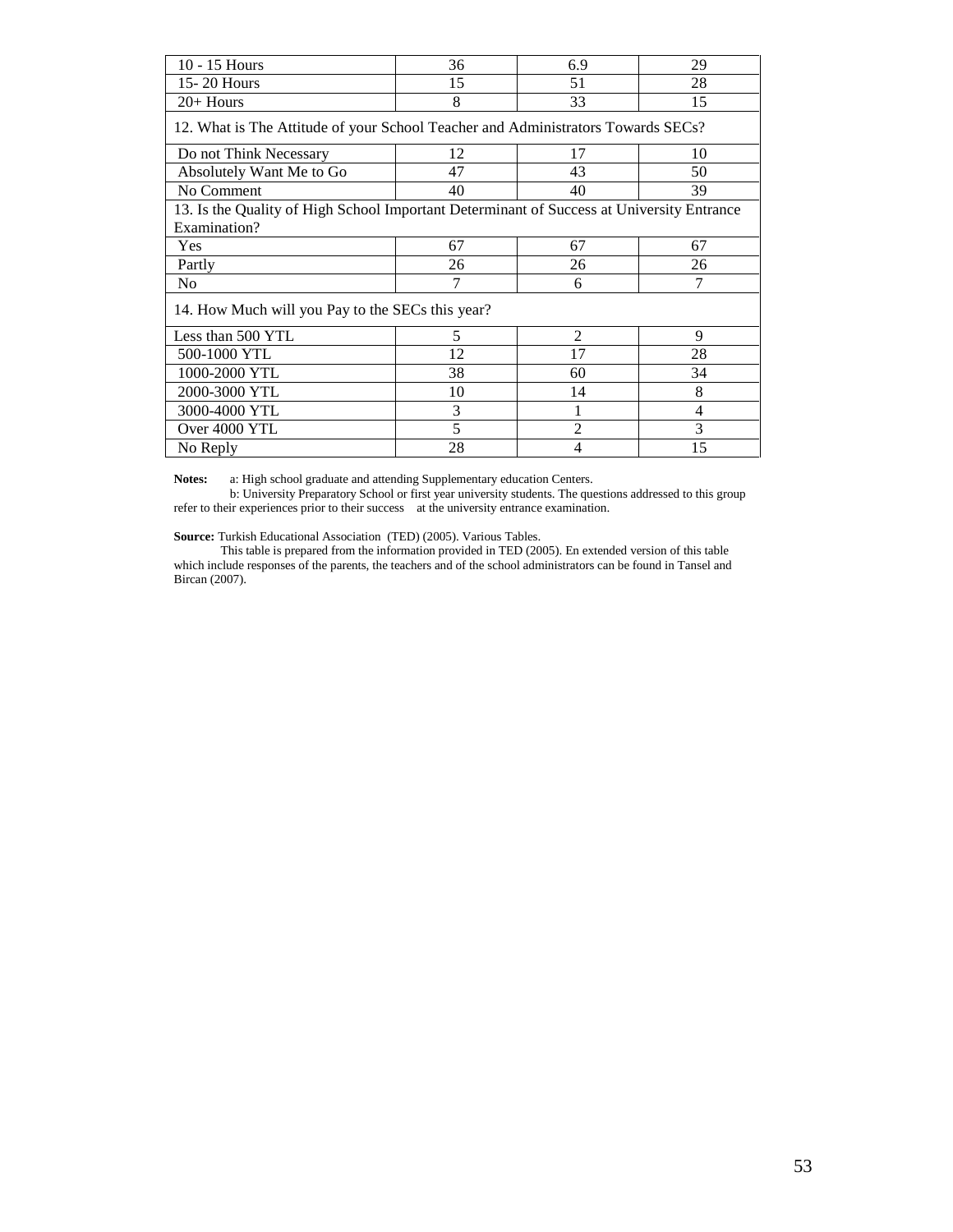#### **References**

- Akgün, M. (2005). Özel dersanelere ayrılan ekonomik kaynakların incelenmesi (An investigation of the economic resources devoted to supplementary education centers). Paper presented at the Educational Sciences Congress, 28-30 September, 2005, Pamukkale University, Denizli, Turkey.
- Altınyelken, H. K. (2013) The Demand for Private Tutoring in Turkey. In Bray, M., Mazawi, A. E. & Sultana, R. G. (2013). *Private Tutoring Across the Mediterranean,* Rotterdam, The Netherlands: Sense Publishers. Euro-Mediterranean Centre for Educational Research.
- Assaad, R. & El-Badawy, A. (2004). Private and group tutoring in Egypt: Where is the gender inequality? Paper presented at the workshop on Gender Work and Family in the Middle East and North Africa, University of Minnesota.
- Baştürk, S. & Doğan, S. (2010) Lise öğretmenlerinin özel dersaneler hakkındaki görüşlerinin incelenmesi ( Investigating high school teachers' views on cram schools) *Uluslarasi Insan Bilimleri Dergisi* (International Journal of Human Sciences), 7(2), 135-157.
- Berberoğlu, G. & Kalender, I. (2005) Öğrenci başarısının yıllara, okul türlerine, bölgelere göre incelenmesi: ÖSS ve PISA analizi (Analysis of student achievement by year, school type and regions: ÖSS and PISA analysis), *Eğitim Bilimleri ve Uygulama* (Educational Sciences and Practice), 4(7), 21- 35.
- Berberoğlu, G. & Tansel, A. (2013) Private tutoring and academic performance: evidence from Turkey, *International Review of Education*, forthcoming.
- Bray, M. (1999). The shadow education system: private tutoring and its implications for planners. *Fundamentals of educational planning* No. 61. Paris: UNESCO International Institute for Educational Planning (IIEP).
- Bray, M. (2003). Adverse effects of private supplementary tutoring: Dimensions, implications, and government responses. Paris: UNESCO International Institute for Educational Planning (IIEP).
- Bray, M. (2006). Private supplementary tutoring: comparative perspectives on patterns and implications, *Compare: A Journal of Comparative Education*,  $36(4)$ ,  $515 - 530$ .
- Bray, M. (2009). *Confronting the shadow education system: what government policies for what private tutoring.* Paris: UNESCO International Institute for Educational Planning (IIEP).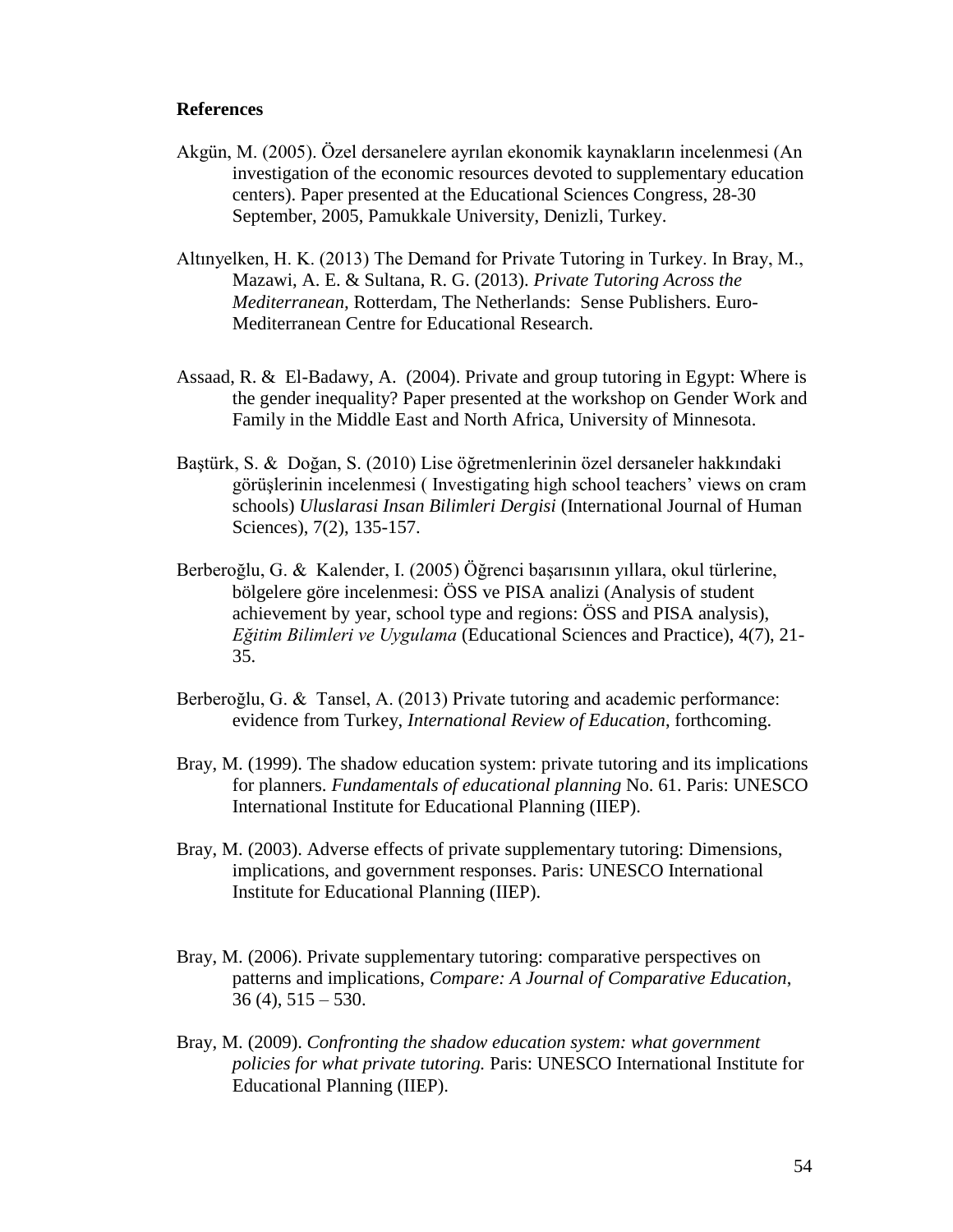- Bray, M. (2010). Researching shadow education: Methodological challenges and directions, *Asia Pacific Education Review*, 11 (1), 3-13.
- Bray, M. (2011). *The challenge of shadow education: Private tutoring and its implications for policy makers in the European Union*. Brussels, Belgium: European Commission.
- Bray, M. & Kwok, P. (2003). Demand for private supplementary tutoring: Conceptual considerations, and socio-economic patterns in Hong Kong, *Economics of Education Review*, 22 (6), 611–620.
- Bray, M. & Lykins, C. (2012) Shadow education: Private supplementary tutoring and its implications for policy makers in Asia. Hong Kong: Comparative Education Research Center, The University of Hong Kong.
- Bray, M. & Suso, E. (2008). The challenges of private supplementary tutoring: Global patterns and their implications for Africa. Maputo, Mozambique: Presented at the Biennale of the Association for the Development of Education in Africa.
- Bray, M., Mazawi, A. E. & Sultana, R. G. (2013). *Private tutoring across the Mediterranean,* Rotterdam, The Netherlands: Sense Publishers. Euro-Mediterranean Centre for Educational Research.
- Burch, P. (2009). *Hidden markets: The new education privatization*, London, UK: Routledge publishers.
- Dang, H.A. & Rogers, H. (2008). The growing phenomenon of private tutoring: Does it deepen human capital, widen inequalities, or waste resources? *The World Bank Research Observer,* 23(2) 161-200.
- Di Paolo, A. & Tansel, A. (2013). Returns to foreign language skills in a developing country: The case of Turkey. Department of Economics, Barcelona University, Barcelona, Spain and Middle East Technical University, Ankara Turkey.
- Dinçer, M. A. & Uysal G. (2010). Determinats of student achievement in Turkey. Istanbul, Turkey: Bahçeşehir University Center for Economic and Social Research (BETAM) Working Paper.
- Ekici, G. (2005). Öğrencilerin ÖSYM sınavına karsı tutumlarının bir çok değişkenle incelenmesi. (An investigation of the attitudes of students' toward the student selection examination through a number of variables). *Educational Administration,* 28, 82-90.
- Gök, F. (2006). Üniversiteye girişte umut pazarı: Özel dershaneler (Hope market in the entrance to universities: Supplementary education centers), *Eğitim, Bilim, Society,* 8: 102-109.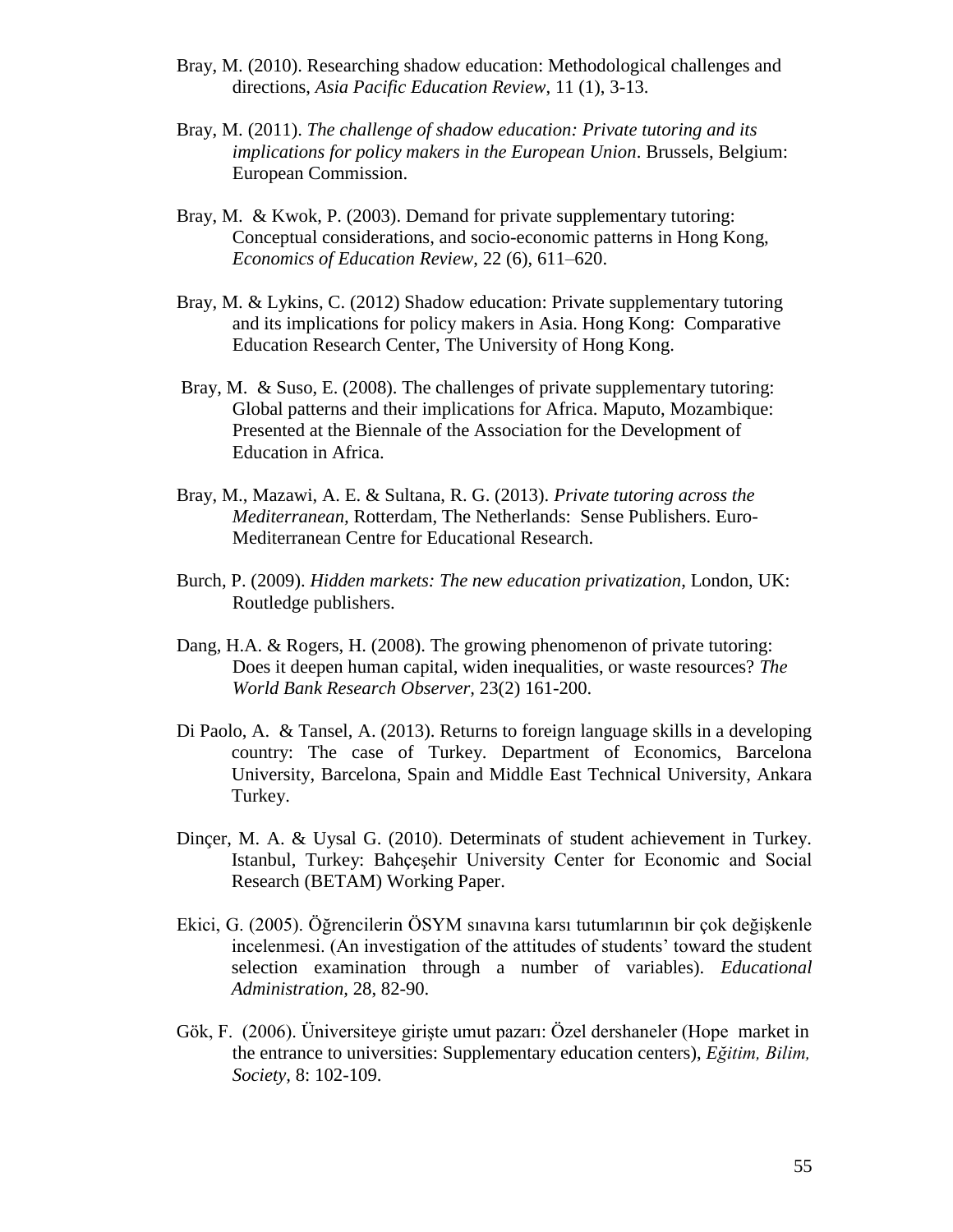- Gök, F. (2010) Marketing hope: Private institutions preparing students for the university entrance examination in Turkey, In S. Karin Amos (ed.) International Educational Governance*, International Perspectives on Education and Society,* 12, 123-134.
- Güven-Der (Güven Dershane Sahipleri Derneği) (Association of the Owners of Güven Supplementary education Centers), (July, 2013). Retrieved from <http://www.guvender.org.tr/>
- Güvercin, G. (2005) Özel dersanelerde ve MEB'e bağlı okullarda öğretmenlik yapan öğretmenlerin, öğretmenlik mesleği ile ilgili tutumlarının karşılaştırılması, Özel dersanelerde öğrenim gören lise-3 öğrencilerinin dersaneye ilişkin görüşleri (A comparison of the views of supplementary education center teachers and Ministry of National Education teachers on teaching profession, Views of high school senior students who are attending supplementary education centers on private tutoring centers) Paper presented at the Educational Sciences Congress, 28-30 September, 2005, Pamukkale University, Denizli, Turkey.
- Haber-Türk Newspaper (2012). Üniversite sınavları kaldırılacak ve dersaneler kapanacak (The university entrance exam is going to be abolished and private tutoring centers will be closed down) 25 March, 2012.
- Heyneman, S. P. (2011). Private tutoring and social cohesion. *Peabody Journal of Education* , 86, 183-188.
- Higher Education Board of Turkey (Yüksek Öğretim Kurumu) (YÖK). (July, 2013). Retrieved from<http://www.yok.gov.tr/>
- Higher Education Board of Turkey (Yüksek Öğretim Kurumu) (YÖK). (2007). Türkiye'nin Yüksek Öğretim Stratejisi (Higher Education Strategy for Turkey), Yüksek Öğretim Kurumu, Ankara.
- Hürriyet Newspaper (2012) YGS ve dersaneler kalkıyor (University entrance examination and private tutoring centers will be eliminated), *Hüriyet Newspaper*, 25 March, 2012.
- Independent Educators Union (Bağımsız Eğitimciler sendikası) (2007) Çocuklarımızı sahtekarlığa alıştırıyoruz. (We allow our children to cheat). Press Release, May 24, 2007 Ankara, Turkey.
- Ireson, J. (2004). Private Tutoring: How Prevalent and Effective is it*? London Review of Education,* 2(2), 109-122.
- Kim, H. (2008). *After-school programs in Korea: A policy for reducing the heavier reliance on private education.* Seoul, Korea: Korean Education Development Institute.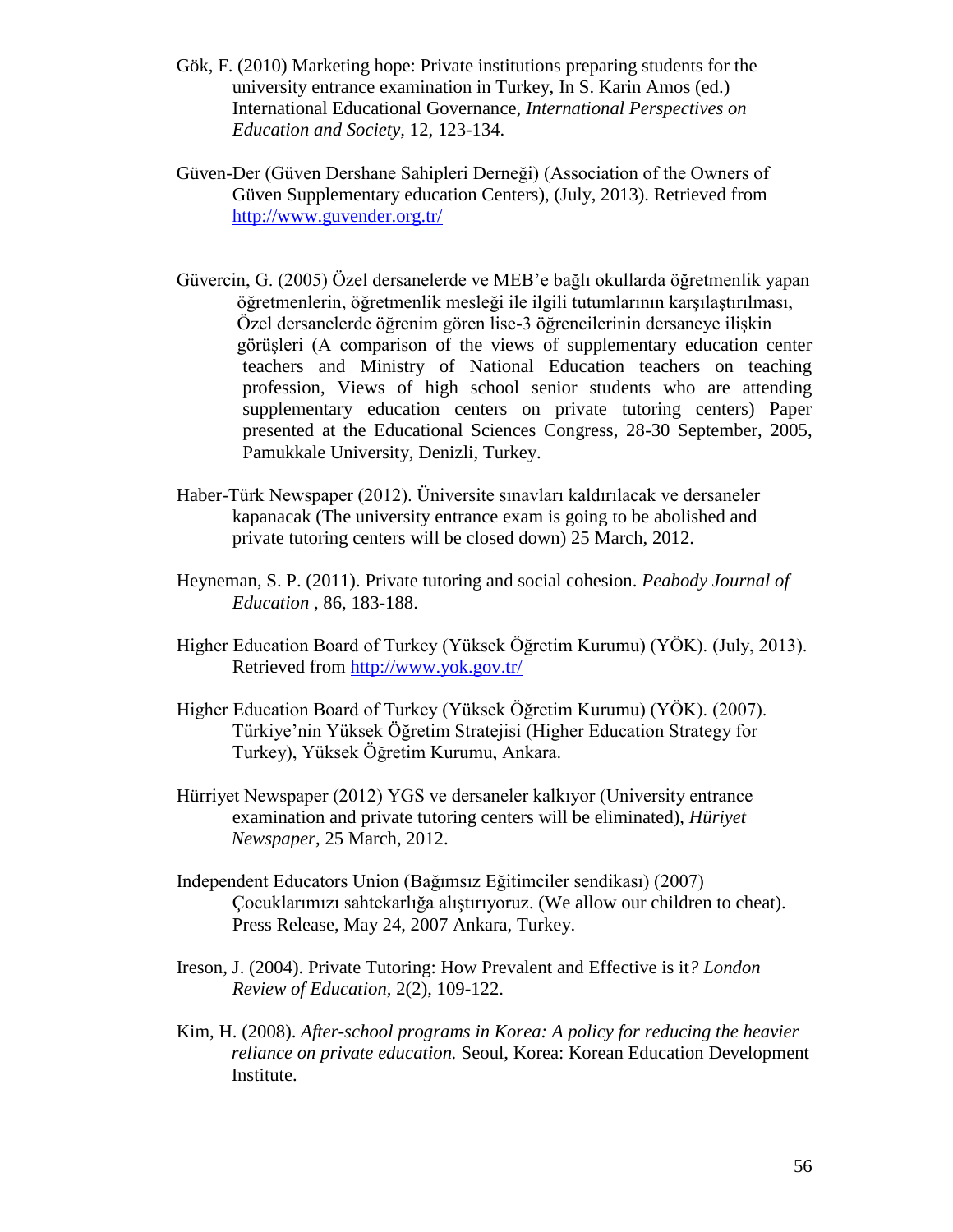- Köprülü, F. (2012). Ekonomist dergisinin sorularına iliskin açıklamalarımız (Explanations for the questions by the Economist journal).Mimeo provided by ÖZ-DE-BİR.
- Lee, C. J:, H. J. Park and H. Lee (2009) Shadow education system. In G. Sykes, B. Schneider and D: N: Plank (Eds.) *Handbook of education policy research.* New York, USA: Routledge publishers for the American Educational Research Association.
- Milliyet Newspaper, (2012). Dersanelerin kapanacağı ve sınavların kalkacağı söyleniyor (They say supplementary tutoring centers will be closed down and the examinations will be abolished). 27 March, 2012
- Ministry of National Education. (2006, 2007, 2012, 2013). *National education statistics, formal education, 2012-2013,* Ankara, Turkey: The Ministry of NationalEducation, the Presidency of Strategy Development.
- Morgil, I. Yılmaz, A. Seçken, N. & Erökten, S. 2000. An assessment of the contribution of trial OSS examinations organized by private tutoring centers and ÖZ-DE-BİR on student success at university entrance examination *Hacettepe Üniversitesi Eğitim Fakültesi Dergisi* (Journal of the Hacettepe University School of Education), 19 , 96-103.
- Morgil, I., A. Yılmaz & Geban, O. (2001) Özel dersanelerin üniversiteye girişte öğrenci başarısına etkileri (The effect of private tutoring centers on the success of students in the university entrance examinations), *Hacettepe Üniversitesi Eğitim Fakültesi Dergisi* ( Journal of the Hacettepe University School of Education), Vol. 21, pp. 89-96.
- Mori, I. & Baker, D. (2010) The origin of universal shadow education: What the supplemental education phenomenon tells us about the postmodern institutions of education. *Asia Pacific Education Review*, 11(1), 36-48.
- Nartgün, Ş. S., Altındağ, Ü. & Özen, R. (2012). Dersanelerin Öğrencilerin sosyal ve ekonomik yaşamları üzerine etkisi (The impact of Private tutoring on social and economic lives of students), *Journal of Educational and Instructional Studies in the World,* 2(1), 54-61.
- ÖZ-DE-BİR (Özel Dershaneler Birliği) (Association of supplementary education centers). (July, 2013). Retrieved from<http://www.ozdebir.org.tr/>
- Okur, M. & Dikici, R. (2004). A comparative analysis of supplementary education centers and public schools. *Kastomonu Eğitim Dergisi* ( Kastomonu Journal of Education), 12 (2), 417-426.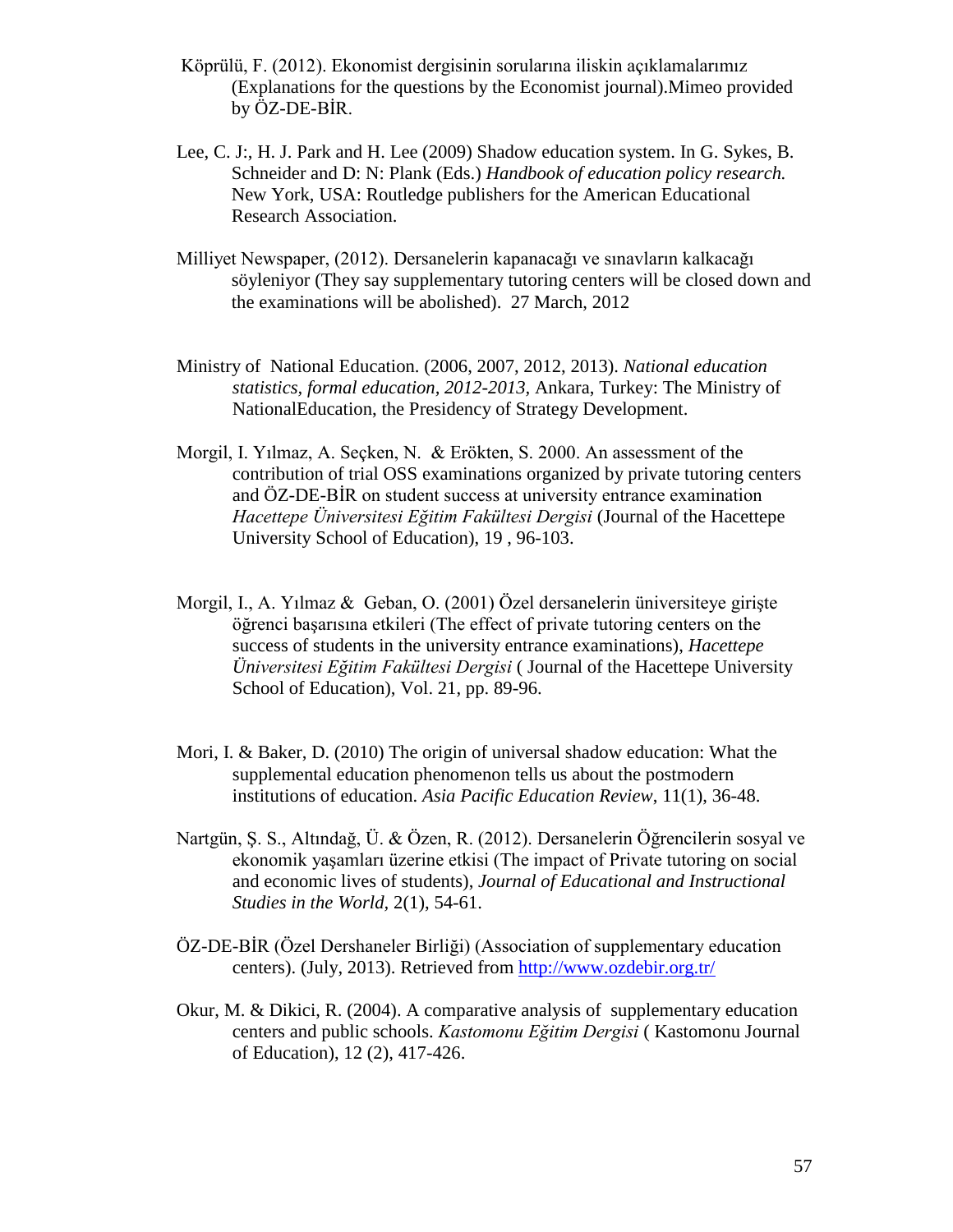- Safarzynska, K. (2013). Socio-economic determinants of demand for private tutoring. *European Sociological Review*, 29(2): 139-154.
- Silova, I. (2009). Private supplementary tutoring in central Asia: New opportunities and burdens, Paris: UNESCO International Institute for Educational Planning (IIEP).
- Silova, I. (2010). Private tutoring in Eastern Europe and Central Asia: Policy choices and implications, Compare: *A Journal of Comparative and International Education*, 40(3), 327-344.
- Silova, I., Budiene, V. & Bray, M. (eds.) (2006) *Education in the hidden market place: Monitoring of supplementary education.* New York, USA: Open Society Institute*.*
- Stevenson, D. L. & Baker, D. P. (1992). Shadow education and allocation in formal schooling: Transition to university in Japan, *American Journal of Sociology*, 97 (6), 1639–1657.
- Student Selection and Placement Center (Öğrenci Seçme ve Yerleştirme Merkezi) (ÖSYM), (July, 2013) Retrieved from [http://www.osym.gov.tr](http://www.osym.gov.tr/)
- Tansel, A. (1994). Wage employment, earnings and returns to schooling for men and women in Turkey. *Economics of Education Review*, 13 (4), 305–320.
- Tansel, A. (2001). Self-employment, wage employment and returns to schooling by gender in Turkey. In *Labor and Human Capital in the Middle East: Studies of markets and household behavior* (pp. 337–367), Djavad Salehi-Isfahani (Ed.). Reading, USA: Ithaca Press. Another version appeared as "Self Employment, Wage Employment and Returns to Education for Urban Men and Women in Turkey" in *Education and the Labor Market in Turkey,* Tuncer Bulutay (Ed.). Ankara, Turkey: SIS Publication, pp.175-208.
- Tansel, A. (2002a). Determinants of schooling attainment for boys and girls in Turkey: Individual, household and community factors. *Economics of Education Review*, 21, 455–470.
- Tansel, A. (2002b). "General versus vocational high schools and labor market outcomes in Turkey", in *Human Capital: Population Economics in the Middle East,* İsmail Sırageldin (Ed.), Cairo, Egypt: Economic Research Forum and American University of Cairo Press.
- Tansel, A. (2005). Public–private employment choice, wage differentials and gender in Turkey. *Economic Development and Cultural Change*, 53 (1), 453–477.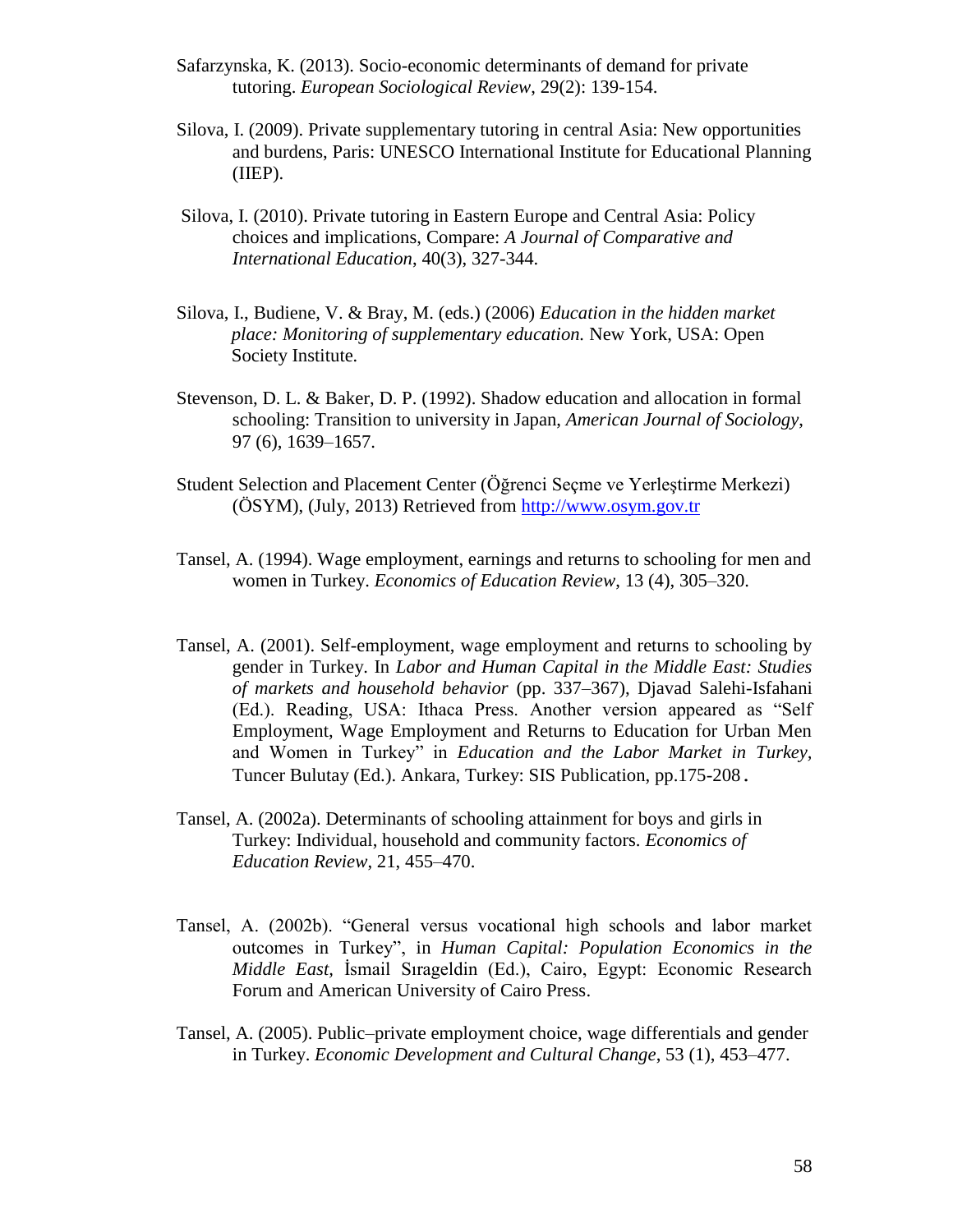- Tansel, A. (2010) "Changing returns to education for men and women in a developing country: Turkey, 1994-2005," paper presented at the ESPE Conference, London, UK and at the MEEA conference, March 2009 in Nice, France.
- Tansel, A. (2013) Private tutoring and equitable opportunities in Turkey: Challenges and policy implications, *Mediterranean Journal of Educational Studies,* 2013, forthcoming. Also published in Bray, M., A. E. Mazawi and R .G. Sultana (Eds.) (2013) *Private Tutoring Across the Mediterranean*, Rotterdam, The Netherlands: Sense Publishers, (177-186).
- Tansel A. & Bircan, F. (2005). Effect of supplementary education on university entrance examination performance in Turkey, Economic Research Forum WP No. 0407, Cairo, Egypt and IZA Discussion Paper No. 1609, Bonn, Germany.
- Tansel, A. & Bircan, F. (2006). Demand for education in Turkey: a Tobit analysis of supplementary education expenditures, *Economics of Education Review*, 25 (4), 303–313.
- Tansel, A. & Bircan, F. (2007) Supplementary education in Turkey: recent evidence on its various aspects, Paper presented at the UNESCO, IIEP Policy Forum on Confronting the Shadow Education System, Paris, 5-6 July 2007 and IZA Discussion Paper no: 3471, May 2008.
- Tansel, A. & Taşçı, H. M. (2010). Hazard analysis of unemployment duration by gender in a developing country: The case of Turkey. *Labour: Review of Labor Economics and Industrial Relations,* 2010, 24(4): 501-530.
- TÖDER (Tüm Özel Öğretim Kurumları Derneği) (Association of All Private Educational Establishments). (July, 2013). Retrieved from <http://www.toder.org/>
- Trade Union of Educators (Eğitim-Sen) (Eğitimciler Sendikası) (July, 2013). Retrieved from<http://www.egitimsen.org.tr/>
- Turkish Educational Association (Türk Eğitim Derneği) (TED). (2005). *Türkiye'de üniversiteye giriş sistemi araştırması ve çözüm önerileri* (Study on the university placement system in Turkey and suggestions for solution), Ankara, Turkey:Türk Eğitim Derneği.

Turkish Satistical Institute (TURKSTAT) (2013) Retrieved from <http://www.tuik.org.tr/>

World Bank (2011) *Improving the quality and equity of basic education in Turkey:*